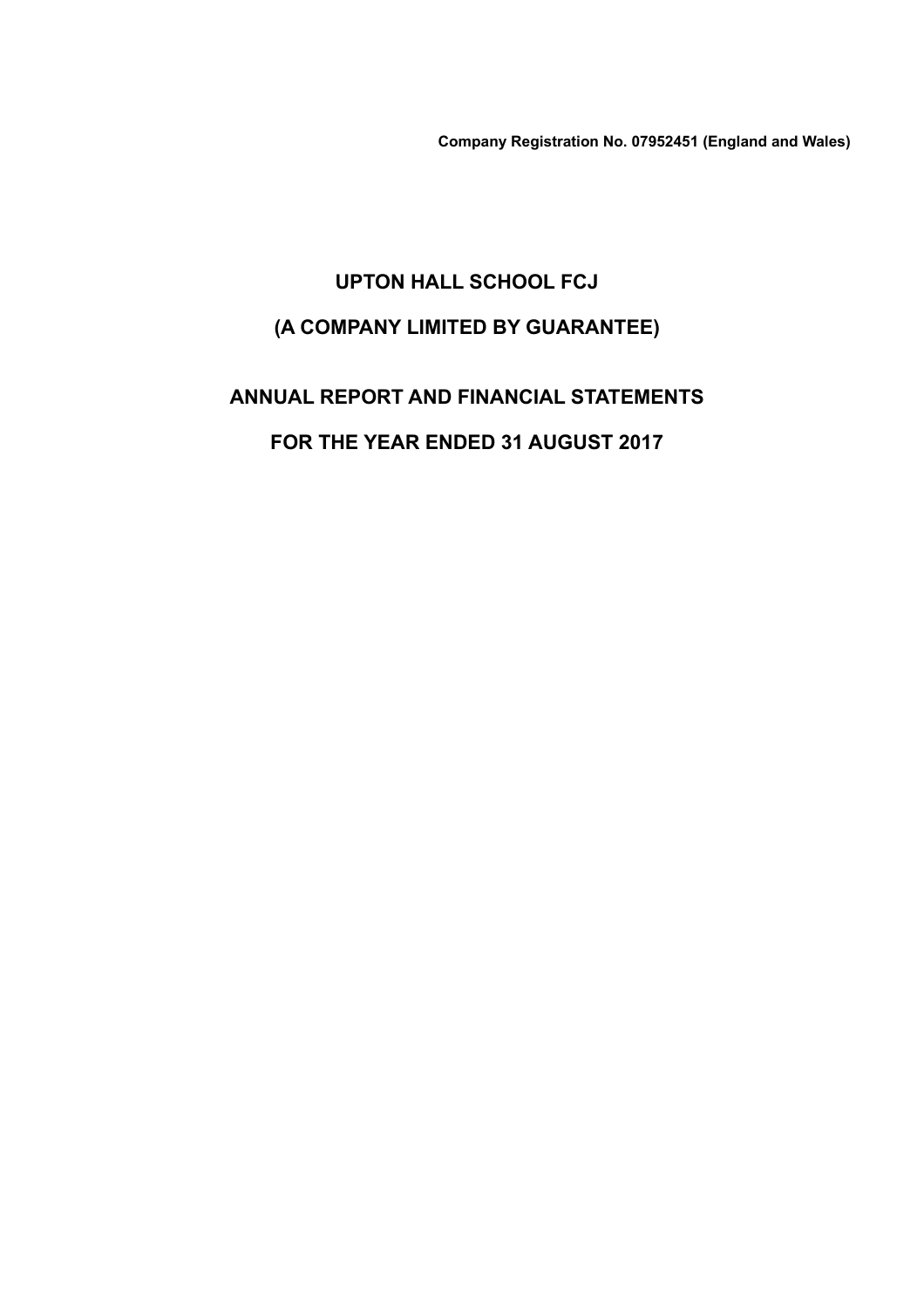### **REFERENCE AND ADMINISTRATIVE DETAILS**

| Trustees (who are also governors)                                                                                                                                                     | Sr Moira Cashmore<br>Mrs C Green (Chair of Governors)<br>Mr B Larkin<br>Sr Brigid Halligan (Head of Bellerive Catholic College FCJ)<br>Mr D Norton<br>Mr P Hoskinson<br>Mr J Prothero<br>Mrs N Teare<br>Mr S Duggan (Headteacher - St Anselm's College)<br>Mrs P Young (Headteacher and accounting officer)<br>Dr E Smears<br>Mr J Szpac<br>Mrs H Boyd<br>Miss A Costello<br>Mrs T Hughes<br>Prof J Hunt<br>Mr R William<br>Mrs H Whitehurst<br>Mrs S Moore |
|---------------------------------------------------------------------------------------------------------------------------------------------------------------------------------------|-------------------------------------------------------------------------------------------------------------------------------------------------------------------------------------------------------------------------------------------------------------------------------------------------------------------------------------------------------------------------------------------------------------------------------------------------------------|
| <b>Members</b><br>- Vice Chair of Governors<br>- Superior General FCJ Society<br>- Foundation Governor<br>- Chair of Governors                                                        | Mr B Larkin<br>Sr Mary Sykes<br>Sr Moira Cashmore<br>Mrs C Green                                                                                                                                                                                                                                                                                                                                                                                            |
| Senior management team<br>- Headteacher<br>- Deputy Headteacher<br>- Deputy Headteacher<br>- Assistant Headteacher<br>- Assistant Headteacher<br>- Business Manager/Company Secretary | Mrs P Young<br>Mr M Quinn<br>Mrs A Gaunt<br>Mrs Natalie Hall<br>Miss S Taylor<br>Mrs D Chesters                                                                                                                                                                                                                                                                                                                                                             |
| <b>Company registration number</b>                                                                                                                                                    | 07952451 (England and Wales)                                                                                                                                                                                                                                                                                                                                                                                                                                |
| <b>Registered office</b>                                                                                                                                                              | Upton Hall School FCJ<br>Upton<br>Wirral<br>CH49 6LJ                                                                                                                                                                                                                                                                                                                                                                                                        |
| Independent auditor                                                                                                                                                                   | <b>RSM UK Audit LLP</b><br>5th Floor<br>One City Place<br>Queens Road<br>Chester<br>CH1 3BQ                                                                                                                                                                                                                                                                                                                                                                 |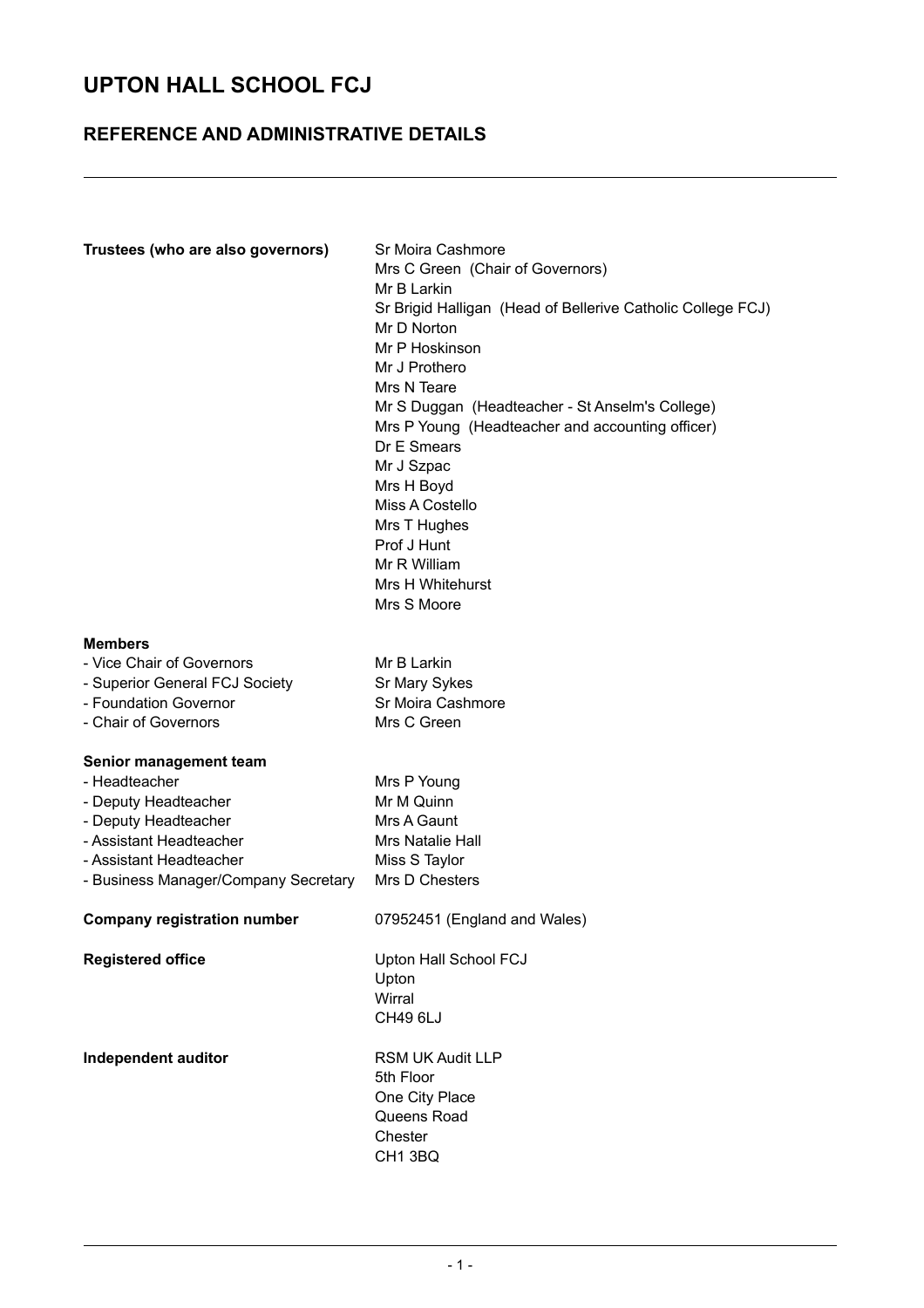### **REFERENCE AND ADMINISTRATIVE DETAILS**

**Bankers** Lloyds TSB Stratford Westfield Branch PO Box 1000 BX1 1LT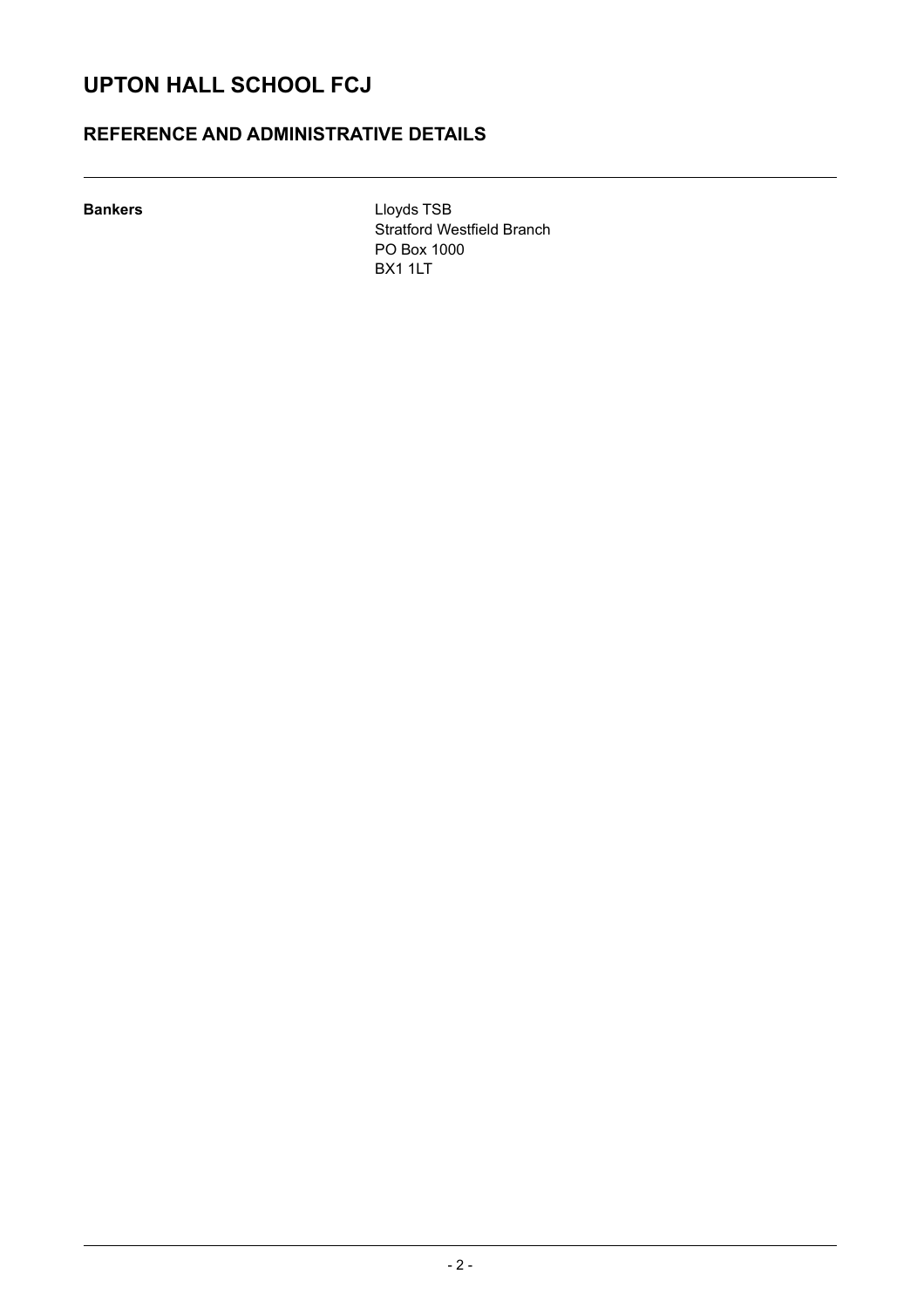### **GOVERNORS' REPORT**

The governors present their annual report together with the financial statements and auditor's report of the charitable company for the year ended 31 August 2017. The annual report serves the purposes of both a governors' report, and a directors' report under company law.

The trust operates an academy for girls aged 11 to 18 and it is a selective Grammar School. It has a pupil capacity of 980 and had a roll of 964 on the school census in January 2017.

The charitable company was incorporated on 6 February 2012 and took over the trade and assets of Upton Hall School FCJ from the Wirral Local Authority on 1 March 2012.

#### **STRUCTURE, GOVERNANCE AND MANAGEMENT Constitution**

The academy trust is a company limited by guarantee and an exempt charity. The charitable company's memorandum and articles of association are the primary governing documents of the academy trust.

The governors of Upton Hall School FCJ are also the directors of the charitable company for the purposes of company law. Details of the trustees who served during the year are included in the Reference and Administrative Details on page 1.

### **Members' liability**

Each member of the charitable company undertakes to contribute to the assets of the charitable company in the event of it being wound up while they are a member, or within one year after they cease to be a member, such amount as may be required, not exceeding £10, for the debts and liabilities contracted before they ceased to be a member.

### **Governors' indemnities**

In accordance with normal commercial practice the Academy Trust has purchased insurance to protect trustees, governors and officers from claims arising due to negligent acts, errors or omissions occurring on school business.

#### **Method of recruitment and appointment or election of governors**

There are 24 governors representing various stakeholders: 4 elected Parent governors, 2 elected Staff governors, 11 Foundation governors (appointed to reflect the skills required of a modern academy as determined by other governors), the Head Teacher and 2 appointed governors.

### **Policies and procedures adopted for the induction and training of governors**

Governors undertake an induction programme in line with the School's Induction Policy for Governors, this includes meeting with the Chair of Governors and the Headmistress, receiving copies of all the school policies. Appointed Governors are allocated to committees using their strengths to support the school and other governors on that committee. The local authority also provides training programmes for Governors.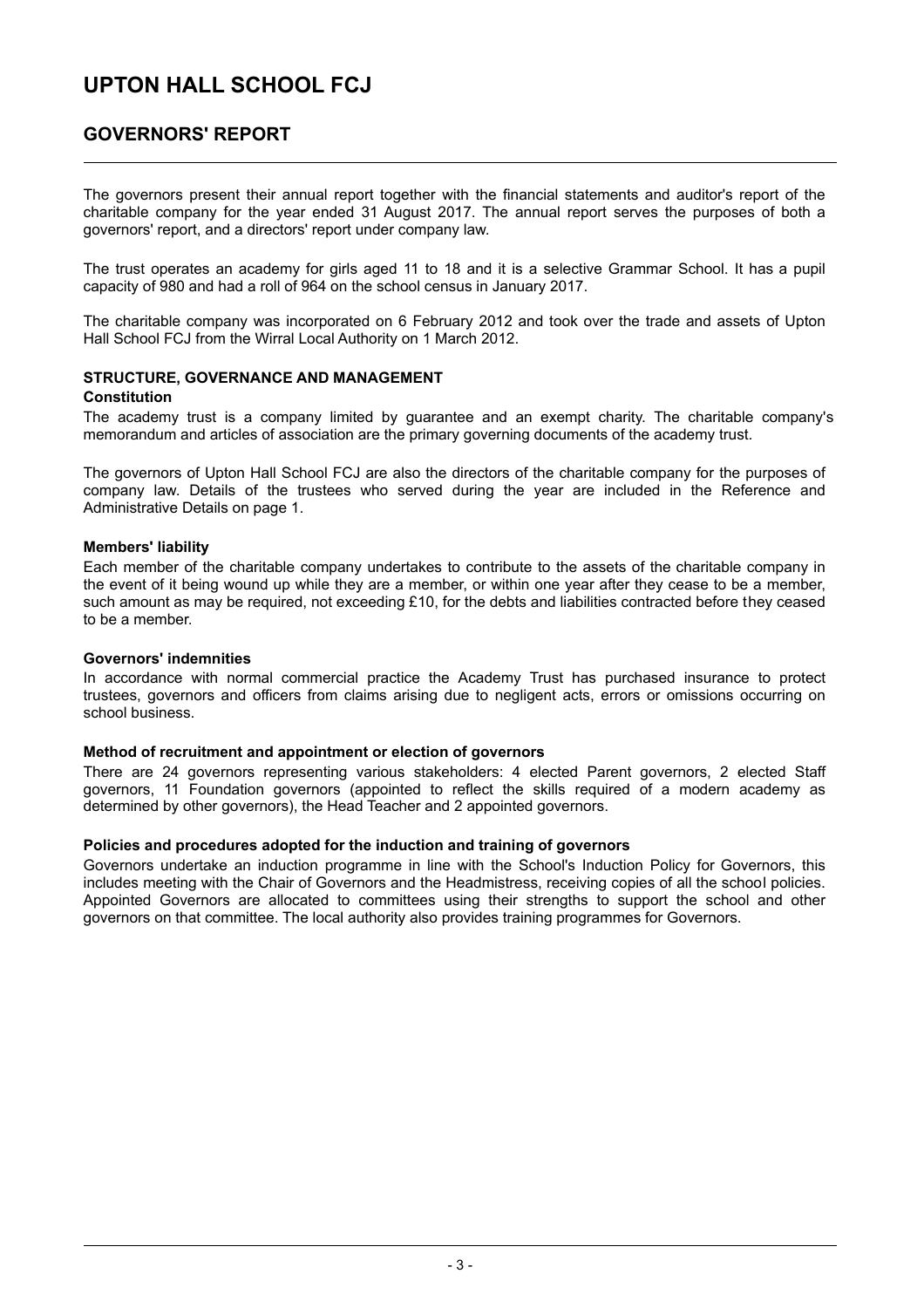### **GOVERNORS' REPORT (CONTINUED)**

### **Organisational structure**

The organisational structure consists of three levels, the Members, the Academy Trust Board (the Governing Body) and the School Leadership Team.

The Members:

- are the subscribers to the trust's memorandum of association (where they are founding members)
- may amend the articles of association (the articles include a definition of the trust's charitable objects and governance structure) subject to any restrictions in the articles or in the trust's funding agreement or charity law
- have powers to appoint and remove trustees in certain circumstances
- appoint the trust's auditors and receive the trust's audited annual accounts (subject to the Companies' Act)

The Academy Trust Board (the Governing Body) manage the business of the academy trust and focus strongly on the three core functions of governance:

- ensuring clarity of vision, ethos and strategic direction in accordance with the FCJ Visions and Values and as a Catholic School
- holding executive leaders to account for the educational performance of the organisation and its pupil, and the performance management of staff
- overseeing the financial performance of the organisation and making sure its money is well spent.

The trustees ensure compliance with the trust's charitable objects and with company and charity law, and adherence to the trust's funding agreement with the Secretary of State and are governed by the seven principles of public life (also known as The Nolan Principles).

In fulfilling the above, the Governing Body discharges the following responsibilities:

- Develop and review the School's Improvement Plan,
- Review and monitor the School's financial position on a regular basis,
- Consider any contractual matters,
- Monitor the educational performance of the school in line with outcomes and success criteria,
- Approve and review the implementation of and effectiveness of key operational policies,
- Monitor the effectiveness of staffing policies,
- Monitor the effective management of the school's site and buildings,
- Maintain an overview of the school's risk management procedures.

The School's Leadership Team consists of the Headteacher, two Deputy Headteachers, two Assistant Headteachers and the School Business Manager. These Leaders manage the School at an executive level implementing the policies laid down by the Governing Body.

#### **Arrangements for setting pay and remuneration of key management personnel**

The pay ranges for the Headteacher, Deputy Headteachers and Assistant Headteachers is determined in accordance with the criteria specified in the STPCD and ensuring fair pay relativities. The Governing Body does not offer the Headteacher discretionary payments. If a decision were made to do so the payments would be determined in accordance with the provisions of the STPCD and would be reviewed annually. The Governing Body will pay teachers as Deputy or Assistant Headteachers only where the Governing Body is satisfied that, in the context of the teacher's duties, the role includes a significant responsibility that is not required of all classroom teachers or Teaching and Learning (TLR) holders. In the case of the Deputy Headteacher posts, the Governing Body must also be satisfied that this significant responsibility features a job weight which exceeds that expected of an Assistant Headteacher employed in the same school, including responsibility for discharging in full the responsibilities of the Headteacher in her absence. The School Business Manager is paid under the pay and conditions of service for Support Staff in accordance with the National Joint Council for Local Government Services.

#### **Related parties and co-operation with other organisations**

The Governing Body works closely with the Education Skills Funding Agency ESFA regarding funding, Wirral Borough Council for school improvement, the Diocese of Shrewsbury, the FCJ Educational Trust and other FCJ schools, a range of Wirral primary and secondary schools and the UCL IOE Confucius Institute for School. It is a member of a number of organisations including the Prince's Teaching Institute, the SSAT and works with the Institute of Physics. It has a close working relationship with the Duke of Edinburgh Award Scheme.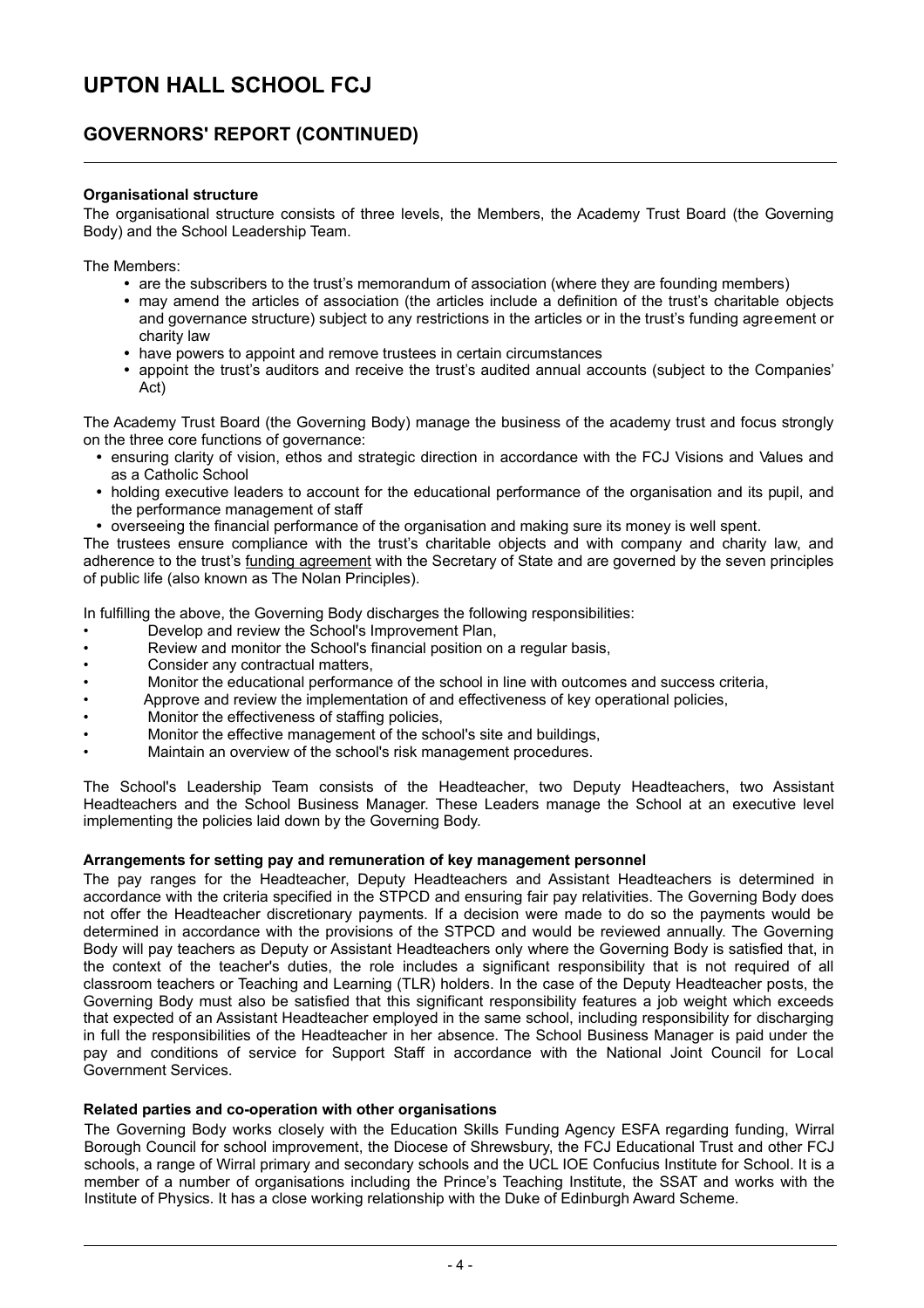### **GOVERNORS' REPORT (CONTINUED)**

### **OBJECTIVES AND ACTIVITIES**

The principal objective of the school is to advance the educational opportunities and achievements of its students by establishing, maintaining, managing and developing a school with a designated catholic religious character offering a broad and balanced curriculum in accordance with the principles, practices and tenets of the Catholic Church, both generally and in particular to arranging for religious education and daily acts of worship and in having regard to the advice of the order, Sisters Faithful Companions of Jesus.

The School Development Plan for 2016-2020 states that as a Catholic School, our fundamental aim is the education of the 'whole person', spiritually and morally, intellectually, emotionally, socially, physically and artistically.

We seek to identify and cater for each pupil's needs as they arise during their school life; and to encourage each individual to develop her talents for her own sake and so that she can help to make the world a better place, according to the values embodied in the Gospels.

The Upton Hall FCJ community aims:

1. To create an environment in which people work collaboratively, experience a sense of self worth and respect and are encouraged to make a positive contribution to the life of the school and to that of the wider community in accordance Christian values that are at the heart of its philosophy.

2. To encourage its members to offer support and encouragement to each other as each makes a journey of Faith that includes identifying and nurturing her/his own unique gifts.

3. To ensure that all pupils feel safe and secure in the knowledge that they have equality of opportunity to develop as a 'whole person', acquire mental resilience and a zest for life.

Upton Hall School community seeks to:

- promote Christian moral values among its pupils;
- forge links between school and home which will support the school's philosophy and help to achieve its stated aims;
- offer a broad and balanced curriculum, in line with statutory requirements, which is intellectually challenging, enjoyable and leads to academic success;

• develop independent learners and creative thinkers who are self motivated and capable of solving problems;

• support pupils in the development of a sense of self-discipline based on the values of self respect and respect for others;

- prepare pupils for Higher Education, a future career and economic well-being;
- encourage pupils to develop a range of skills by participating in extra-curricular activities;

• encourage its pupils to adopt healthy lifestyles, to promote their mental and physical wellbeing and their personal safety;

• offer pupils the opportunity for community service and links with the wider community so they can develop an appreciation of the world in which they live and an understanding of their role in its improvement;

• offer an environment which is safe, secure, welcoming and stimulating;

• organise management and administrative systems which support the aims of the School.

#### **Public benefit**

The governors have complied with their duty to have due regard to the guidance on public benefit issued by the Charity Commission in exercising their powers and duties.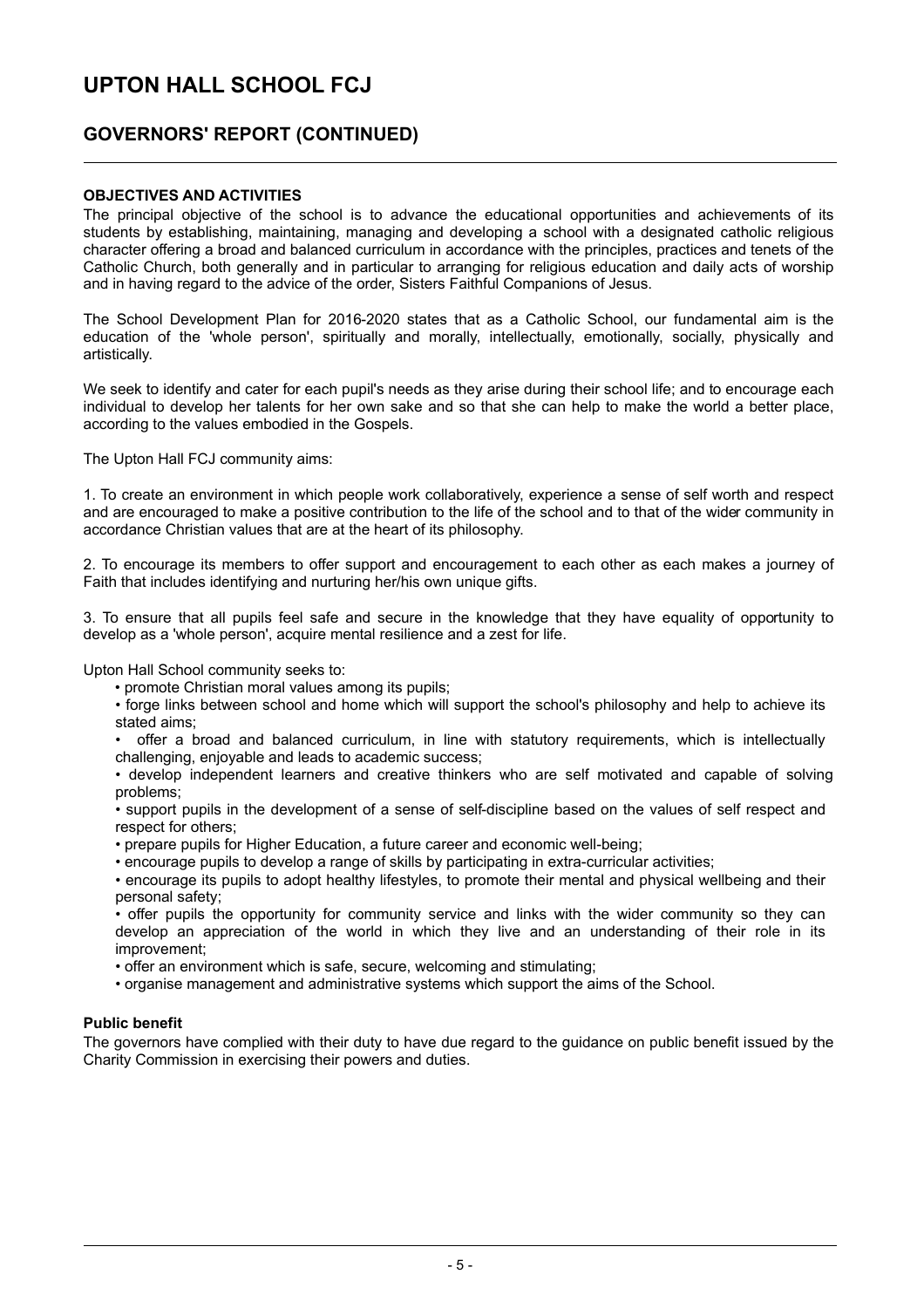### **GOVERNORS' REPORT (CONTINUED)**

### **STRATEGIC REPORT**

#### **Achievements and performance**

The year covered by these financial statements reflects the academic year 2016-2017 for Upton Hall School FCJ. The data below is based on the unvalidated data available to the school in October 2017.

There were 140 GCSE candidates; 97% of whom gained grade 4+ in English and Mathematics. The average attainment 8 score was 65.07 and the Progress 8 score was 0.93 designated as 'Well above average' and seems to be in the top 1% in the country and the best in Wirral and Merseyside/Cheshire. 69% achieved the Ebacc (strong pass).

There were 112 A level candidates. The average points score per student was 113.41 and the average grade was a B-. 21% of students achieved A level grades at AAB or higher in at least 2 facilitating subjects and there were 105 in this cohort.

#### **Financial review**

Most of the school's income is obtained from the ESFA in the form of the General Annual Grant, 16 - 19 funding and Capital Grants, the use of which is restricted to specific purposes. The grants received during the year and the associated expenditure are shown as restricted funds in the Statement of Financial Activities.

Capital grants receivable from the ESFA during the year amounted to £21k (2016: £22k). The restricted fixed assets fund balance is reduced by annual depreciation over the expected useful life of the assets concerned. The depreciation charge for the year was £302k (2016: £338k).

Grants of £4.66m (2016: £4.83m) were received from the ESFA and Local Authority. Expenditure covered by these grants amounted to £4.68m (2016: £4.76m). Such grants and expenditure are shown in the restricted general fund in the Statement of Financial Activities'.

Unrestricted income and expenditure in the year amounted to £239k (2016: £224k) and £211k (2016: £203k) respectively.

At 31 August 2017 the net book value of fixed assets was £12,608m and movement in fixed assets are shown in Note 12 of the financial statements. The cost of fixed asset additions in the year amounted to £254k of which £209k relates to the construction of a new astro turf facility.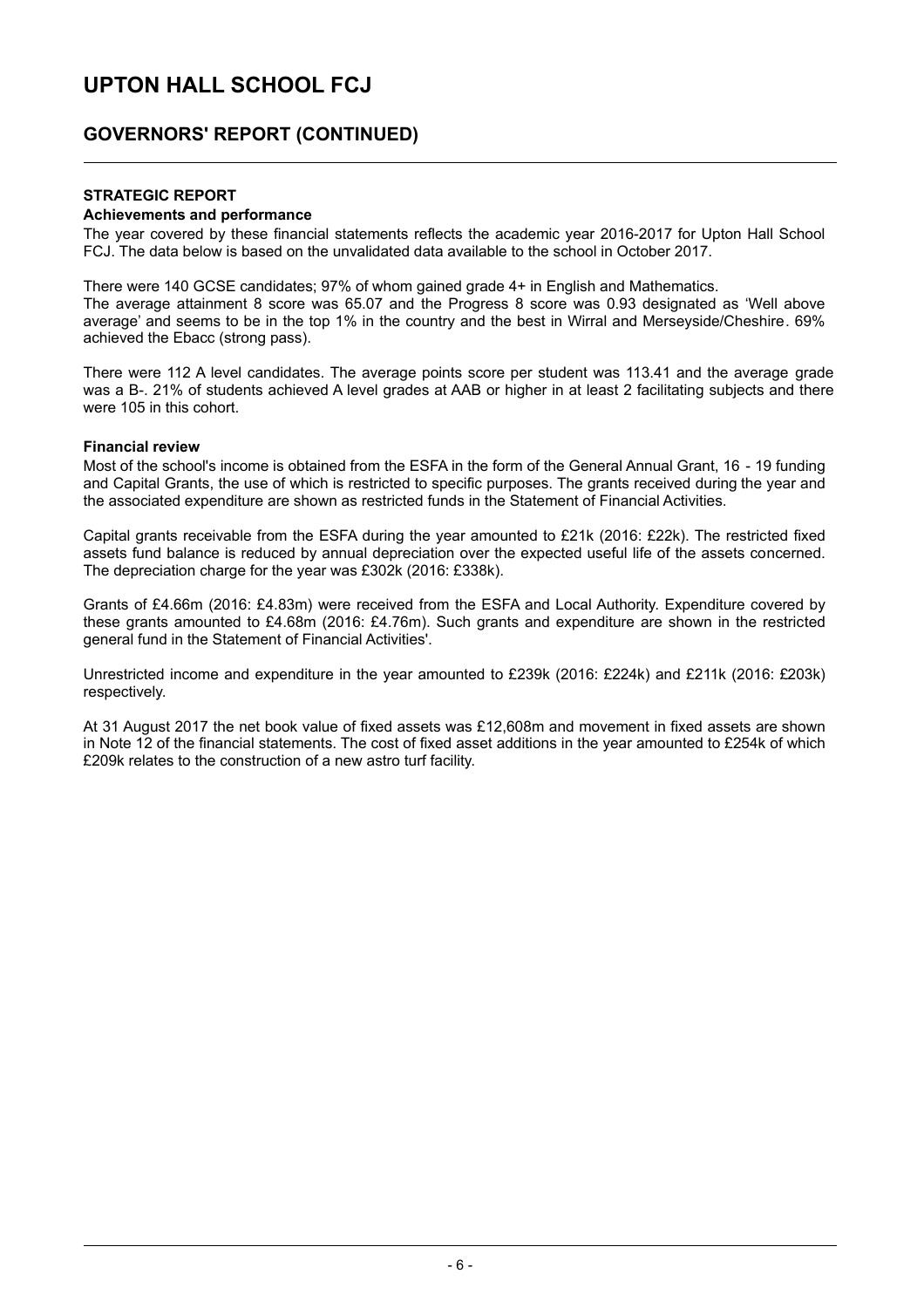### **GOVERNORS' REPORT (CONTINUED)**

### Financial and risk management objectives and policies

The Academy has a Risk Management Policy incorporating a Risk Register. There is also a business continuity plan. These have been discussed by Governors and include the financial risks to the Academy. The register and plan are constantly reviewed in the light of any new information.

The Governors have assessed the major risks to which the Academy is exposed, in particular those relating to its finances, teaching, facilities and other operational areas. The Governors have implemented a number of systems to assess and minimise those risks, including internal controls described elsewhere. Where significant financial risk still remains they have ensured they have adequate insurance cover.

Whilst the Academy is over-subscribed in years 7 -11, numbers can vary in the 6th form and this is a matter discussed regularly by the Academy Governors and Leadership Team, bearing in mind the reduction in post 16 funding levels, the freeze on the Government's overall education budget changes in funding arrangements for special educational needs and increasing employment and premises costs mean that budgets will be increasingly tight in coming years.

The Governors examine the financial position of the school formally every term, reviewing performance against budgets and overall expenditure by means of regular update reports at all full Governors' and Finance Committee meetings. The Governors also regularly review cash flow forecasts and ensure sufficient funds are held to cover all known and anticipated commitments.

At the year end, the Academy had no significant liabilities arising where there would be a significant effect on liquidity.

The Governing Body recognises that the defined benefit scheme deficit (Local Government Pension Scheme), which is set out in the Notes to the financial statements, represents a significant potential liability. However as the Governors consider that the Academy is able to meet its known annual contribution commitments for the foreseeable future, this risk from this liability is minimised.

### Reserves policy

Governors review the reserves annually. This review encompasses the nature of the income and expenditure streams, the need to match income with commitments and the nature of the reserves. The governors will ensure that the reserves policy continues to conform to the requirements laid down in the Academies Financial Handbook produced by the EFA The Academy is allowed to carry forward grant representing 12% of the current year's GAG (General Annual Grant). The amount that can be carried forward must be split as follows:

Up to 2% of GAG may be used for any purpose Up to 10% of GAG as Restricted Funds which may only be used for the improvement of premises and other capital expenditure.

It is Governors' policy to build unrestricted reserves which can be used for future education purposes in line with the school's development plan.The Governors have determined that there should be no set level of free cash reserves. The reason for this is to provide sufficient working capital to cover delays between spending and receipt of grants, and to provide a cushion to deal with unexpected emergencies. The Academy's current level of reserves (total funds less the amount held in fixed assets and restricted funds and pension liability) is £495k (2016: £467k) in free reserves.

The school's pension liability is £1,427k (2016: £1,675k) with sufficient liquid assets to cover this figure. On 2 July 2013 the Secretary of State for Education, Michael Gove laid a Parliamentary Minute and an accompanying Written Secretarial Statement in the House of Commons and House of Lords.These set out details of a guarantee that any outstanding Local Government Pension Scheme liabilities on academy closure will be met by the Department for Education.

The academy currently has total reserves of £1,559k (2016: £1,457k) this excludes the pension liability and restricted fixed assets, £1,064k (2016: £990k) is restricted, £495k (2016: £467k) unrestricted.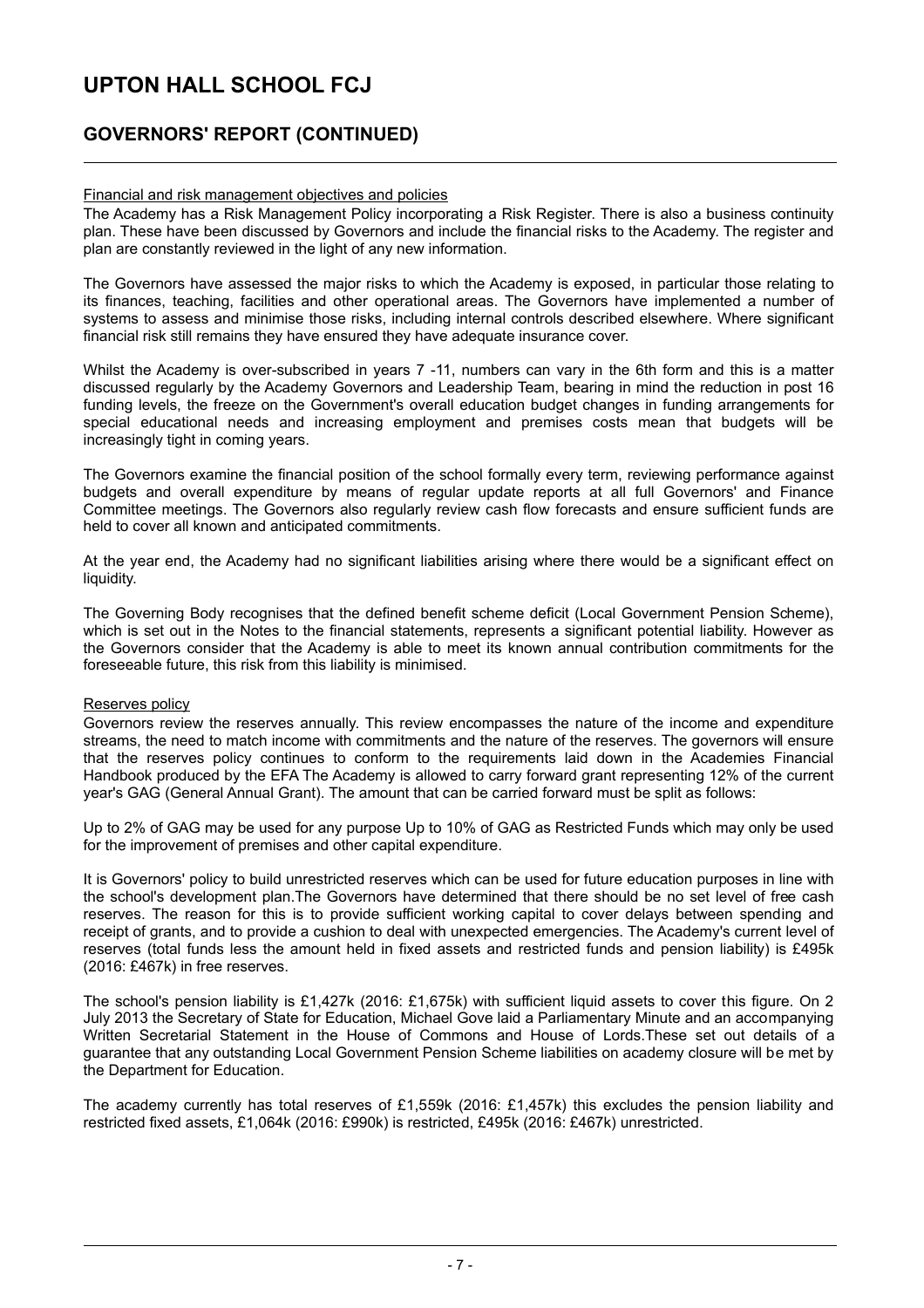### **GOVERNORS' REPORT (CONTINUED)**

#### Investment policy

Due to the nature of funding, the Academy may at times hold cash balances surplus to its short term requirements. The Governors have authorised the opening of additional short term bank investment accounts to take advantage of higher interest rates.

Governors are committed to ensuring that all funds under their control are managed in such a way as to maximise return whilst minimising risk. Day to day management of the surplus funds is delegated to the Business Manager under approvals by the Governing Body.

### Key performance indicators

The academy will continue to sustain appropriate staffing levels to deliver a broad and balanced curriculum that meets the needs of the pupils whilst maintaining the catholic religious character of the school. The academy will continue to maintain high performance in external examinations and will continue to provide an environment that is safe and secure.

#### Going concern

After making appropriate enquiries, the board of trustees has a reasonable expectation that the academy trust has adequate resources to continue in operational existence for the foreseeable future. For this reason the board of trustees continues to adopt the going concern basis in preparing the financial statements. Further details regarding the adoption of the going concern basis can be found in the statement of accounting policies.

### **Plans for future periods**

The budget for 2017/18 financial year has been set and agreed by Governors and is expected to show a carried forward balance of £100. The academy will continue to sustain appropriate staffing levels to deliver a broad and balanced curriculum that meets the needs of the pupils whilst maintaining the catholic religious character of the school. The academy will continue to maintain high performance in external examinations and will continue to provide an environment that is safe and secure.

#### **Principal risks and uncertainties**

The principal risks and uncertainties facing the Academy are as follows:

Financial -the Academy has considerable reliance on continued Government funding through the ESFA and whilst this level is expected to continue, there is no assurance that Government policy or practice will remain the same or that public funding will continue at the same levels or on the same terms.

Failures in governance and/or management-the risk in this area arises from potential failure to effectively manage the Academy's finances, internal controls, compliance with regulations and legislation, statutory returns, etc. The Governors continue to review and ensure that appropriate measures are in place to mitigate these risks.

Reputational -the continuing success of the Academy is dependent on continuing to attract applicants in sufficient numbers by maintaining the highest educational standards. To mitigate this risk Governors ensure that student success and achievement are closely monitored and reviewed.

Safeguarding and child protection -the Governors continue to ensure that the highest standards are maintained in the areas of selection and monitoring of staff, the operation of child protection policies and procedures, training, health & safety and discipline.

Staffing -the success of the Academy is reliant on the quality of its staff and so the Governors monitor and review policies and procedures to ensure continued development and training of staff as well as ensuring there is clear succession planning.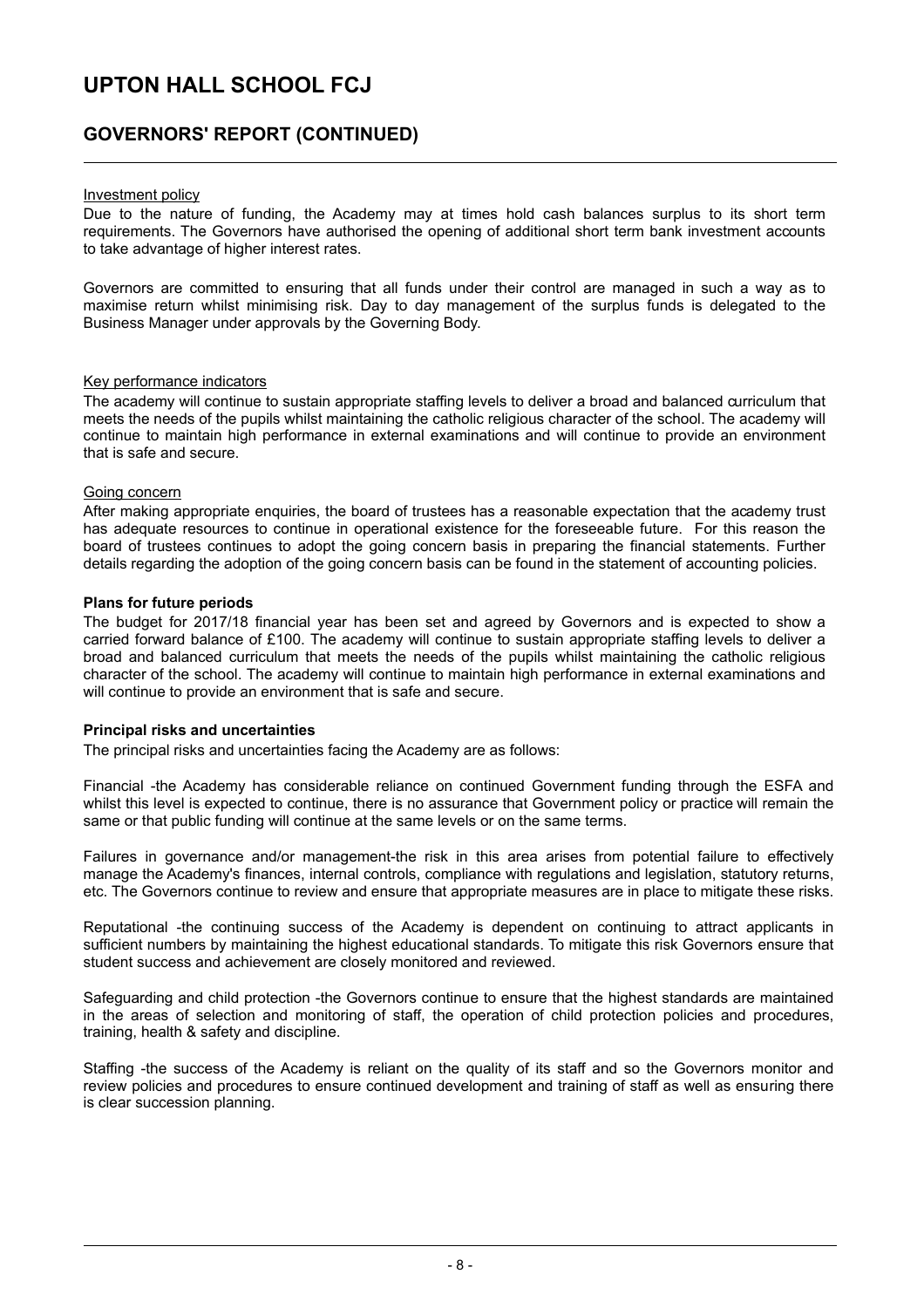### **GOVERNORS' REPORT (CONTINUED)**

The Governing Body has reviewed the key risks to which the Academy Trust is exposed together with the operating, financial and compliance controls that have been implemented to mitigate those risks. The Governing Body is of the view that there is a formal on-going process for identifying, evaluating and managing the Academy Trust's significant risks that has been in place for the year ending 31 August 2017 and up to the date of approval of the annual report and financial statements. This process is regularly reviewed by the Governing Body. The Academy Trust's system of internal financial control is based on a framework of regular management information and administrative procedures including the segregation of duties and a system of delegation and accountability. In particular, it includes:

- comprehensive budgeting and monitoring systems with an annual budget and periodic financial reports which are reviewed and agreed by the Governing Body;
- regular reviews by the Finance committee of reports which indicate financial performance against the forecasts and of major purchase plans, capital works and expenditure programmes;
- setting targets to measure financial and other performance;
- clearly defined purchasing (asset purchase or capital investment) guidelines;
- delegation of authority and segregation of duties;
- identification and management of risks.

The Governing Body has considered the need for a specific internal audit function and has decided to appoint RSM UK Audit LLP, the external auditor to support the role of Responsible Officer ('RO'). The RO's role includes giving advice on financial matters and performing a range of checks on the Academy Trust's financial systems. On a quarterly basis, the RO will report to the Governing Body on the operation of the systems of control and on the discharge of the Governing Body's financial responsibilities.

### **FUNDS HELD AS CUSTODIAN TRUSTEE ON BEHALF OF OTHERS**

The School holds no funds on behalf of others.

### **AUDITOR**

RSM UK Audit LLP has indicated its willingness to continue in office.

#### **Statement as to disclosure of information to auditor**

The governors have confirmed that, as far as they are aware, there is no relevant audit information of which the auditor is unaware. Each of the trustees have confirmed that they have taken all the steps that they ought to have taken as trustees in order to make themselves aware of any relevant audit information and to establish that it has been communictated to the auditor.

The governors' report is approved by order of the board of governors and the strategic report (included therein) is approved by the board of governors in their capacity as the directors at a meeting on ......................... and signed on its behalf by:

Mrs C Green **Chair of Governors**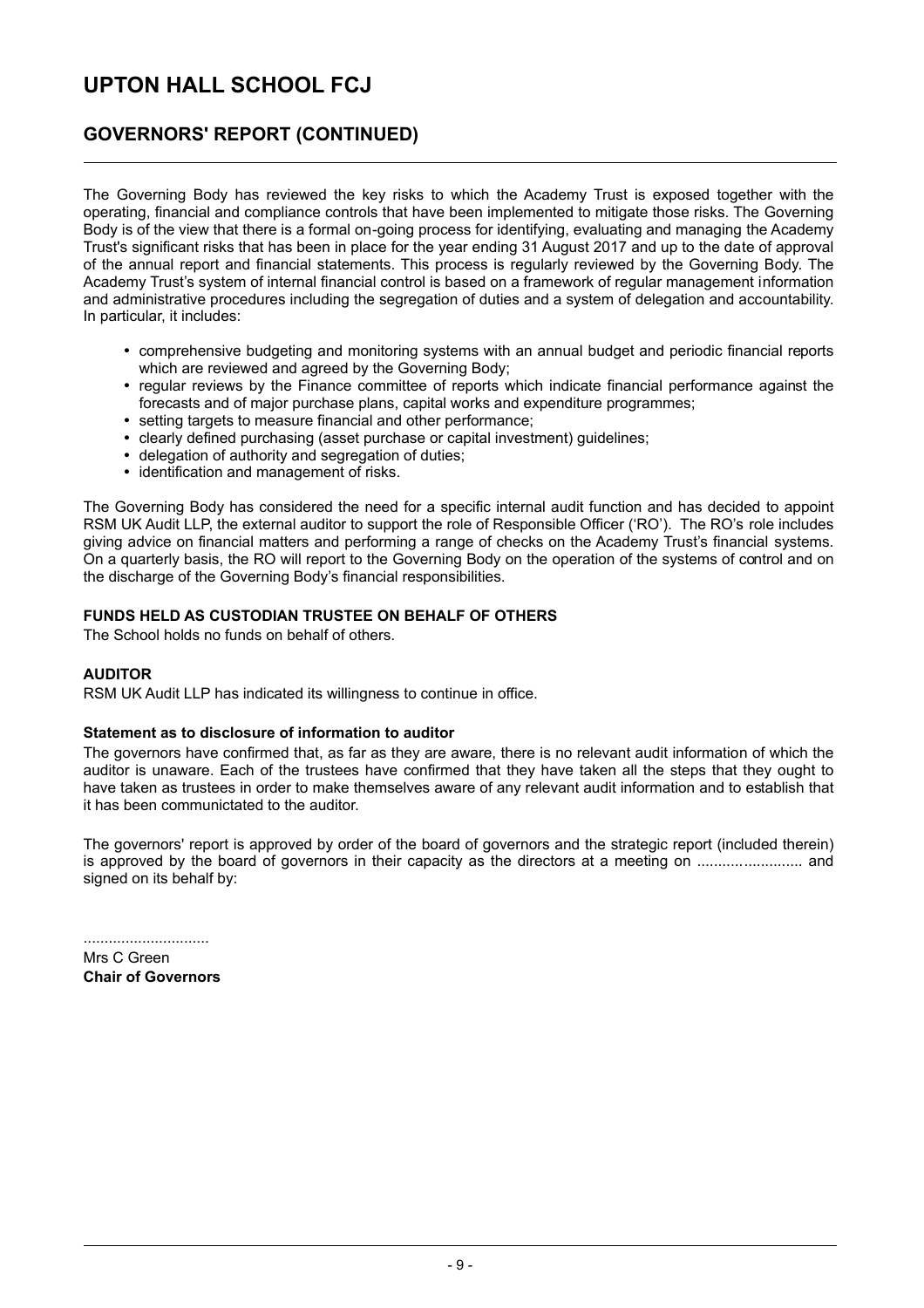### **GOVERNANCE STATEMENT**

### **Scope of responsibility**

As governors we acknowledge we have overall responsibility for ensuring that Upton Hall School FCJ has an effective and appropriate system of control, financial and otherwise. However, such a system is designed to manage rather than eliminate the risk of failure to achieve business objectives, and can provide only reasonable and not absolute assurance against material misstatement or loss.

The board of governors has delegated the day-to-day responsibility to the principal, as accounting officer, for ensuring financial controls conform with the requirements of both propriety and good financial management and in accordance with the requirements and responsibilities assigned to it in the funding agreement between Upton Hall School FCJ and the Secretary of State for Education. They are also responsible for reporting to the board of governors any material weaknesses or breakdowns in internal control.

#### **Governance**

The information on governance included here supplements that described in the Governors' Report and in the Statement of Governors' Responsibilities. The board of Governors has formally met 4 times during the year. Attendance during the year at meetings of the board of governors was as follows:

| <b>Governors</b>                                            | <b>Meetings attended</b> | Out of possible |
|-------------------------------------------------------------|--------------------------|-----------------|
| Sr Moira Cashmore                                           | 0                        | 4               |
| Mrs C Green (Chair of Governors)                            |                          | 4               |
| Mr B Larkin                                                 |                          | 4               |
| Sr Brigid Halligan (Head of Bellerive Catholic College FCJ) |                          | 4               |
| Mr D Norton                                                 |                          | 4               |
| Mr P Hoskinson                                              |                          | 4               |
| Mr J Prothero                                               |                          | 4               |
| Mrs N Teare                                                 | 4                        | 4               |
| Mr S Duggan (Headteacher - St Anselm's College)             |                          | 4               |
| Mrs P Young (Headteacher and accounting officer)            |                          | 4               |
| Dr E Smears                                                 |                          | 4               |
| Mr J Szpac                                                  |                          | 4               |
| Mrs H Boyd                                                  |                          | 4               |
| Miss A Costello                                             |                          | 4               |
| Mrs T Hughes                                                |                          | 4               |
| Prof J Hunt                                                 |                          | 4               |
| Mr R William                                                |                          | 4               |
| Mrs H Whitehurst                                            |                          | 4               |
| Mrs S Moore                                                 | 3                        | 4               |

There have been no changes to the Governing Body during this financial year. The Governing Body understand that strong governance is essential for all schools and that a regular review of the Governing Body is essential. During the academic year all Governors undertook a skills audit to ensure that their expertise and competencies were suitable for the role. Governors need to be effective and confident to be able to support and challenge Headteachers and hold them to account to ensure pupils receive the best education. It is essential that Governors understand data and are familiar with examination results and levels of progress as well as finances.

#### **Governance reviews**

Governors challenge the leadership of the school to drive change and improvements for pupils at the correct pace. Governors along with the Leadership team develop the long term aims and priorities of the school development plan and this is monitored and reviewed annually.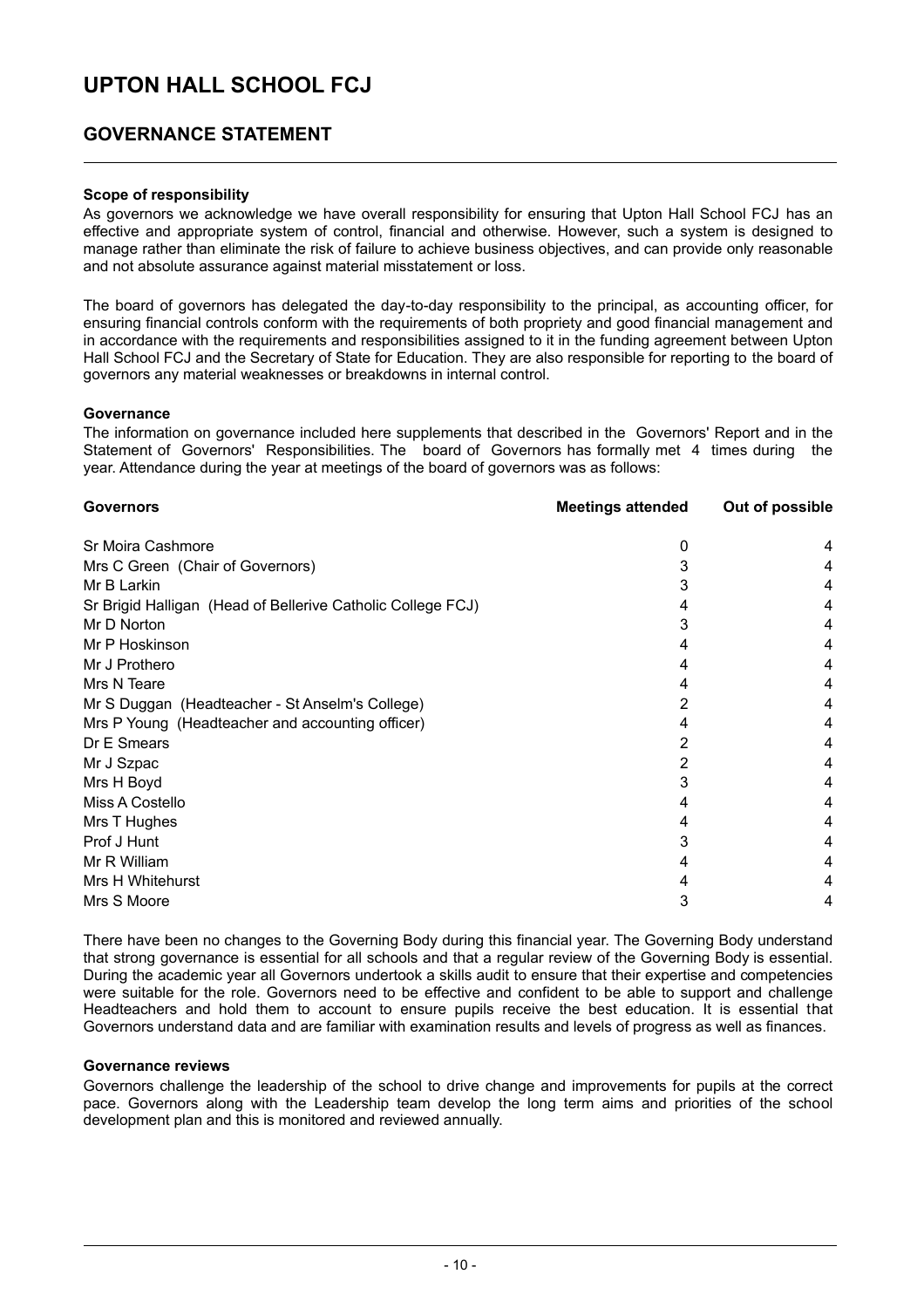### **GOVERNANCE STATEMENT (CONTINUED)**

The finance and general purposes committee is a sub-committee of the main board of governors. Its purpose is to:

- To advise the Governing Body on the application of the general annual grant and any other payments received by the school, to advise the Governing Body on financial strategy and policy within the resources available and in accordance with the school's development plan.
- To receive, consider and present to the Governing Body annual estimates of the school's budget and the annual out-turn budget.
- To keep under general review the staffing establishment of the school and to recommend to the Governing Body the financial limits for salaries and wages within the overall school budget.
- To receive regular reports on the school's income and expenditure, showing a comparison of these against the annual budget.
- To review from time to time the financial memorandum and regulations for the supervision and control of financial procedures, accounts, income and expenditure of the school, together with such related matters as considered necessary and desirable, including insurances.

| <b>Governors</b>                                            | <b>Meetings attended</b> | Out of possible |
|-------------------------------------------------------------|--------------------------|-----------------|
| Mrs C Green (Chair of Governors)                            | 4                        | 4               |
| Mr B Larkin                                                 |                          | $\overline{4}$  |
| Sr Brigid Halligan (Head of Bellerive Catholic College FCJ) | 4                        | 4               |
| Mr P Hoskinson                                              | 4                        | 4               |
| Mr J Prothero                                               | 4                        | 4               |
| Mrs N Teare                                                 | 4                        | 4               |
| Mrs P Young (Headteacher and accounting officer)            | 2                        | 4               |
| Miss A Costello                                             | 4                        | 4               |

### **Review of value for money**

As accounting officer the principal has responsibility for ensuring that the academy trust delivers good value in the use of public resources. The accounting officer understands that value for money refers to the educational and wider societal outcomes achieved in return for the taxpayer resources received.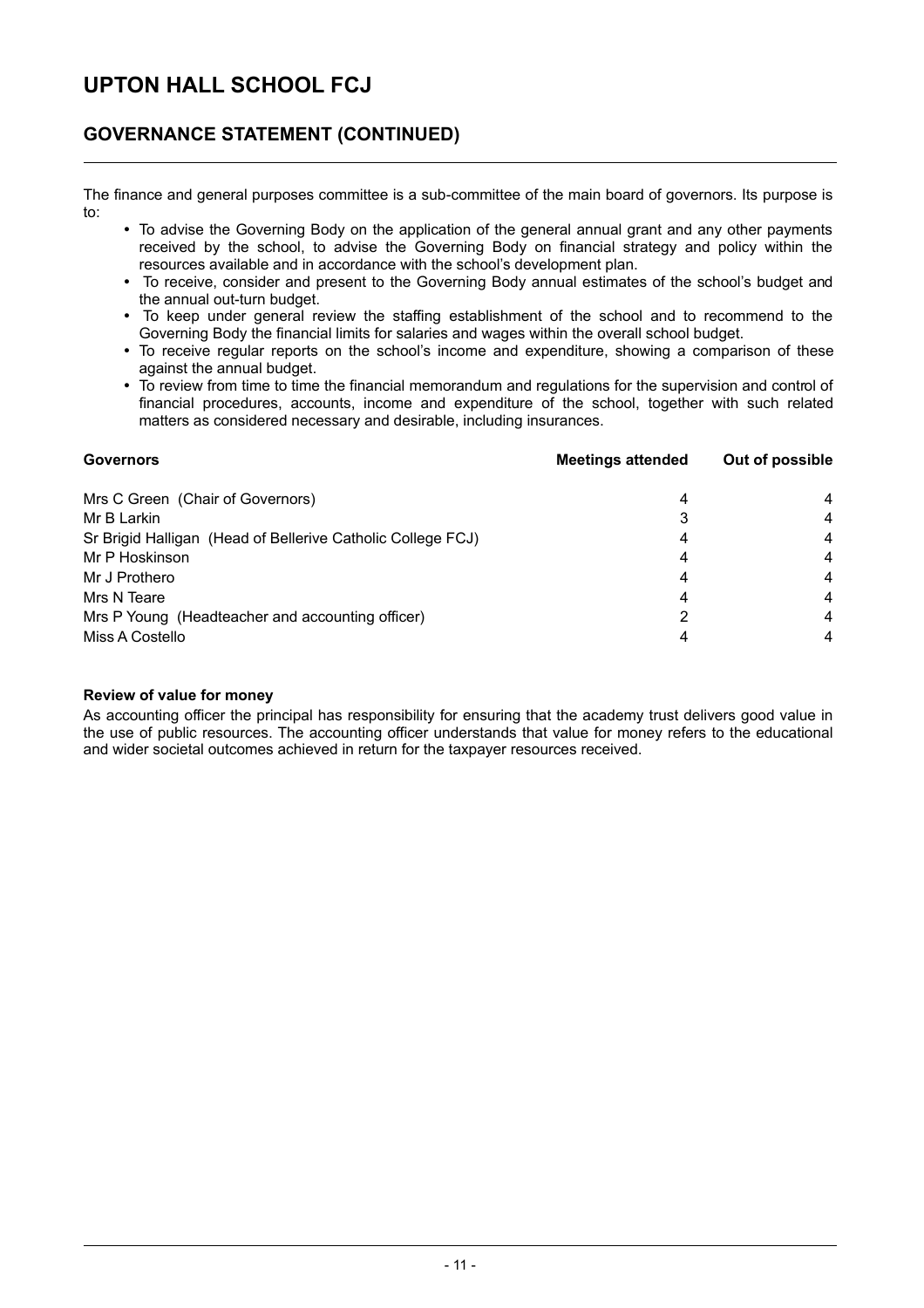### **GOVERNANCE STATEMENT (CONTINUED)**

The accounting officer considers how the trust's use of its resources has provided good value for money during each academic year, and reports to the board of trustees where value for money can be improved, including the use of benchmarking data where available. The accounting officer for the academy trust has delivered improved value for money during the year by:

#### **-Improving educational results**

Having a broad curriculum which meets the needs of all our pupils and gives them the opportunity to raise their individual levels of attainment

Tracking pupil performance and attendance, following up problems with intervention.

Regular reviews of the staffing structure to ensure staff are efficiently deployed to provide best value in terms of quality teaching, quality learning, adult-pupil ratio and curriculum management.

### **-Financial Governance and Oversight**

Financial Governance is strong; we have two accountants on the Finance Committee. The committee receive regular detailed reports including regular updates on the expected outturn for the year. Regular Responsible Officer visits are made by RSM Risk Assurance LLP reports are shared with the Finance Committee and any recommendations implemented. Cash flow analysis is used to identify and invest surplus cash balances to maximise bank interest.

Better Purchasing-Steps taken to ensure value for money when purchasing include:

### **-Exploring alternative purchasing options to find best value**

Long term contracts are regularly reviewed and compared against other providers, in order to achieve the best price without compromising quality. We negotiate prices with suppliers regularly, this year we renegotiated a lower price with our photocopying paper suppliers. Collaborate with other local schools in order to research 'Best Value' products and services. Consider if purchase is necessary.

#### **-Better Income Generation**

Continue to bid for funding that is made available and to seek opportunities to generate income for the school.

Support the Parents and Friends of Upton Hall and look at opportunities to work with parents to generate additional income through donations or fund raising.

The school's banking arrangements ensure that where cash flow allows, monies are transferred into a higher interest account.

Continue with a strong approach to management of risk and to ensuring value for money and elimination of waste.

#### **-Reviewing controls and managing risk**

The Finance committee, Business Manager and Leadership team have reviewed regular budget reports including any future recommendations. Departmental budget holders are issued regular budget reports.

The school has a comprehensive risk register which is reviewed by the Business Manager and the Governor Responsible Officer annually and approved by Governors.

The school has a Service Level Agreement with the Local Authority for Health and Safety advice.

Annual reviews of the schools insurance needs are undertaken with the school's broker.

Professional advice and support (HR and Legal) has also been sought from HR specialist solicitors.

#### **-Future Objectives**

Continue to review and monitor staffing costs to ensure that they are sustainable and controlled, but still meet the operational needs of the school. Continue to analyse the curriculum to ensure it is cost effective.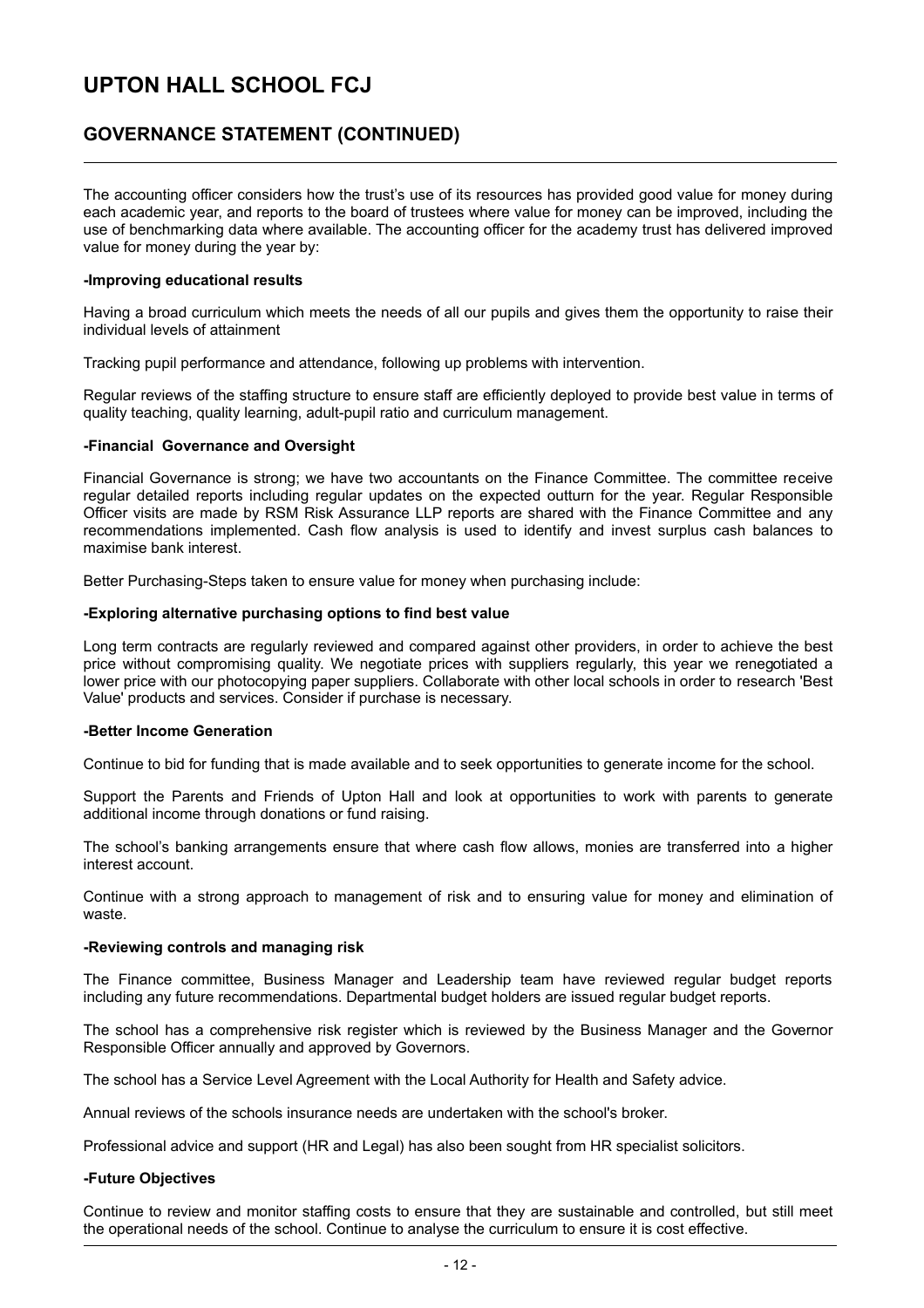### **GOVERNANCE STATEMENT (CONTINUED)**

### **The purpose of the system of internal control**

The system of internal control is designed to manage risk to a reasonable level rather than to eliminate all risk of failure to achieve policies, aims and objectives. It can therefore only provide reasonable and not absolute assurance of effectiveness. The system of internal control is based on an on-going process designed to identify and prioritise the risks to the achievement of academy trust policies, aims and objectives, to evaluate the likelihood of those risks being realised and the impact should they be realised, and to manage them efficiently, effectively and economically. The system of internal control has been in place in Upton Hall School FCJ for the year ended 31 August 2017 and up to the date of approval of the annual report and financial statements.

#### **Capacity to handle risk**

The board of trustees has reviewed the key risks to which the academy trust is exposed together with the operating, financial and compliance controls that have been implemented to mitigate those risks. The board of trustees is of the view that there is a formal ongoing process for identifying, evaluating and managing the academy trust's significant risks that has been in place for the year ended 31 August 2017 and up to the date of approval of the annual report and financial statements. This process is regularly reviewed by the board of trustees.

#### **The risk and control framework**

The academy trust's system of internal financial control is based on a framework of regular management information and administrative procedures including the segregation of duties and a system of delegation and accountability. In particular it includes:

- comprehensive budgeting and monitoring systems with an annual budget and periodic financial reports which are reviewed and agreed by the board of trustees;
- regular reviews by the finance and general purposes committee of reports which indicate financial performance against the forecasts and of major purchase plans, capital works and expenditure programmes;
- setting targets to measure financial and other performance;
- clearly defined purchasing (asset purchase or capital investment) guidelines;
- delegation of authority and segregation of duties;
- identification and management of risks.

The board of governors has considered the need for a specific internal audit function and has decided to appoint RSM Risk Assurance LLP to support the role of Responsible Officer ('RO').

The RO's role includes giving advice on financial matters and performing a range of checks on the Academy Trust's financial systems.

On a quarterly basis, the RO will report to the Governing Body on the operation of the systems of control and on the discharge of the Governing Body's financial responsibilities.

The RO has delivered their schedule of work as planned and no issues have been raised.

#### **Review of effectiveness**

As accounting officer the principal has responsibility for reviewing the effectiveness of the system of internal control. During the year in question the review has been informed by:

- the work of the external auditor;
- the financial management and governance self-assessment process;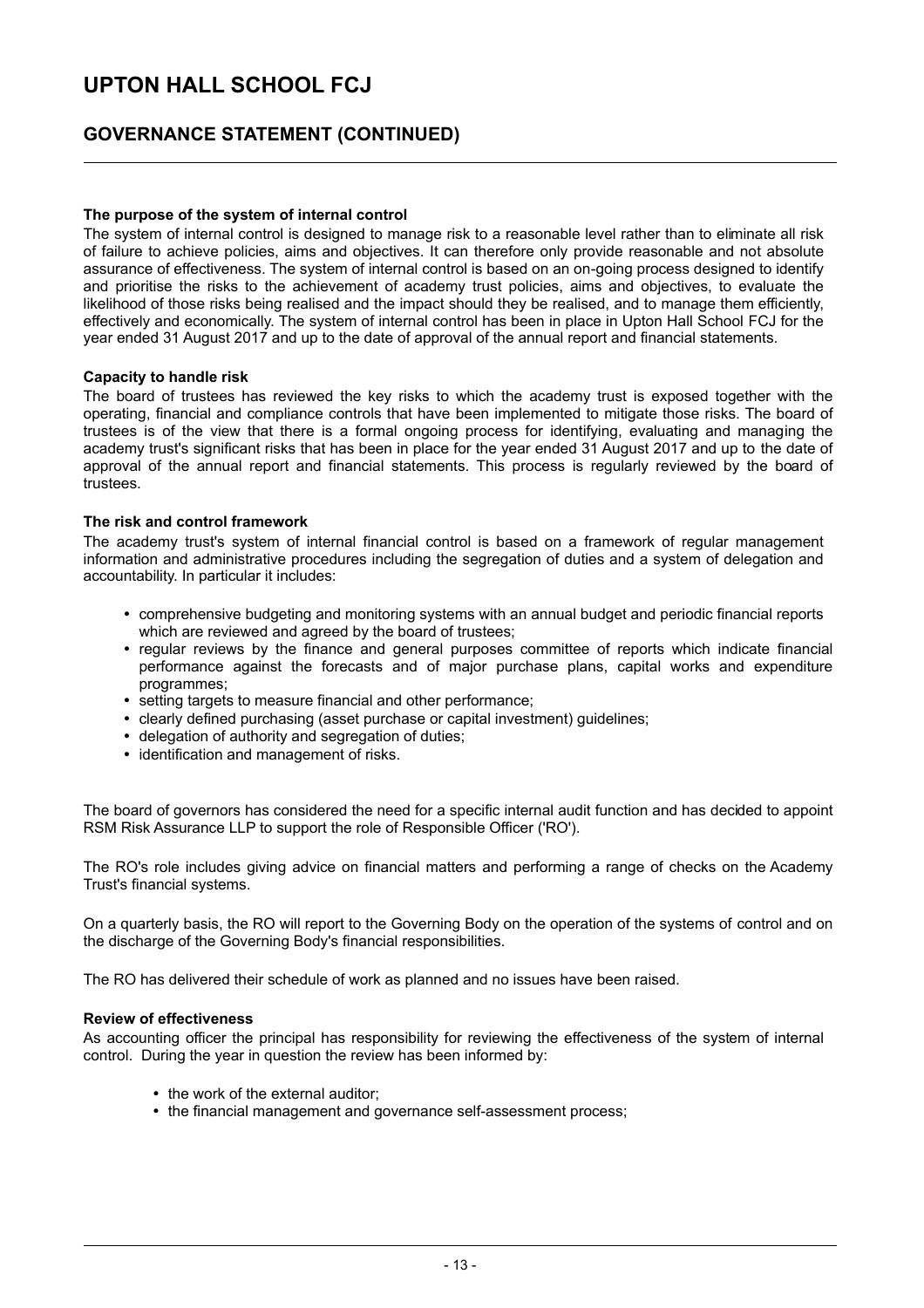### **GOVERNANCE STATEMENT (CONTINUED)**

The accounting officer has been advised of the implications of the result of their review of the system of internal control by the Finance Committee and a plan to address weaknesses and ensure continuous improvement of the system is in place.

Approved by order of the board of governors on ......................... and signed on its behalf by:

Mrs C Green Mrs P Young

**Chair of Governors The Example 20 Headteacher and accounting officer**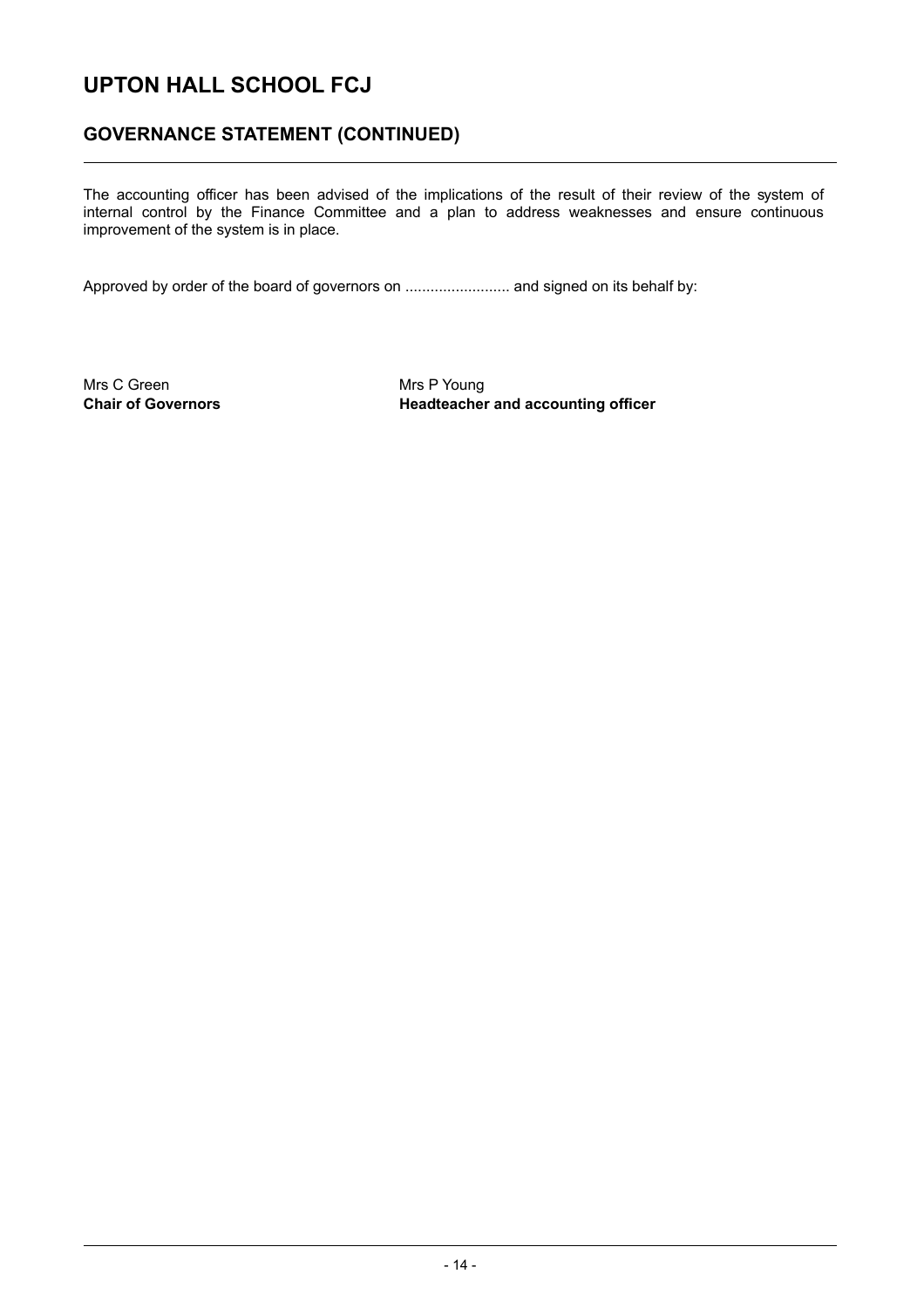### **STATEMENT OF REGULARITY, PROPRIETY AND COMPLIANCE**

As accounting officer of Upton Hall School FCJ I have considered my responsibility to notify the academy trust board of governors and the Education and Skills Funding Agency (ESFA) of material irregularity, impropriety and non-compliance with ESFA terms and conditions of funding, under the funding agreement in place between the academy trust and the Secretary of State for Education. As part of my consideration I have had due regard to the requirements of the Academies Financial Handbook 2016.

I confirm that I and the academy trust's board of governors are able to identify any material irregular or improper use of funds by the academy trust, or material non-compliance with the terms and conditions of funding under the academy trust's funding agreement and the Academies Financial Handbook 2016.

I confirm that no instances of material irregularity, impropriety or funding non-compliance have been discovered to date. If any instances are identified after the date of this statement, these will be notified to the board of governors and ESFA.

Mrs P Young **Accounting Officer**

.........................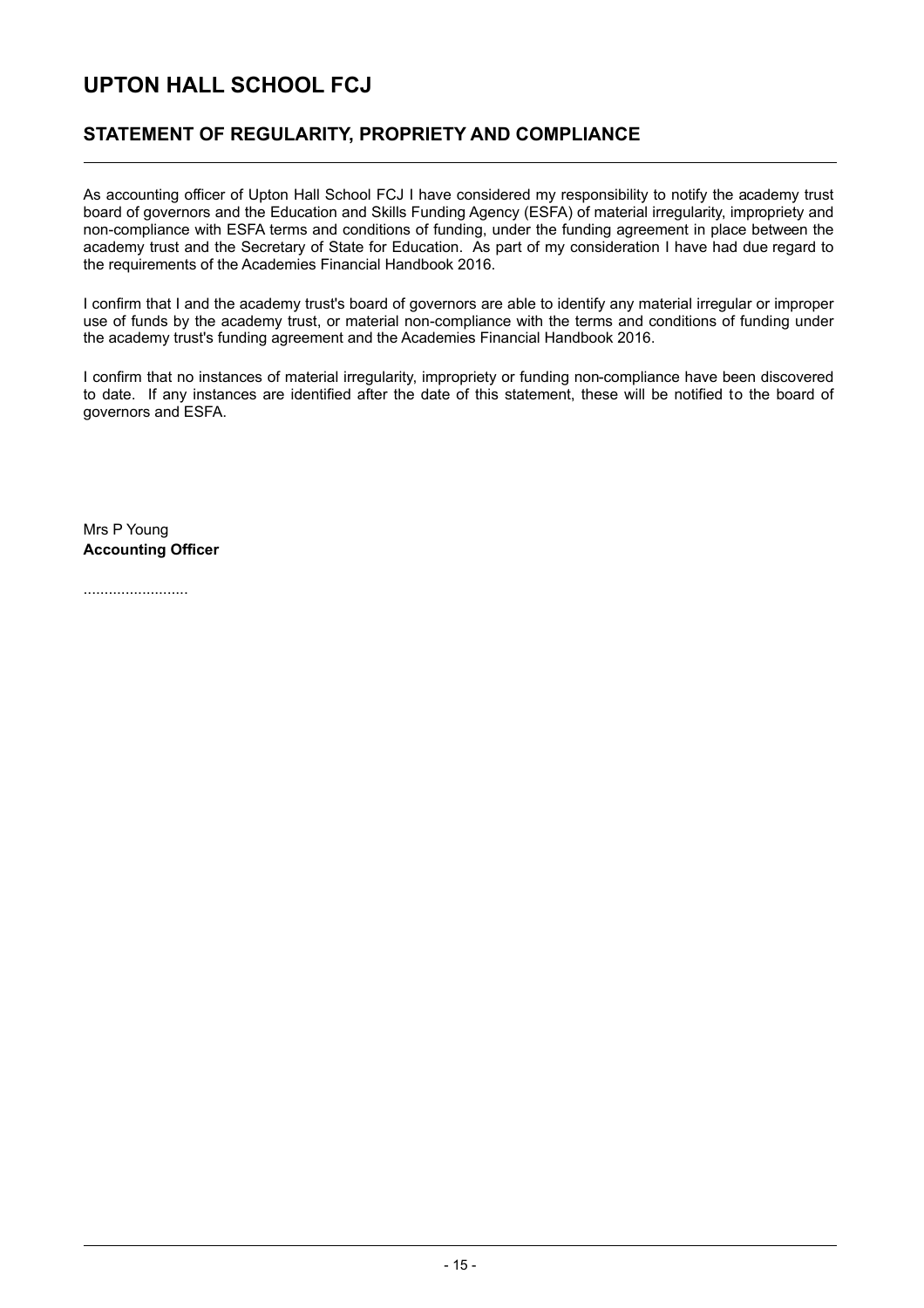### **STATEMENT OF GOVERNORS' RESPONSIBILITIES**

The Governors who are also the directors of Upton Hall School FCJ for the purposes of company law are responsible for preparing the Governors' Report (including the strategic report) and the financial statements in accordance with the Annual Accounts Direction issued by the Education and Skills Funding Agency, United Kingdom Accounting Standards (United Kingdom Generally Accepted Accounting Practice) and applicable law and regulations.

Company law requires the governors to prepare financial statements for each financial year. Under company law the governors must not approve the financial statements unless they are satisfied that they give a true and fair view of the state of affairs of Upton Hall School FCJ and of its incoming resources and application of resources, including its income and expenditure, for that period. In preparing these financial statements, the governors are required to:

- select suitable accounting policies and then apply them consistently;
- $\bullet$ observe the methods and principles in the Charities SORP 2015 and the Academies Accounts Direction 2016 to 2017;
- make judgements and accounting estimates that are reasonable and prudent;
- state whether applicable UK Accounting Standards have been followed, subject to any material departures disclosed and explained in the financial statements; and
- prepare the financial statements on the going concern basis unless it is inappropriate to presume that the charitable company will continue in business.

The governors are responsible for keeping adequate accounting records that are sufficient to show and explain the charitable company's transactions and disclose with reasonable accuracy at any time the financial position of the charitable company and enable them to ensure that the financial statements comply with the Companies Act 2006. They are also responsible for safeguarding the assets of the charitable company and hence for taking reasonable steps for the prevention and detection of fraud and other irregularities.

The governors are responsible for ensuring that in its conduct and operation the charitable company applies financial and other controls, which conform with the requirements both of propriety and of good financial management. They are also responsible for ensuring that grants received from ESFA/DfE have been applied for the purposes intended.

The governors are responsible for the maintenance and integrity of the corporate and financial information included on the charitable company's website. Legislation in the United Kingdom governing the preparation and dissemination of financial statements may differ from legislation in other jurisdictions.

Approved by order of the members of the board of governors on ......................... and signed on its behalf by:

Mrs C Green **Chair of Governors**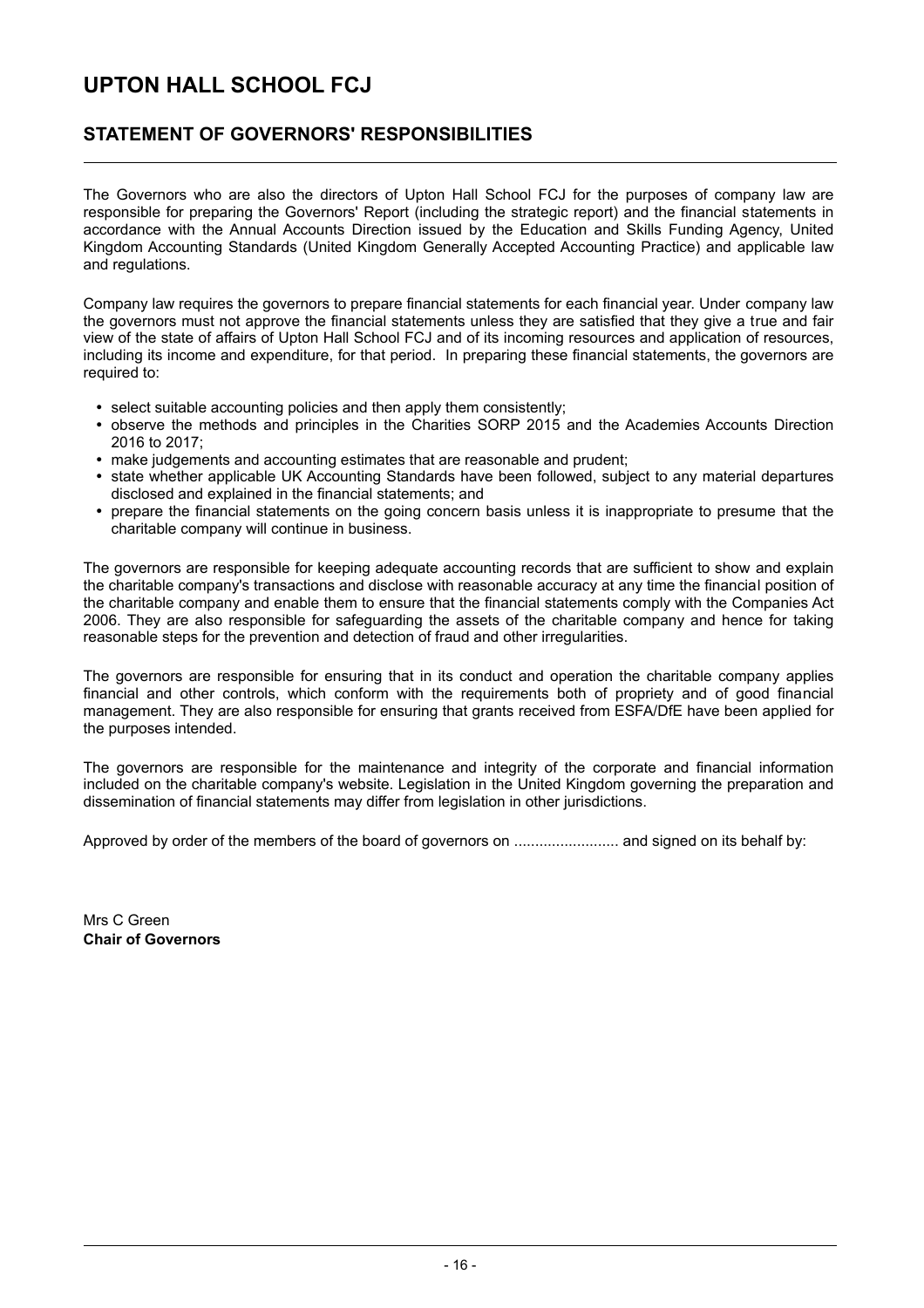### **Opinion on financial statements**

We have audited the financial statements of Upton Hall School FCJ (the "academy trust") for the year ended 31 August 2017 which comprise the Statement of Financial Activities, the Balance Sheet, the Statement of Cash Flows and the notes to the financial statements, including a summary of significant accounting policies. The financial reporting framework that has been applied in their preparation is applicable law, United Kingdom Accounting Standards, including FRS 102 "The Financial Reporting Standard applicable in the UK and Republic of Ireland" (United Kingdom Generally Accepted Accounting Practice), and the Academies: Accounts Direction 2016 to 2017 issued by the Education and Skills Funding Agency.

In our opinion the financial statements:

- give a true and fair view of the state of the charitable company's affairs as at 31 August 2017 and of its incoming resources and application of resources, including its income and expenditure, for the year then ended;
- have been properly prepared in accordance with United Kingdom Generally Accepted Accounting Practice;
- have been prepared in accordance with the requirements of the Companies Act 2006; and
- have been prepared in accordance with the Academies Accounts Direction 2016 to 2017 issued by the Education and Skills Funding Agency.

#### **Basis for opinion**

We conducted our audit in accordance with International Standards on Auditing (UK) (ISAs (UK)) and applicable law. Our responsibilities under those standards are further described in the Auditor's responsibilities for the audit of the financial statements section of our report. We are independent of the charitable company in accordance with the ethical requirements that are relevant to our audit of the financial statements in the UK, including the FRC's Ethical Standard and we have fulfilled our other ethical responsibilities in accordance with these requirements. We believe that the audit evidence we have obtained is sufficient and appropriate to provide a basis for our opinion.

#### **Conclusions relating to going concern**

We have nothing to report in respect of the following matters in relation to which the ISAs (UK) require us to report to you where:

- the governors' use of the going concern basis of accounting in the preparation of the financial statements is not appropriate; or
- the governors have not disclosed in the financial statements any identified material uncertainties that may cast significant doubt about the charitable company's ability to continue to adopt the going concern basis of accounting for a period of at least twelve months from the date when the financial statements are authorised for issue.

#### **Other information**

The other information comprises the information included in the Governors' Report, other than the financial statements and our auditor's report thereon. The governors are responsible for the other information. Our opinion on the financial statements does not cover the other information and, except to the extent otherwise explicitly stated in our report, we do not express any form of assurance conclusion thereon.

In connection with our audit of the financial statements, our responsibility is to read the other information and, in doing so, consider whether the other information is materially inconsistent with the financial statements or our knowledge obtained in the audit or otherwise appears to be materially misstated. If we identify such material inconsistencies or apparent material misstatements, we are required to determine whether there is a material misstatement in the financial statements or a material misstatement of the other information. If, based on the work we have performed, we conclude that there is a material misstatement of this other information, we are required to report that fact.

We have nothing to report in this regard.

### **Opinion on other matter prescribed by the Companies Act 2006**

In our opinion, based on the work undertaken in the course of the audit:

- the information given in the Governors' Report and the incorporated Strategic Report for the financial year for which the financial statements are prepared is consistent with the financial statements; and
- the Governors' Report and the incorporated Strategic Report have been prepared in accordance with applicable legal requirements.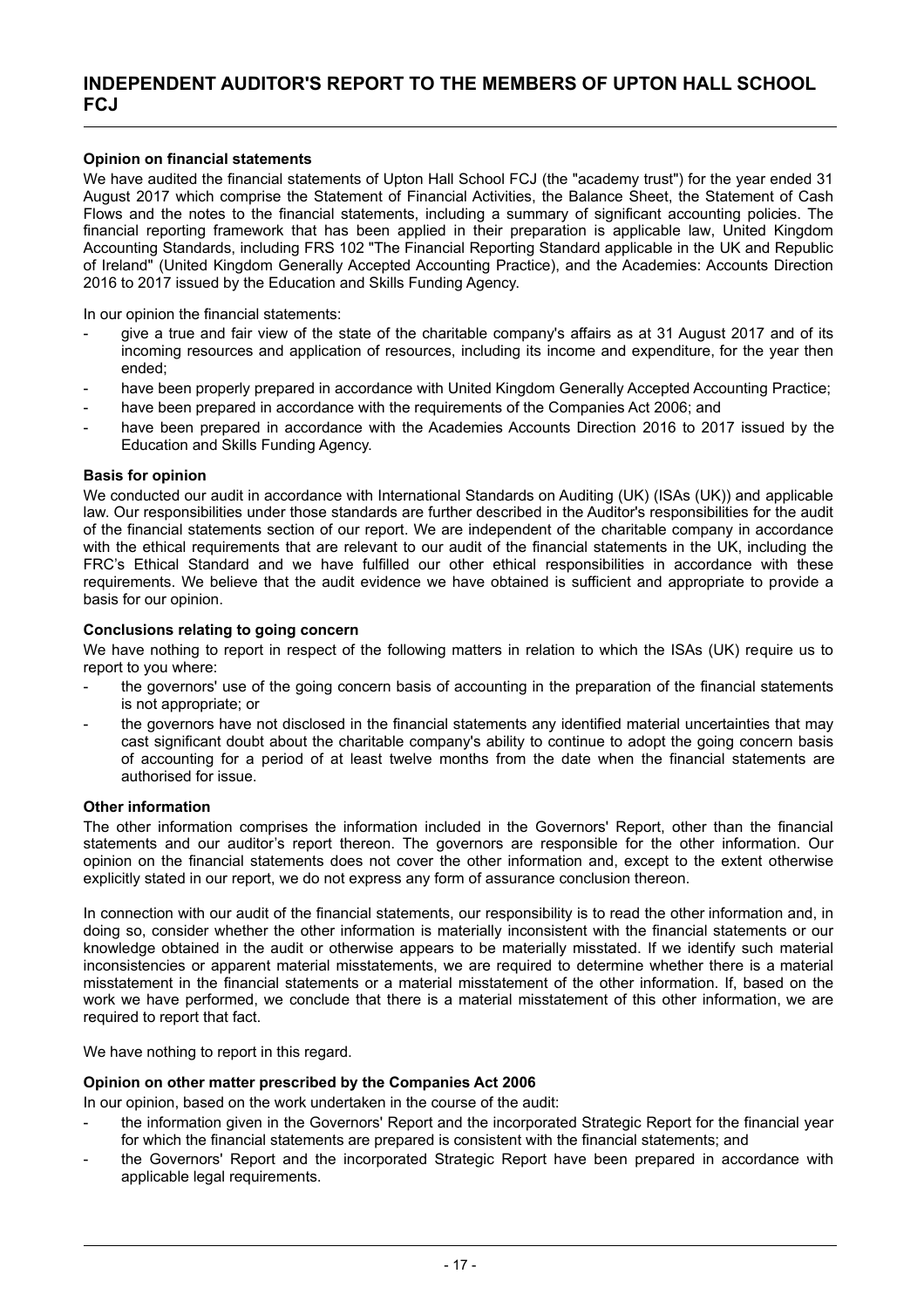### **Matters on which we are required to report by exception**

In the light of the knowledge and understanding of the charitable company and its environment obtained in the course of the audit, we have not identified material misstatements in the Governors' Report and the incorporated Strategic Report.

We have nothing to report in respect of the following matters in relation to which the Companies Act 2006 requires us to report to you if, in our opinion:

- adequate accounting records have not been kept by the charitable company, or returns adequate for our audit have not been received from branches not visited by us; or
- the financial statements are not in agreement with the accounting records and returns; or
- certain disclosures of governors' remuneration specified by law are not made; or
- we have not received all the information and explanations we require for our audit.

#### **Responsibilities of governors**

As explained more fully in the Statement of Governors' Responsibilities set out on page 16, The governors who are also the directors of the charitable company for the purposes of company law are responsible for the preparation of the financial statements and for being satisfied that they give a true and fair view, and for such internal control as the governors determine is necessary to enable the preparation of financial statements that are free from material misstatement, whether due to fraud or error.

In preparing the financial statements, the governors are responsible for assessing the charitable company's ability to continue as a going concern, disclosing, as applicable, matters related to going concern and using the going concern basis of accounting unless the governors either intend to liquidate the charitable company or to cease operations, or have no realistic alternative but to do so.

#### **Auditor's responsibilities for the audit of the financial statements**

Our objectives are to obtain reasonable assurance about whether the financial statements as a whole are free from material misstatement, whether due to fraud or error, and to issue an auditor's report that includes our opinion. Reasonable assurance is a high level of assurance, but is not a guarantee that an audit conducted in accordance with ISAs (UK) will always detect a material misstatement when it exists. Misstatements can arise from fraud or error and are considered material if, individually or in the aggregate, they could reasonably be expected to influence the economic decisions of users taken on the basis of these financial statements.

A further description of our responsibilities for the audit of the financial statements is located on the Financial Reporting Council's website at: http://www.frc.org.uk/auditorsresponsibilities. This description forms part of our auditor's report.

This report is made solely to the charitable company's members, as a body, in accordance with Chapter 3 of Part 16 of the Companies Act 2006. Our audit work has been undertaken so that we might state to the charitable company's members those matters we are required to state to them in an auditors' report and for no other purpose. To the fullest extent permitted by law, we do not accept or assume responsibility to anyone other than the charitable company and the charitable company's members as a body, for our audit work, for this report, or for the opinions we have formed.

Anna Spencer-Gray (Senior Statutory Auditor) For and on behalf of RSM UK Audit LLP, Statutory Auditor Chartered Accountants 5th Floor One City Place Queens Road **Chester** CH1 3BQ .........................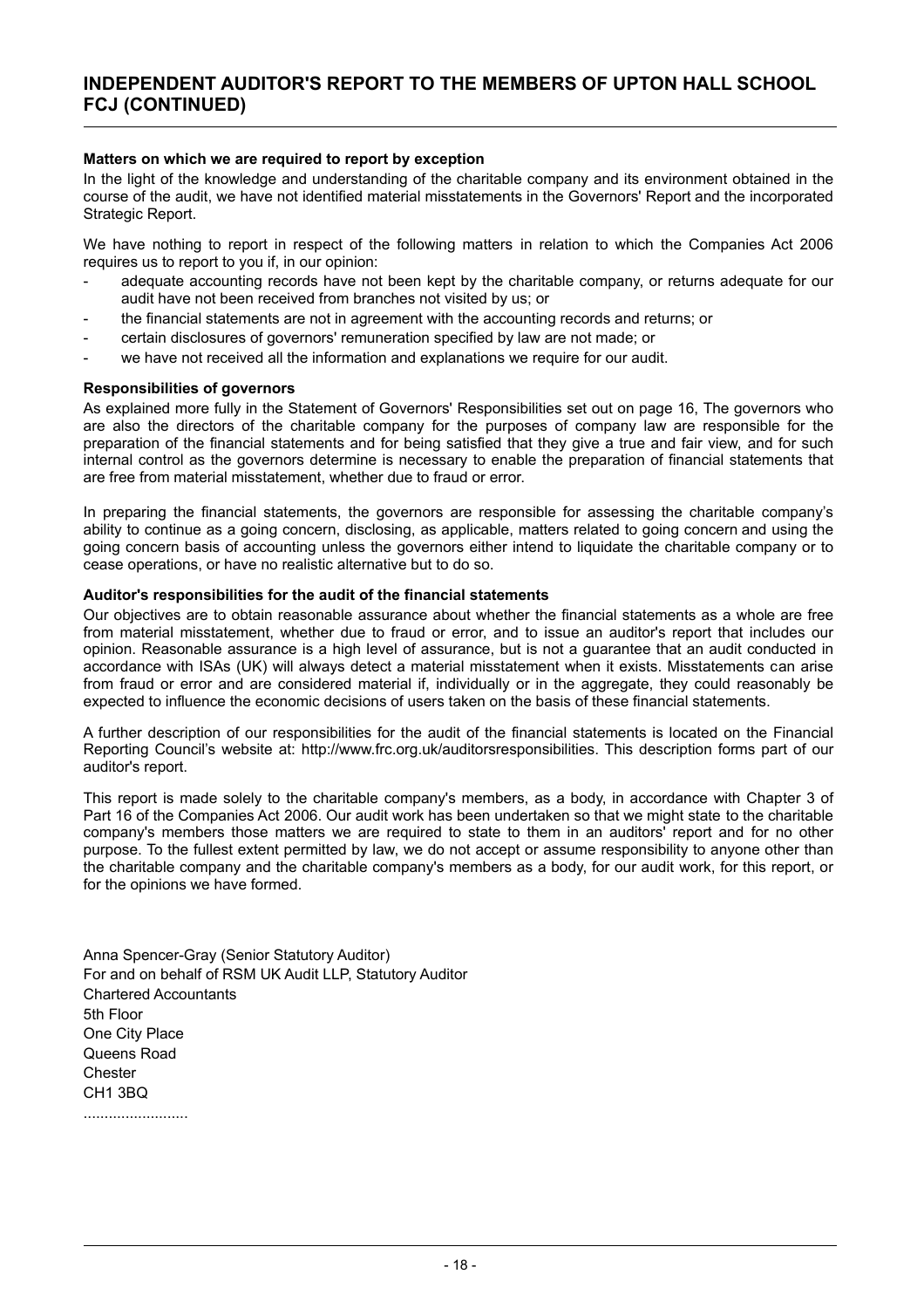### **STATEMENT OF FINANCIAL ACTIVITIES INCLUDING INCOME AND EXPENDITURE ACCOUNT**

### **FOR THE YEAR ENDED 31 AUGUST 2017**

|                                                                                                   |                | <b>Unrestricted</b><br><b>Funds</b> | <b>Restricted</b><br><b>Funds</b> | <b>Restricted</b><br><b>General Fixed Asset</b><br><b>Funds</b> | <b>Total</b><br>2017 | <b>Total</b><br>2016 |
|---------------------------------------------------------------------------------------------------|----------------|-------------------------------------|-----------------------------------|-----------------------------------------------------------------|----------------------|----------------------|
|                                                                                                   | <b>Notes</b>   | £'000                               | £'000                             | £'000                                                           | £'000                | £'000                |
| Income and endowments from:<br>Donations and capital grants<br>Charitable activities:             | 4              |                                     |                                   | 318                                                             | 318                  | 22                   |
| - Funding for educational operations                                                              | 5              |                                     | 4,664                             |                                                                 | 4,664                | 4,832                |
| Other trading activities                                                                          | 6              | 239                                 |                                   |                                                                 | 239                  | 224                  |
| <b>Total</b>                                                                                      |                | 239                                 | 4,664                             | 318                                                             | 5,221                | 5,078                |
| <b>Expenditure on:</b>                                                                            |                |                                     |                                   |                                                                 |                      |                      |
| Raising funds<br>Charitable activities:                                                           | $\overline{7}$ | 209                                 | 59                                |                                                                 | 268                  | 251                  |
| - Educational operations                                                                          | 8              | $\overline{2}$                      | 4,624                             | 302                                                             | 4,928                | 5,036                |
| <b>Total</b>                                                                                      | $\overline{7}$ | 211                                 | 4,683                             | 302                                                             | 5,196                | 5,287                |
| Net income/(expenditure)                                                                          |                | 28                                  | (19)                              | 16                                                              | 25                   | (209)                |
| Other recognised gains/(losses)<br>Actuarial gains/(losses) on defined<br>benefit pension schemes | 23             |                                     | 341                               |                                                                 | 341                  | (654)                |
| Net movement in funds                                                                             |                | 28                                  | 322                               | 16                                                              | 366                  | (863)                |
| <b>Reconciliation of funds</b>                                                                    |                |                                     |                                   |                                                                 |                      |                      |
| Total funds brought forward                                                                       |                | 467                                 | (685)                             | 12,700                                                          | 12,482               | 13,345               |
| Total funds carried forward                                                                       |                | 495                                 | (363)                             | 12,716                                                          | 12,848               | 12,482               |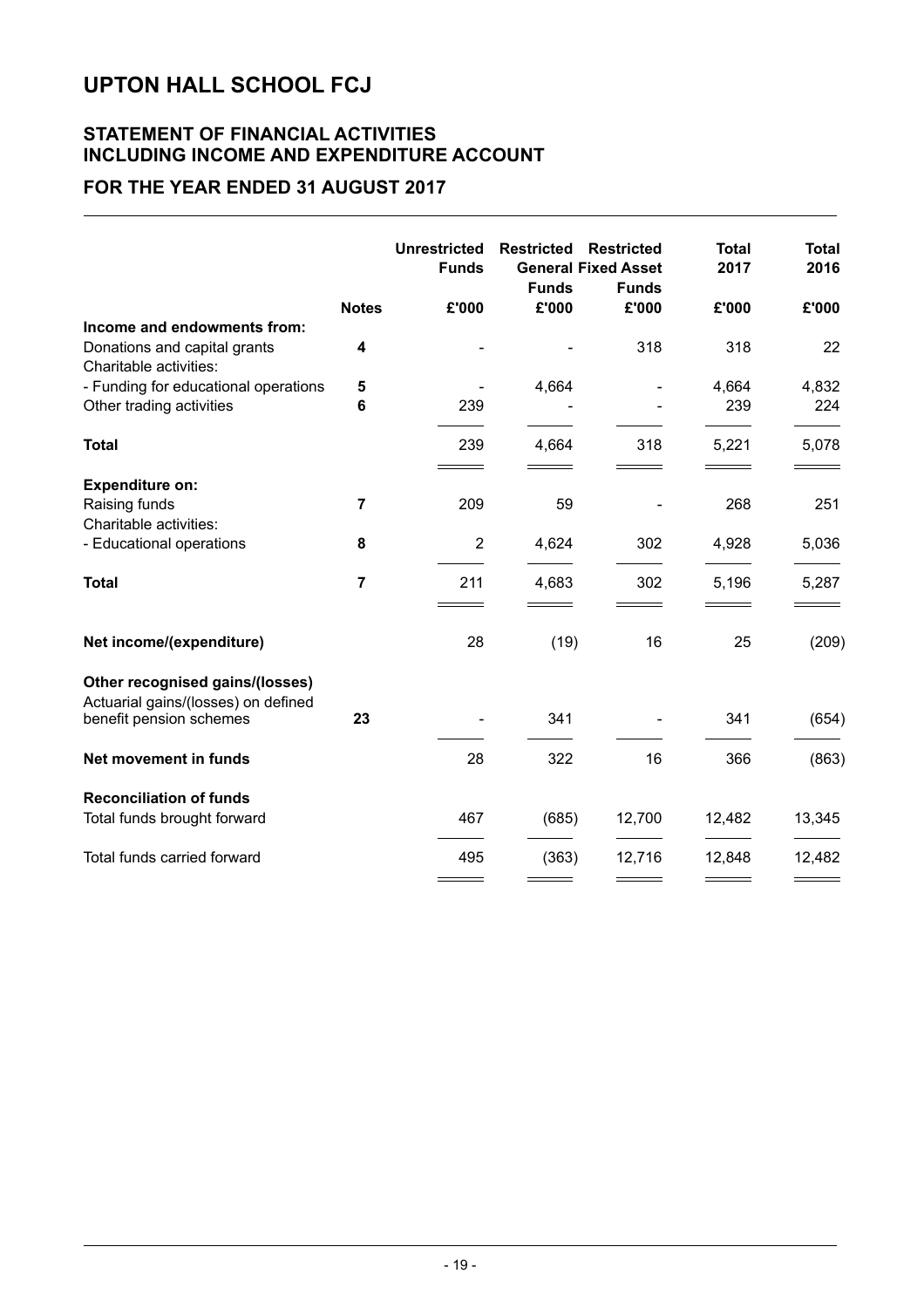### **BALANCE SHEET**

### **AS AT 31 AUGUST 2017**

|                                           |              | 2017  |          | 2016  |         |
|-------------------------------------------|--------------|-------|----------|-------|---------|
|                                           | <b>Notes</b> | £'000 | £'000    | £'000 | £'000   |
| <b>Fixed assets</b>                       |              |       |          |       |         |
| Tangible assets                           | 12           |       | 12,608   |       | 12,656  |
| <b>Current assets</b>                     |              |       |          |       |         |
| <b>Debtors</b>                            | 13           | 485   |          | 128   |         |
|                                           |              |       |          |       |         |
| Cash at bank and in hand                  |              | 1,665 |          | 1,887 |         |
|                                           |              | 2,150 |          | 2,015 |         |
| <b>Current liabilities</b>                |              |       |          |       |         |
| Creditors: amounts falling due within one |              |       |          |       |         |
| year                                      | 14           | (483) |          | (514) |         |
| <b>Net current assets</b>                 |              |       | 1,667    |       | 1,501   |
|                                           |              |       |          |       |         |
| Net assets excluding pension liability    |              |       | 14,275   |       | 14,157  |
| Defined benefit pension scheme liability  | 23           |       | (1, 427) |       | (1,675) |
|                                           |              |       |          |       |         |
| <b>Net assets</b>                         |              |       | 12,848   |       | 12,482  |
|                                           |              |       |          |       |         |
| Funds of the academy trust:               |              |       |          |       |         |
| <b>Restricted funds</b>                   | 17           |       |          |       |         |
| - Restricted fixed asset funds            |              |       | 12,716   |       | 12,700  |
| - Restricted income funds                 |              |       | 1,064    |       | 990     |
| - Pension reserve                         |              |       | (1, 427) |       | (1,675) |
| <b>Total restricted funds</b>             |              |       | 12,353   |       | 12,015  |
| <b>Unrestricted income funds</b>          | 17           |       | 495      |       | 467     |
| <b>Total funds</b>                        |              |       | 12,848   |       | 12,482  |
|                                           |              |       |          |       |         |

The financial statements on pages 19 to 41 were approved by the board of governors and authorised for issue on ......................... and are signed on their behalf by:

.............................. Mrs C Green **Chair of Governors**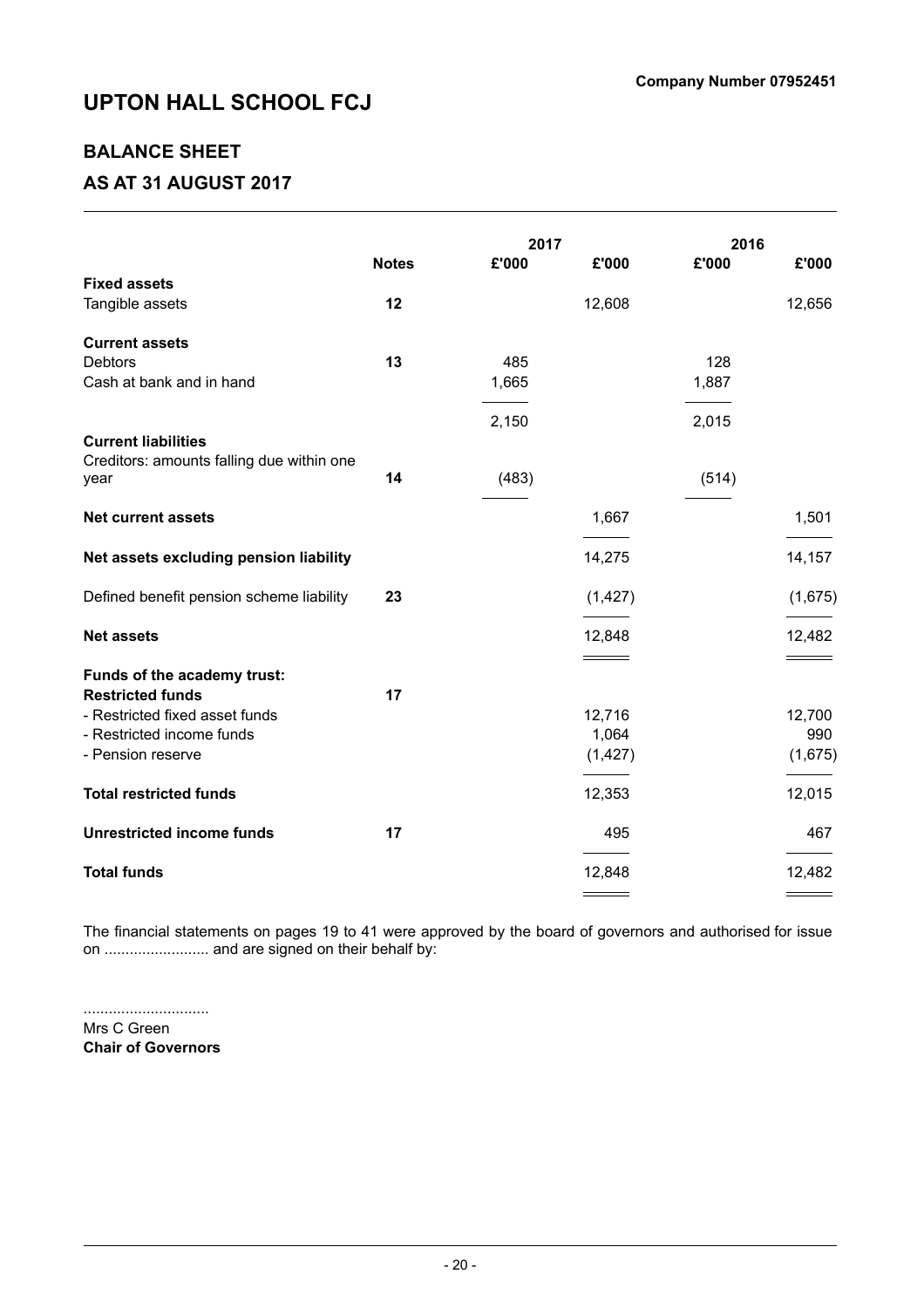## **STATEMENT OF CASH FLOWS FOR THE YEAR ENDED 31 AUGUST 2017**

|                                                                                                                                                           |              | 2017                  |       | 2016        |       |
|-----------------------------------------------------------------------------------------------------------------------------------------------------------|--------------|-----------------------|-------|-------------|-------|
|                                                                                                                                                           | <b>Notes</b> | £'000                 | £'000 | £'000       | £'000 |
| Cash flows from operating activities<br>Net cash provided by / (used in) operating<br>activities                                                          | 21           |                       | (108) |             | 198   |
| Cash flows from investing activities<br>Capital grants from DfE and ESFA<br>Capital funding from sponsors and others<br>Purchase of tangible fixed assets |              | (157)<br>297<br>(254) |       | 22<br>(281) |       |
| Net cash used in investing activities                                                                                                                     |              |                       | (114) |             | (259) |
| Net decrease in cash and cash equivalents in<br>the reporting period                                                                                      |              |                       | (222) |             | (61)  |
| Cash and cash equivalents at beginning of the year                                                                                                        |              |                       | 1,887 |             | 1,948 |
| Cash and cash equivalents at end of the year                                                                                                              |              |                       | 1,665 |             | 1,887 |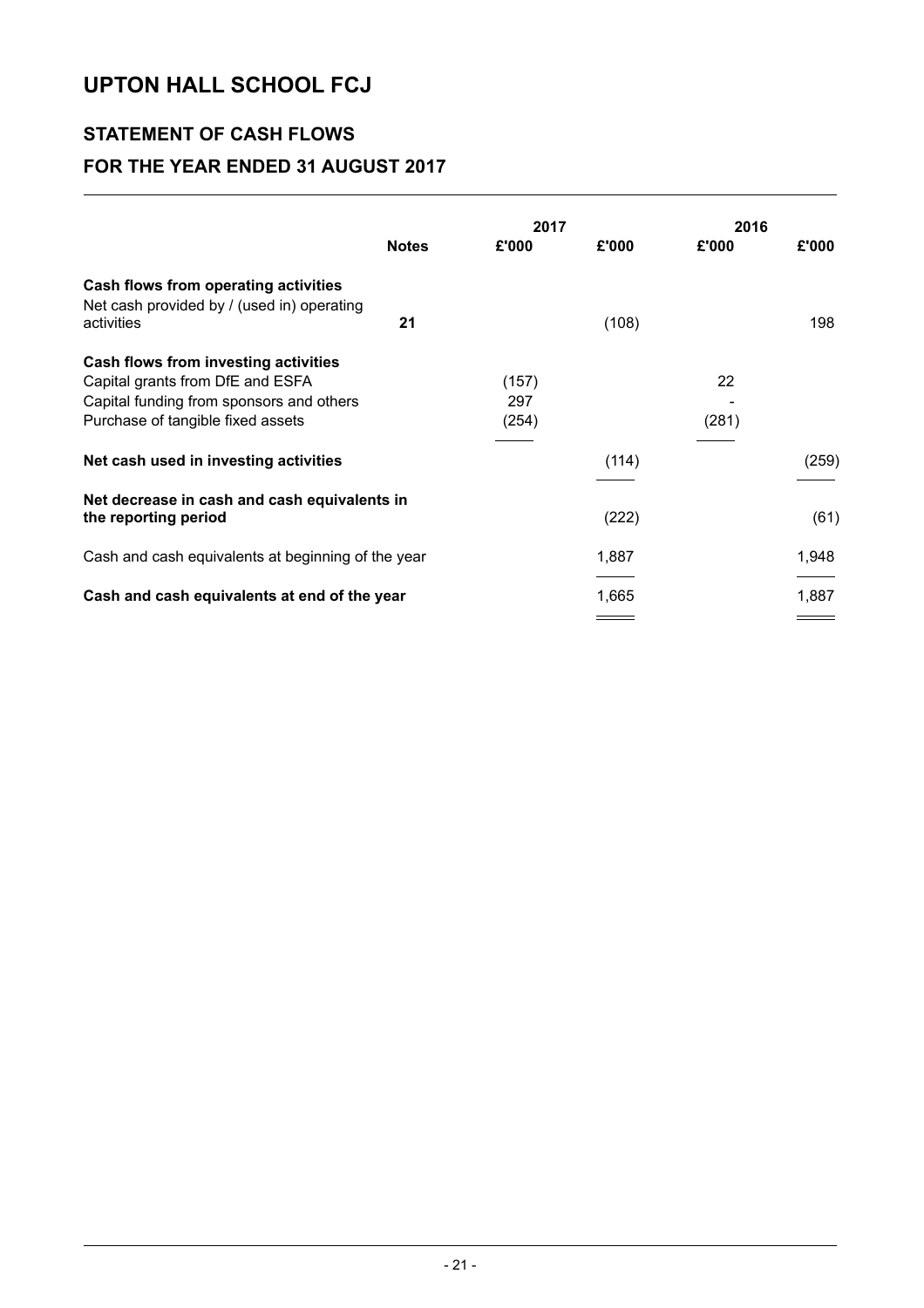### **NOTES TO THE FINANCIAL STATEMENTS FOR THE YEAR ENDED 31 AUGUST 2017**

### **1 Accounting policies**

Upton Hall School FCJ is a charitable company (the 'Academy Trust'). The address of its principal place of business is given on page 1 and the nature of its operations are set out in the Trustees' Report.

#### **Basis of preparation**

The financial statements of the Academy Trust have been prepared under the historical cost convention in accordance with the Financial Reporting Standard Applicable in the UK and Republic of Ireland (FRS 102), the Accounting and Reporting by Charities: Statement of Recommended Practice applicable to charities preparing their financial statements in accordance with the Financial Reporting Standard applicable in the UK and Republic of Ireland (FRS 102) (Charities SORP (FRS 102)), the Academies Accounts Direction 2016 to 2017 issued by EFA, the Charities Act 2011 and the Companies Act 2006.

Upton Hall School FCJ meets the definition of a public benefit entity under FRS 102 and has therefore applied the relevant public benefit requirements of FRS 102. The main activities carried out to meet the public benefit requirement is that of providing educational services.

The financial statements are presented in sterling which is also the functional currency of the academy trust. Monetary amounts in the financial statements are rounded to the nearest whole £1,000 except where otherwise indicated.

#### **Going concern**

The governors assess whether the use of going concern is appropriate, ie whether there are any material uncertainties related to events or conditions that may cast significant doubt on the ability of the charitable company to continue as a going concern. The governors make this assessment in respect of a period of at least one year from the date of authorisation for issue of the financial statements and have concluded that the academy trust has adequate resources to continue in operational existence for the foreseeable future and there are no material uncertainties about the academy trust's ability to continue as a going concern. Thus they continue to adopt the going concern basis of accounting in preparing the financial statements.

At the balance sheet date the Academy had net assets of £12,848k (2016: £12,482k) after providing for long term pension scheme commitments of £1,427k (2016: £1,675k) in respect of the support staff defined benefit pension scheme. Net current assets were £1,667k (2016: £1,501k).

The Governors have reviewed and approved budgets and cashflow forecasts for 2017/18 and future years, and consider in the light of this review that it is appropriate to prepare the financial statements on a going concern basis.

#### **Income**

All incoming resources are recognised when the academy trust has entitlement to the funds, the receipt is probable and the amount can be measured reliably.

#### **Grants**

Grants are included in the statement of financial activities on a receivable basis. The balance of income received for specific purposes but not expended during the period is shown in the relevant funds on the balance sheet. Where income is received in advance of meeting any performance-related conditions there is not unconditional entitlement to the income and its recognition is deferred and included in creditors as deferred income until the performance-related conditions are met. Where entitlement occurs before income is received, the income is accrued.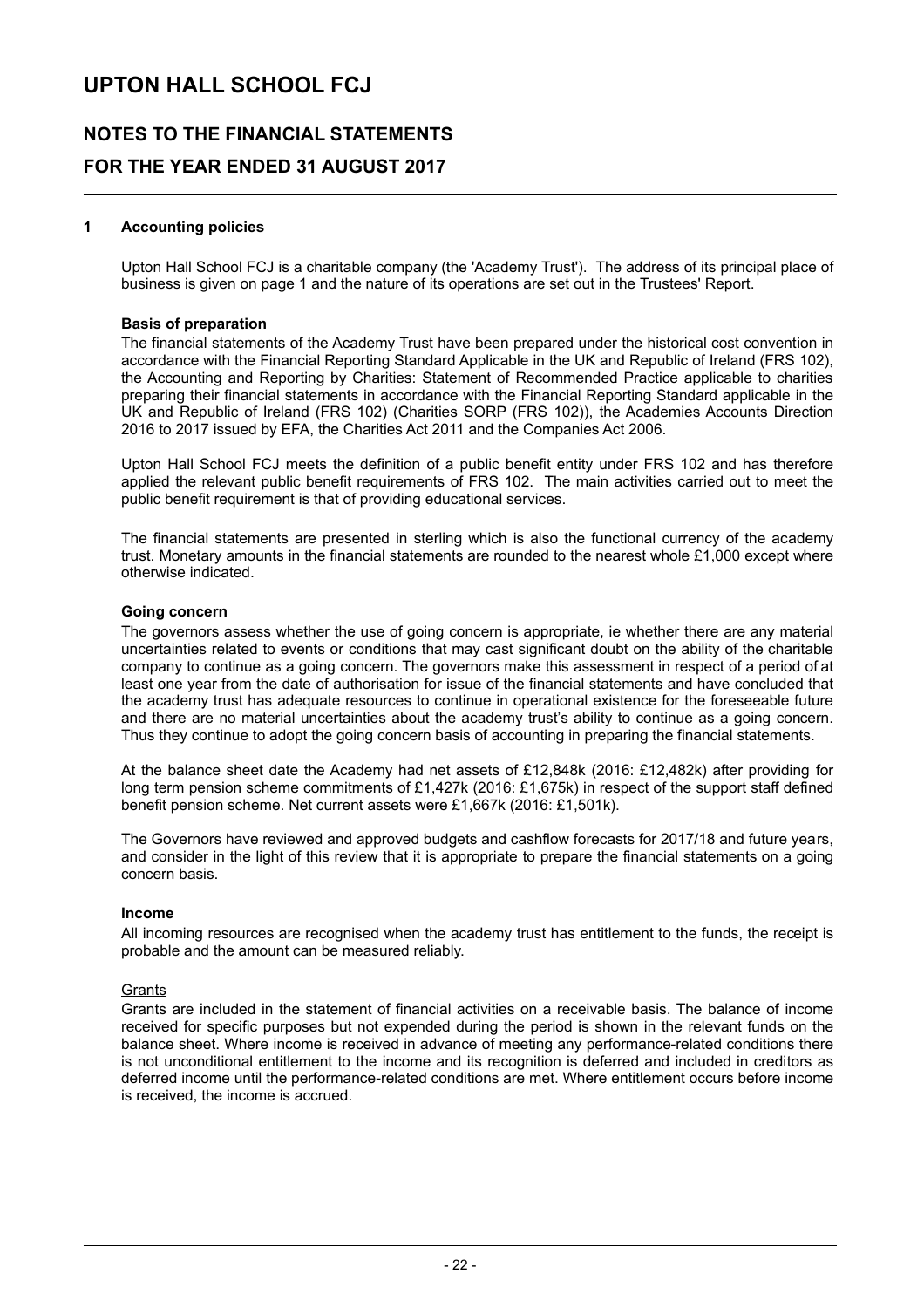### **NOTES TO THE FINANCIAL STATEMENTS (CONTINUED) FOR THE YEAR ENDED 31 AUGUST 2017**

### **1 Accounting policies (Continued)**

General Annual Grant is recognised in full in the statement of financial activities in the period for which it is receivable, and any abatement in respect of the period is deducted from income and recognised as a liability.

Capital grants are recognised when there is entitlement, when performance-related conditions have been met and are not deferred over the life of the asset on which they are expended. Unspent amounts of capital grant are reflected in the balance in the restricted assets fund.

#### Donations

Donations are recognised on a receivable basis (where there are no performance-related conditions) where the receipt is probable and the amount can be reliably measured.

#### Other income

Other income, including the hire of facilities, is recognised at fair value of the consideration received or receivable, in the period it is receivable and to the extent the academy trust has provided the goods or services.

#### Donated services and gifts in kind

Gifts in kind, being the gift of a fixed asset, are measured at fair value, unless it is impractical to measure this reliably, in which case the cost of the item to the donor should be used. The gain is recognised as income from donations and a corresponding amount is included in the appropriate fixed asset category and depreciated over the useful economic life in accordance with the Academy Trust's accounting policies.

#### **Expenditure**

Expenditure is recognised once there is a legal or constructive obligation to transfer economic benefit to a third party, it is probable that a transfer of economic benefits will be required in settlement, and the amount of the obligation can be measured reliably.

Expenditure is classified by activity. The costs of each activity are made up of the total of direct costs and shared costs, including support costs involved in undertaking each activity. Direct costs attributable to a single activity are allocated directly to that activity. Shared costs which contribute to more than one activity and support costs which are not attributable to a single activity are apportioned between those activities on a basis consistent with the use of resources. Central staff costs are allocated on the basis of time spent, and depreciation charges are allocated on the portion of the asset's use.

All resources expended are inclusive of irrecoverable VAT.

#### Expenditure on raising funds

This includes all expenditure incurred by the academy trust to raise funds for its charitable purposes and includes costs of all fundraising activities events and non-charitable trading.

#### Charitable activities

These are costs incurred on the academy trust's educational operations to further its charitable aims for the benefit of its beneficiaries, including support costs and costs relating to the governance of the academy trust apportioned to charitable activities.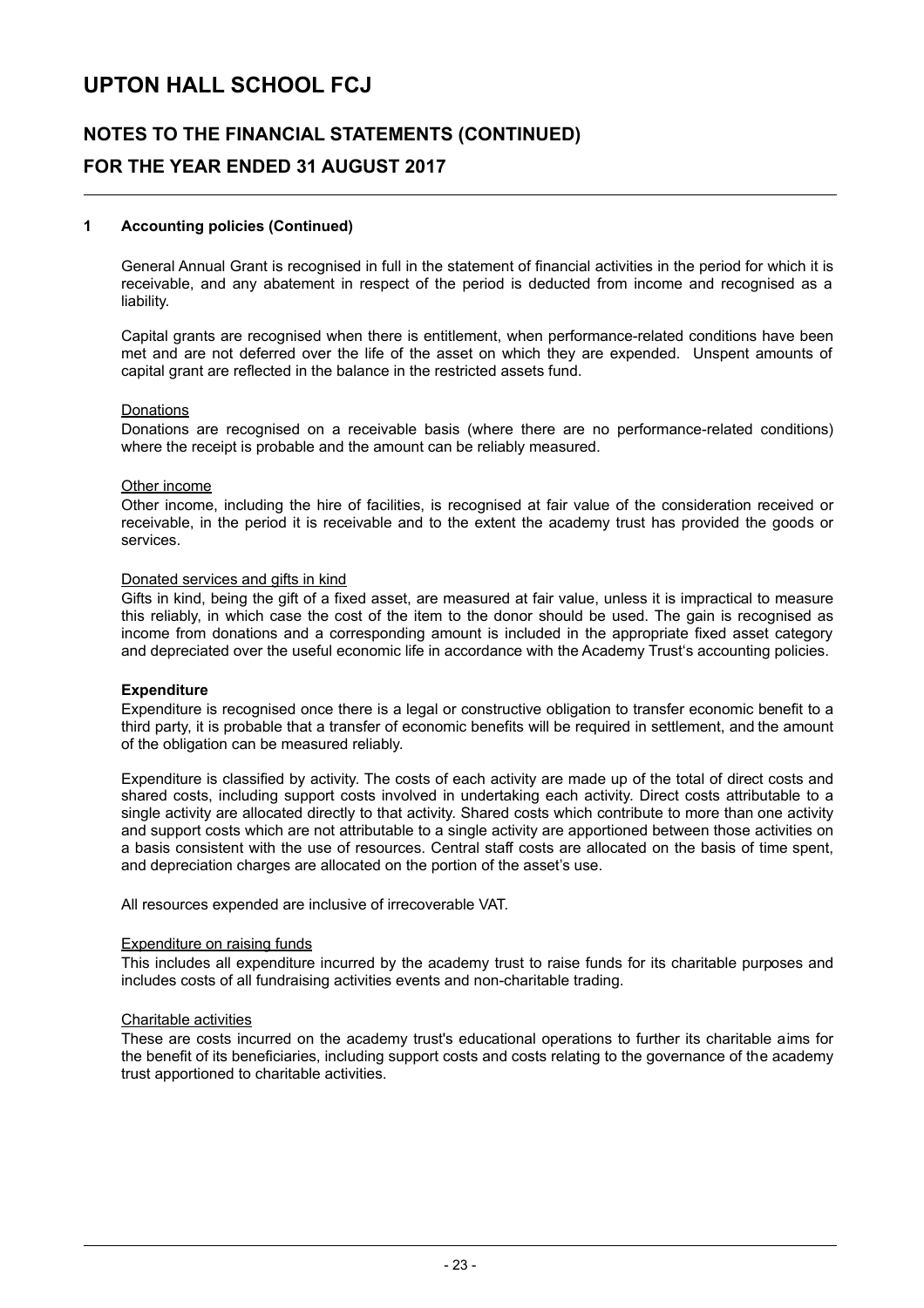### **NOTES TO THE FINANCIAL STATEMENTS (CONTINUED) FOR THE YEAR ENDED 31 AUGUST 2017**

### **1 Accounting policies (Continued)**

### **Tangible fixed assets and depreciation**

Assets costing £2,500 or more are capitalised as tangible fixed assets and are carried at cost, net of depreciation and any provision for impairment.

Subsequent costs are capitalised only when it is probable that such costs will generate future economic benefits. All other costs of repairs and maintenance are charged to the statement of financial activities as incurred.

Depreciation is provided on all tangible fixed assets other than freehold land, so as to write off the cost of assets less their residual values over their useful lives on the following bases:

Leasehold land and buildings 2% straight line Assets under construction Not depreciated Computer equipment 33.33% straight line Fixtures and fittings **20%** straight line

Land is not depreciated.

Assets in the course of construction are included at cost less any identified impairment loss. Cost includes professional fees to their directly attributable costs are necessary to bring in the property to its operational condition. Depreciation on these assets is not charged until they are bought into use.

A review for impairment of a fixed asset is carried out if events or changes in circumstances indicate that the carrying value of any fixed asset may not be recoverable. Shortfalls between the carrying value of fixed assets and their recoverable amounts are recognised as impairments. Impairment losses are recognised in the statement of financial activities.

Where tangible fixed assets have been acquired with the aid of specific grants, either from the government or from the private sector, they are included in the balance sheet at cost and depreciated over their expected useful economic life. Where there are specific conditions attached to the funding that require the continued use of the asset, the related grants are credited to a restricted fixed asset fund in the statement of financial activities and carried forward in the balance sheet. Depreciation on the relevant assets is charged directly to the restricted fixed asset fund in the statement of financial activities. Where tangible fixed assets have been acquired with unrestricted funds, depreciation on such assets is charged to the unrestricted fund.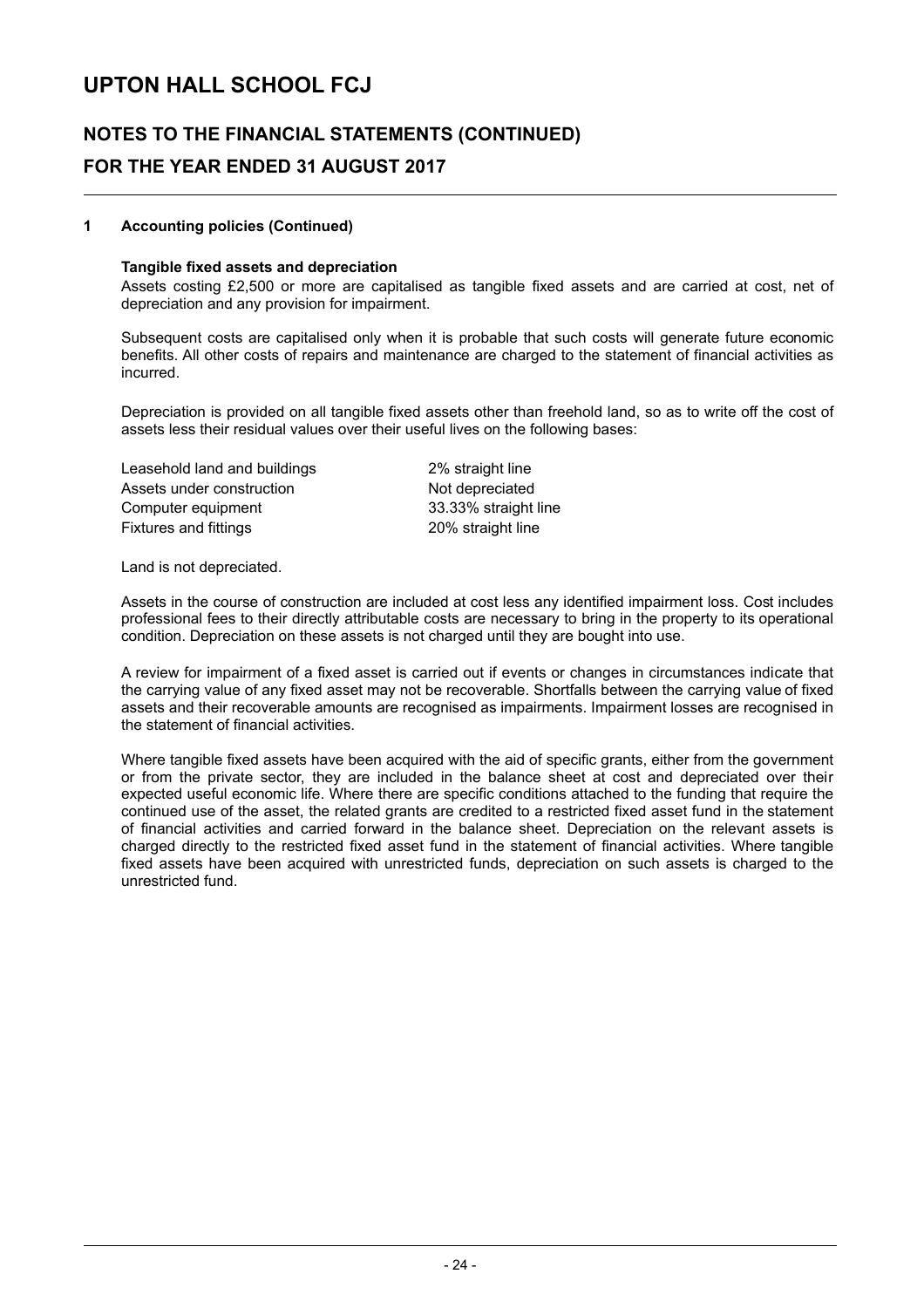### **NOTES TO THE FINANCIAL STATEMENTS (CONTINUED) FOR THE YEAR ENDED 31 AUGUST 2017**

### **1 Accounting policies (Continued)**

#### **Liabilities**

Liabilities are recognised when there is an obligation at the balance sheet date as a result of a past event, it is probable that a transfer of economic benefit will be required in settlement, and the amount of the settlement can be estimated reliably. Liabilities are recognised at the amount that the academy trust anticipates it will pay to settle the debt or the amount it has received as advanced payments for the goods of services it must provide.

#### **Financial Instruments**

The Academy Trust has chosen to adopt Sections 11 and 12 of FRS 102 in full in respect of financial instruments.

#### *Financial assets and liabilities*

Financial assets and financial liabilities are recognised when the academy becomes a party to the contractual provisions of the instrument.

Financial liabilities are classified according to the substance of the financial instrument's contractual obligations, rather than the financial instrument's legal form.

All financial assets and liabilities are initially measured at transaction price (including transaction costs), unless the arrangement constitutes a financing transaction. A financial asset or financial liability that is payable or receivable in one year is measured at the undiscounted amount expected to be received or paid net of impairment, unless it is a financing transaction. If an arrangement constitutes a financing transaction, the financial asset or financial liability is measured at the present value of the future payments discounted at a market rate of interest for a similar debt instrument.

Financial assets and financial liabilities are offset only when there is a current legally enforceable right to set off the recognised amounts and the intention to either settle on a net basis, or to realise the asset and settle the liability simultaneously.

#### **Derecognition of financial assets and liabilities**

A financial asset is derecognised only when the contractual rights to cash flow expire or are settled, or substantially all the risks and the rewards of ownership are transferred to another party, or if some significant risks and rewards of ownership are retained but control of the asset has transferred to another party that is able to sell the asset in its entirety to an unrelated third party. A financial liability (or part thereof) is derecognised when the obligation specified in the contract is discharged, cancelled or expires.

#### **Leased assets**

Rentals payable under operating leases are charged on a straight line basis over lease term.

#### **Taxation**

The academy trust is considered to pass the tests set out in Paragraph 1 Schedule 6 of the Finance Act 2010 and therefore it meets the definition of a charitable company for UK corporation tax purposes. Accordingly, the academy trust is potentially exempt from taxation in respect of income or capital gains received within categories covered by chapter 3 part 11 of the Corporation Tax Act 2010 or Section 256 of the Taxation of Chargeable Gains Act 1992, to the extent that such income or gains are applied exclusively to charitable purposes.

#### **Pensions benefits**

Retirement benefits to employees of the academy trust are provided by the Teachers' Pension Scheme ('TPS') and the Local Government Pension Scheme ('LGPS'), which are multi-employer defined benefit schemes.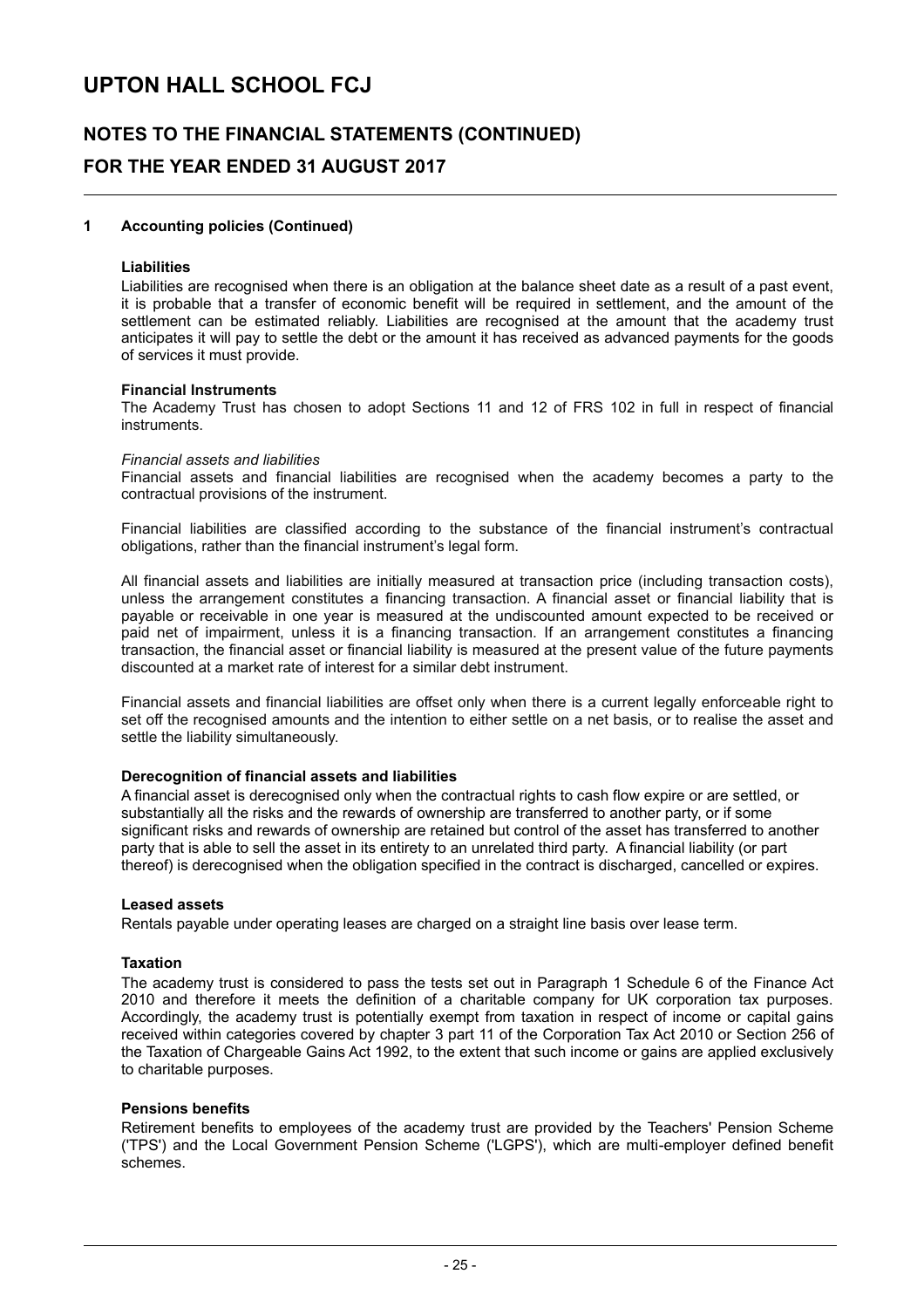## **NOTES TO THE FINANCIAL STATEMENTS (CONTINUED) FOR THE YEAR ENDED 31 AUGUST 2017**

### **1 Accounting policies (Continued)**

The TPS is an unfunded scheme and contributions are calculated so as to spread the cost of pensions over employees' working lives with the academy trust in such a way that the pension cost is a substantially level percentage of current and future pensionable payroll. The contributions are determined by the Government Actuary on the basis of quadrennial valuations using a projected unit method. The TPS is a multi-employer scheme but there is insufficient information available to use defined benefit accounting. The TPS is therefore treated as a defined contribution scheme for accounting purposes and the contributions are recognised in the period to which they relate. Differences between contributions payable in the year and contributions actually paid are shown as either accruals or prepayments.

The LGPS is a funded scheme and the assets are held separately from those of the academy trust in separate trustee administered funds. Pension scheme assets are measured at fair value and liabilities are measured on an actuarial basis using the projected unit credit method and discounted at a rate equivalent to the current rate of return on a high quality corporate bond of equivalent term and currency to the liabilities. The actuarial valuations are obtained at least triennially and are updated at each reporting date. The amounts charged to net income are the current service costs and the costs of scheme introductions, benefit changes, settlements and curtailments. They are included as part of staff costs as incurred. Net interest on the net defined benefit liability/asset is also recognised in the statement of financial activities and comprises the interest cost on the defined benefit obligation and interest income on the scheme assets, calculated by multiplying the fair value of the scheme assets at the beginning of the period by the rate used to discount the benefit obligations. The difference between the interest income on the scheme assets and the actual return on the scheme assets is recognised as other comprehensive income. Actuarial gains and losses are recognised immediately as other comprehensive income.

#### **Fund accounting**

Unrestricted income funds represent those resources which may be used towards meeting any of the charitable objects of the academy trust at the discretion of the governors.

Restricted Fixed Assets Funds are resources which are to be applied to specific capital purposes imposed by the funders, where the asset acquired or created is held for a specific purpose.

Restricted General funds comprise all other restricted funds received with restrictions imposed by the funder/donor and include grants from the Education Funding Agency/Department for education.

#### **Agency arrangements**

The Academy acts as an agent in the administering of 16-19 Bursary Funds from the EFA. Payments received from the EFA and subsequent disbursements to students are excluded from the statement of financial activities as the Trust does not have control over the charitable application of the funds. The Trust can use up to 5% of the allocation towards its own administrative costs and this is recognised in the SOFA. The funds received, paid and any balances held are disclosure in note 25.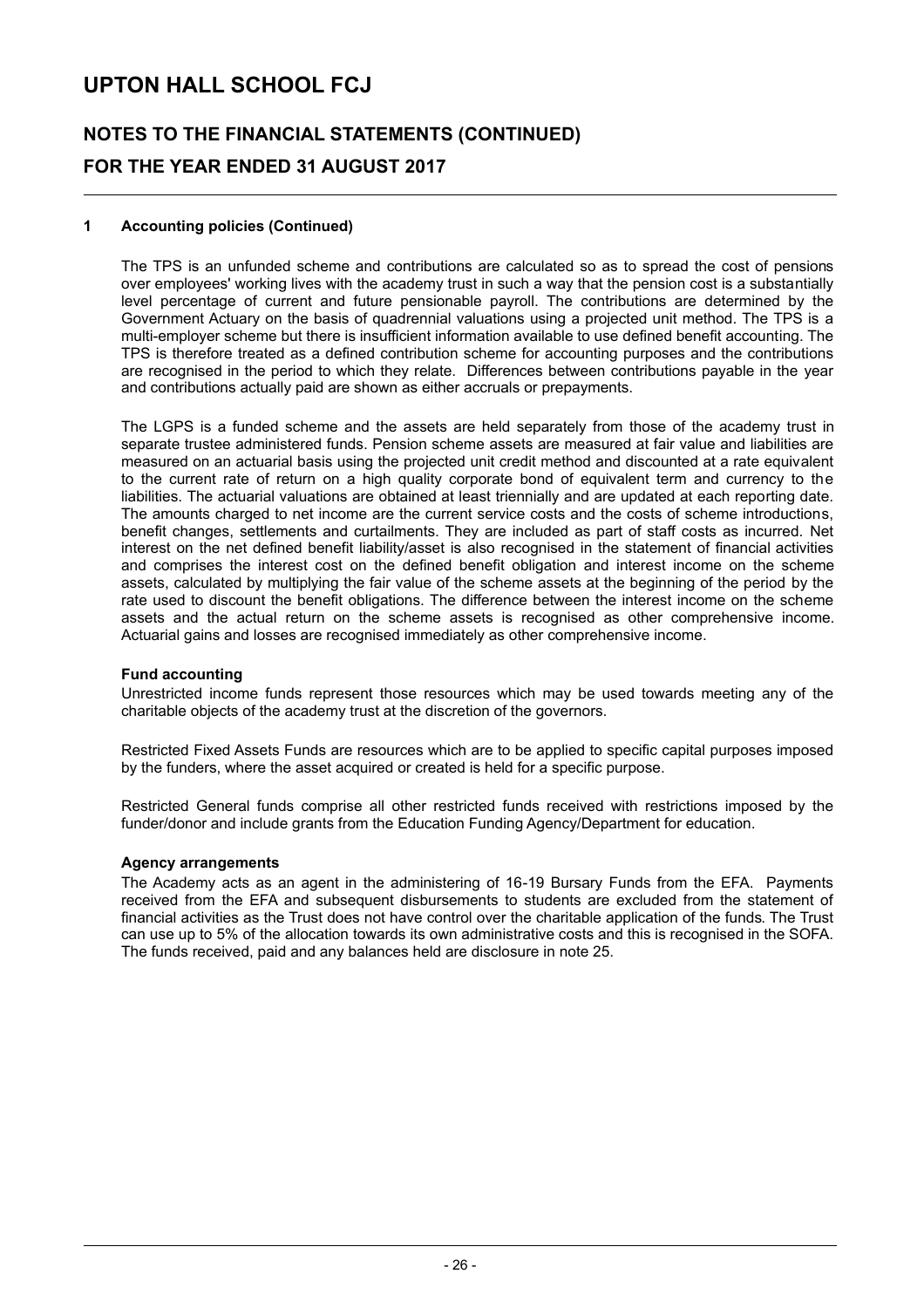## **NOTES TO THE FINANCIAL STATEMENTS (CONTINUED) FOR THE YEAR ENDED 31 AUGUST 2017**

### **2 Critical accounting estimates and areas of judgement**

Accounting estimates and judgements are continually evaluated and are based on historical experience and other factors, including expectations of future events that are believed to be reasonable under the circumstances.

#### Critical accounting estimates and assumptions

The academy trust makes estimates and assumptions concerning the future. The resulting accounting estimates and assumptions will, by definition, seldom equal the related actual results. The estimates and assumptions that have a significant risk of causing a material adjustment to the carrying amounts of assets and liabilities within the next financial year are discussed below.

The present value of the Local Government Pension Scheme defined benefit liability depends on a number of factors that are determined on an actuarial basis using a variety of assumptions. The assumptions used in determining the net cost (income) for pensions include the discount rate. Any changes in these assumptions, which are disclosed in note 23, will impact the carrying amount of the pension liability. Furthermore a roll forward approach which projects results from the latest full actuarial valuation performed at 31 March 2016 has been used by the actuary in valuing the pensions liability at 31 August 2017. Any differences between the figures derived from the roll forward approach and a full actuarial valuation would impact on the carrying amount of the pension liability.

#### Critical areas of judgement

The trustees believe that estimates and assumptions do not have a significant risk of causing a material difference to the carrying amounts of assets and liabilities within the next financial year.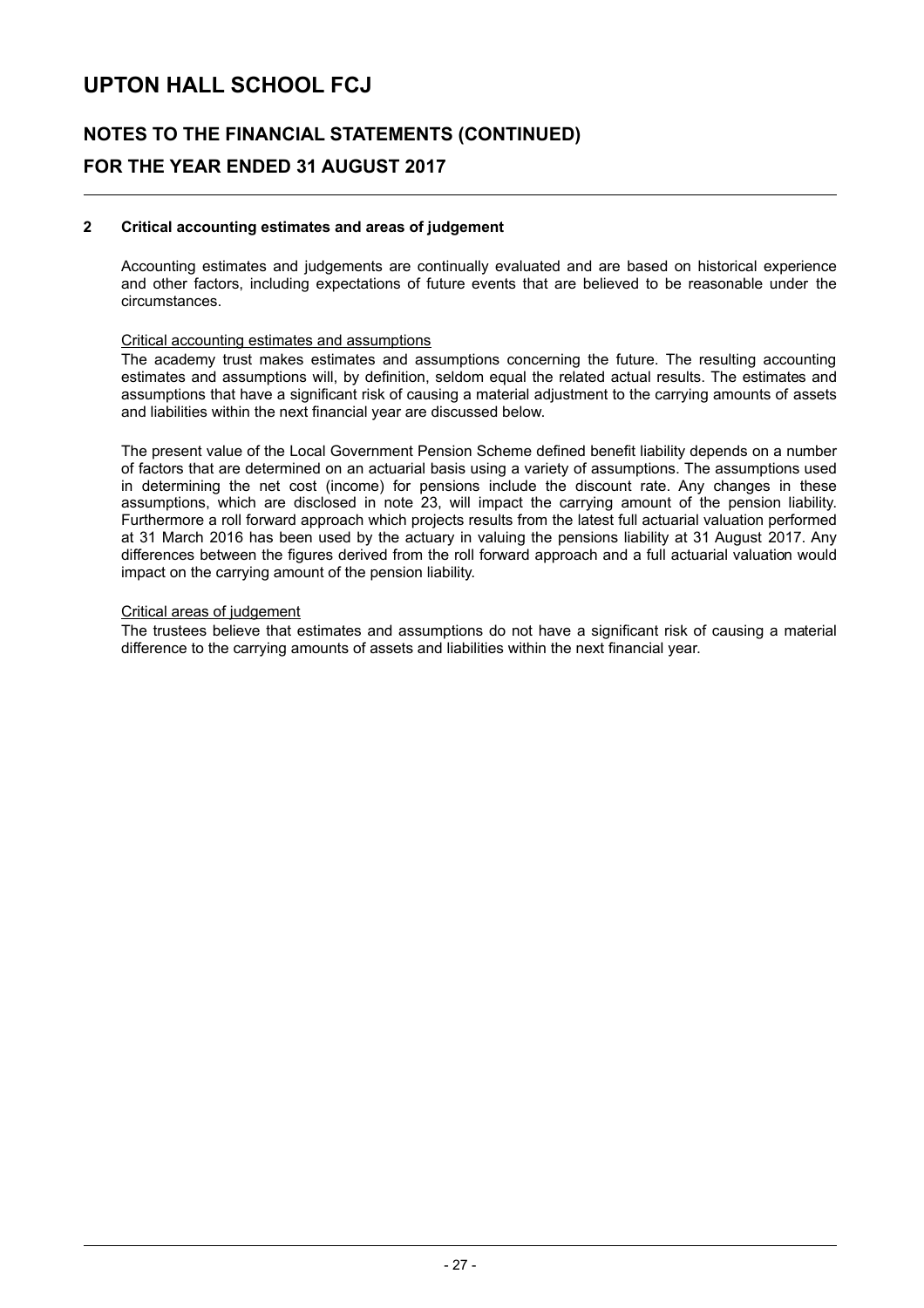## **NOTES TO THE FINANCIAL STATEMENTS (CONTINUED) FOR THE YEAR ENDED 31 AUGUST 2017**

### **3 Comparative year information Unrestricted Restricted funds: Total Year ended 31 August 2016 Funds General Fixed asset 2016 £'000 £'000 £'000 £'000 Income and endowments from:** Donations and capital grants and capital grants and capital grants and capital grants and  $\sim$  22 22 22 22 Charitable activities: - Funding for educational operations and the set of the 4,832 contract the 4,832 contract 4,832 Other trading activities and the contraction of the contraction of the contraction of the contraction of the contraction of the contraction of the contraction of the contraction of the contraction of the contraction of the Investments and the set of the set of the set of the set of the set of the set of the set of the set of the set of the set of the set of the set of the set of the set of the set of the set of the set of the set of the set **Total income and endowments** 224 4,832 22 5,078  $\sim$  $\overline{\phantom{0}}$ **Expenditure on:** Raising funds 202 49 - 251 Charitable activities: - Educational operations 1 4,697 338 5,036 **Total expenditure** 203 4,746 338 5,287  $\frac{1}{1}$  $\frac{1}{1}$  $\frac{1}{1}$  $\qquad \qquad =$ **Net income** 21 86 (316) (209) Transfers between funds and the set of the set of the set of the set of the set of the set of the set of the set of the set of the set of the set of the set of the set of the set of the set of the set of the set of the set **Other recognised gains and losses** Actuarial (losses) on defined benefit pension schemes - (654) - (654) **Net movement in funds** (863) (863) **4 Donations and capital grants Unrestricted Restricted Total Total funds funds 2017 2016 £'000 £'000 £'000 £'000** Capital grants 22 22 Other donations and the control of the control of the control of the control of the control of the control of the control of the control of the control of the control of the control of the control of the control of the con - 318 318 22

 $\overline{\phantom{0}}$ 

 $\overline{\phantom{0}}$ 

 $\overline{\phantom{0}}$ 

 $\overline{\phantom{0}}$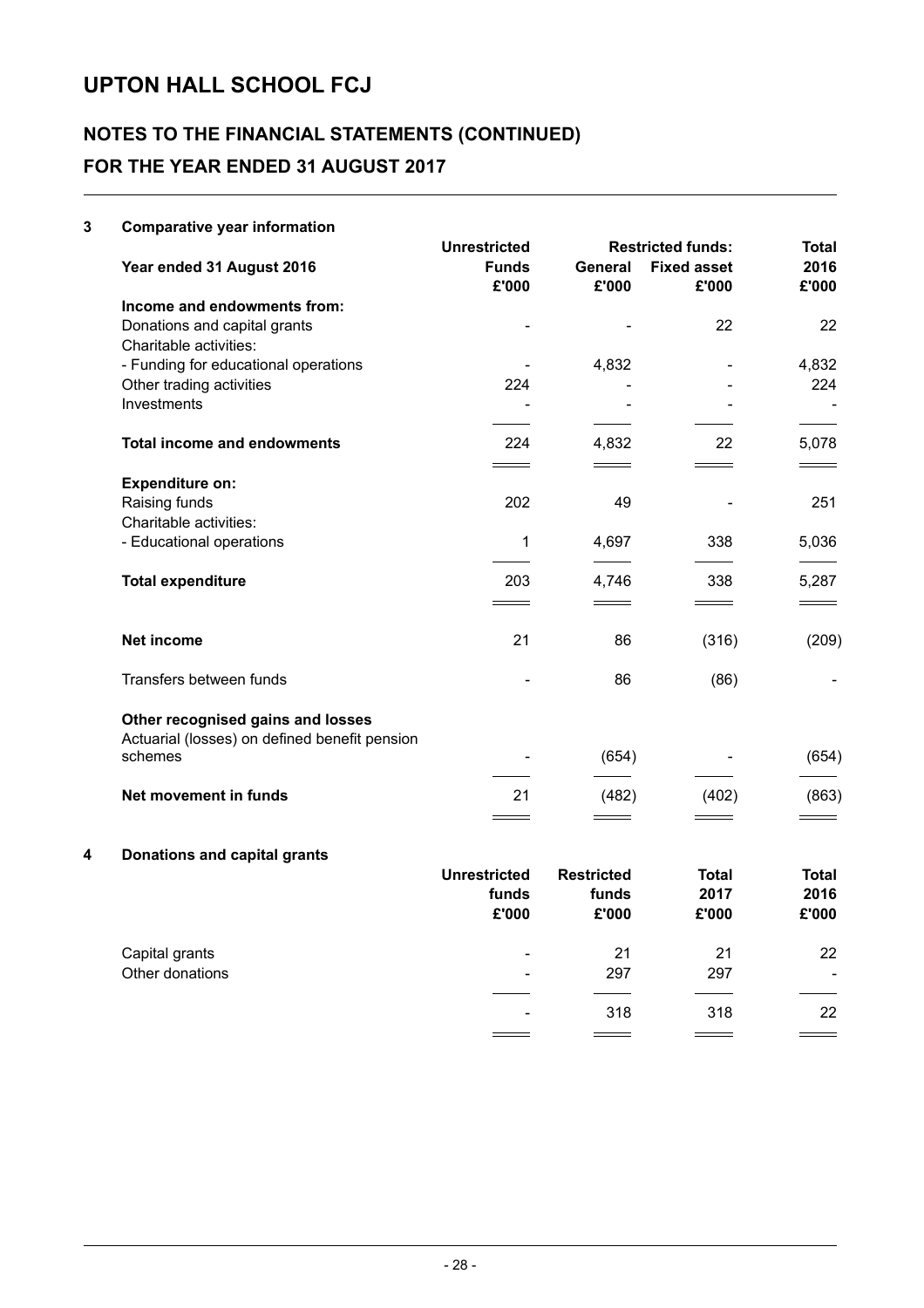## **NOTES TO THE FINANCIAL STATEMENTS (CONTINUED) FOR THE YEAR ENDED 31 AUGUST 2017**

### **5 Funding for the academy trust's educational operations**

|                            | <b>Unrestricted</b><br>funds<br>£'000 | <b>Restricted</b><br>funds<br>£'000 | <b>Total</b><br>2017<br>£'000 | <b>Total</b><br>2016<br>£'000 |
|----------------------------|---------------------------------------|-------------------------------------|-------------------------------|-------------------------------|
| DfE / ESFA grants          |                                       |                                     |                               |                               |
| General annual grant (GAG) | $\overline{\phantom{a}}$              | 4,393                               | 4,393                         | 4,605                         |
| Other DfE / ESFA grants    | $\overline{\phantom{a}}$              | 111                                 | 111                           | 104                           |
|                            |                                       |                                     |                               |                               |
|                            |                                       | 4,504                               | 4,504                         | 4,709                         |
|                            |                                       |                                     |                               |                               |
| Other government grants    |                                       |                                     |                               |                               |
| Local authority grants     | -                                     | 30                                  | 30                            | 48                            |
|                            |                                       |                                     |                               |                               |
| Other incoming resources   |                                       | 130                                 | 130                           | 75                            |
|                            |                                       |                                     |                               |                               |
|                            |                                       | 4,664                               | 4,664                         | 4,832                         |
|                            |                                       |                                     |                               |                               |

### **6 Other trading activities**

|                 | <b>Unrestricted</b><br>funds<br>£'000 | Restricted<br>funds<br>£'000 | Total<br>2017<br>£'000 | Total<br>2016<br>£'000   |
|-----------------|---------------------------------------|------------------------------|------------------------|--------------------------|
| Catering income | 239                                   | $\overline{\phantom{a}}$     | 239                    | 224                      |
|                 |                                       |                              |                        | <b>Contract Contract</b> |

### **7 Expenditure**

|                                  | <b>Non Pay Expenditure</b> |                          |       | Total | <b>Total</b> |
|----------------------------------|----------------------------|--------------------------|-------|-------|--------------|
|                                  | <b>Staff costs</b>         | <b>Premises</b>          | Other | 2017  | 2016         |
|                                  | £'000                      | £'000                    | £'000 | £'000 | £'000        |
| Expenditure on raising funds     | 108                        | $\overline{\phantom{0}}$ | 160   | 268   | 251          |
| Academy's educational operations |                            |                          |       |       |              |
| - Direct costs                   | 3,229                      | 302                      | 172   | 3.703 | 3,937        |
| - Allocated support costs        | 553                        | 374                      | 298   | 1.225 | 1,099        |
|                                  |                            |                          |       |       |              |
| Total support costs              | 3,890                      | 676                      | 630   | 5.196 | 5,287        |
|                                  |                            |                          |       |       |              |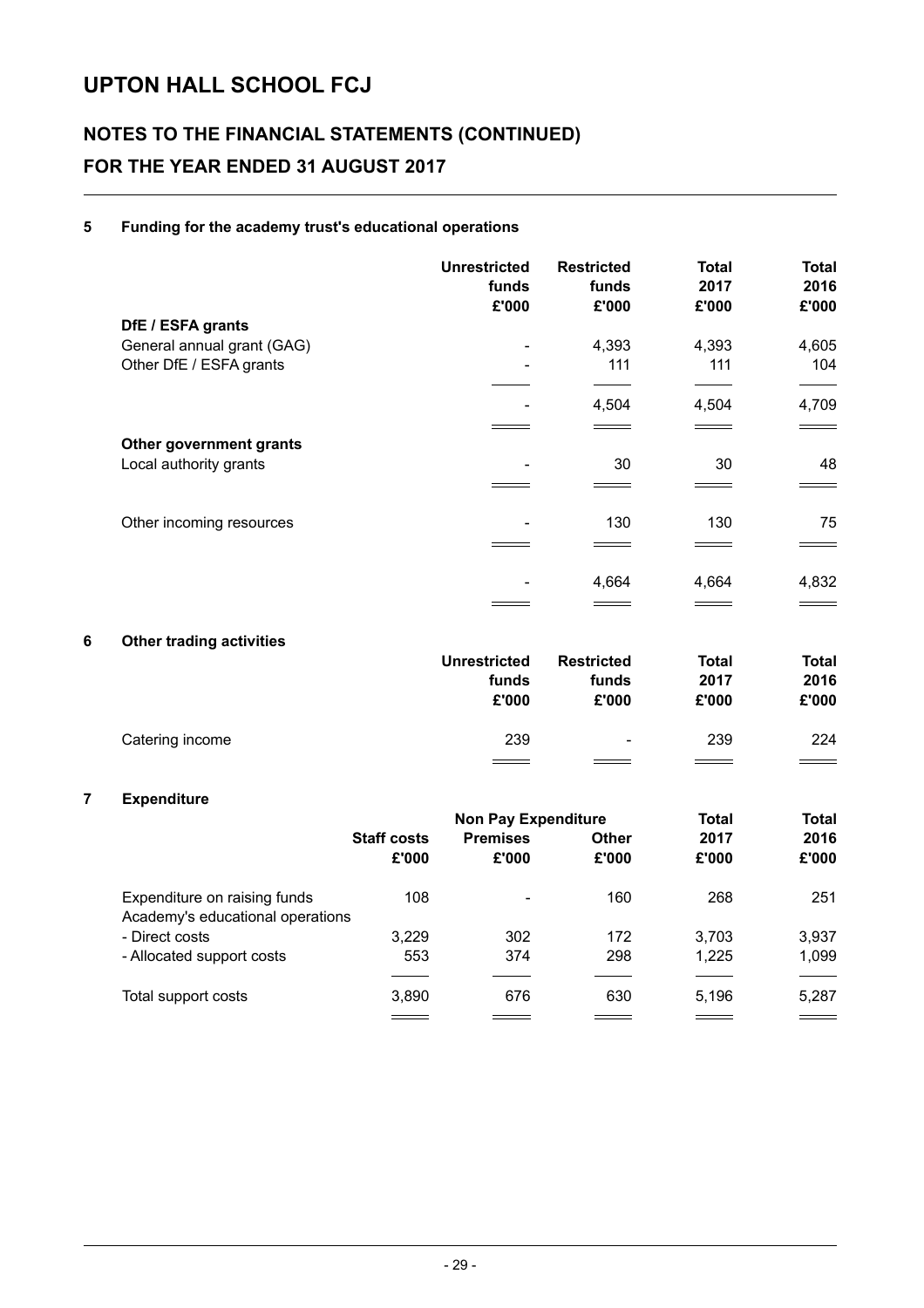## **NOTES TO THE FINANCIAL STATEMENTS (CONTINUED) FOR THE YEAR ENDED 31 AUGUST 2017**

### **7 Expenditure (Continued)**

| Net income/(expenditure) for the year includes:                                                                        | 2017<br>£'000 | 2016<br>£'000 |
|------------------------------------------------------------------------------------------------------------------------|---------------|---------------|
|                                                                                                                        |               |               |
| Operating lease rentals                                                                                                | 58            | 53            |
| Depreciation of tangible fixed assets                                                                                  | 302           | 338           |
| Net interest on defined benefit pension liability                                                                      | 36            | 38            |
| Fees payable to RSM UK Audit LLP and its associates in respect of both<br>audit and non-audit services are as follows: |               |               |
| - Audit                                                                                                                | 12            | 11            |
| - Other services                                                                                                       | 6             |               |
| - Accountancy                                                                                                          | 2             | 3             |
|                                                                                                                        |               |               |

### **8 Charitable activities**

|                                        | <b>Unrestricted</b><br>funds<br>£'000 | <b>Restricted</b><br>funds<br>£'000 | Total<br>2017<br>£'000 | <b>Total</b><br>2016<br>£'000 |
|----------------------------------------|---------------------------------------|-------------------------------------|------------------------|-------------------------------|
| Direct costs - educational operations  |                                       | 3,703                               | 3,703                  | 3,937                         |
| Support costs - educational operations | $\overline{2}$                        | 1,223                               | 1,225                  | 1,099                         |
|                                        | 2                                     | 4,926                               | 4,928                  | 5,036                         |
|                                        |                                       |                                     |                        |                               |
|                                        |                                       |                                     | 2017                   | 2016                          |
|                                        |                                       |                                     | £'000                  | £'000                         |
| Analysis of support costs              |                                       |                                     |                        |                               |
| Support staff costs                    |                                       |                                     | 553                    | 492                           |
| Technology costs                       |                                       |                                     | 74                     | 73                            |
| Premises costs                         |                                       |                                     | 312                    | 274                           |
| Other support costs                    |                                       |                                     | 244                    | 223                           |
| Governance costs                       |                                       |                                     | 42                     | 37                            |
|                                        |                                       |                                     | 1,225                  | 1,099                         |
|                                        |                                       |                                     |                        |                               |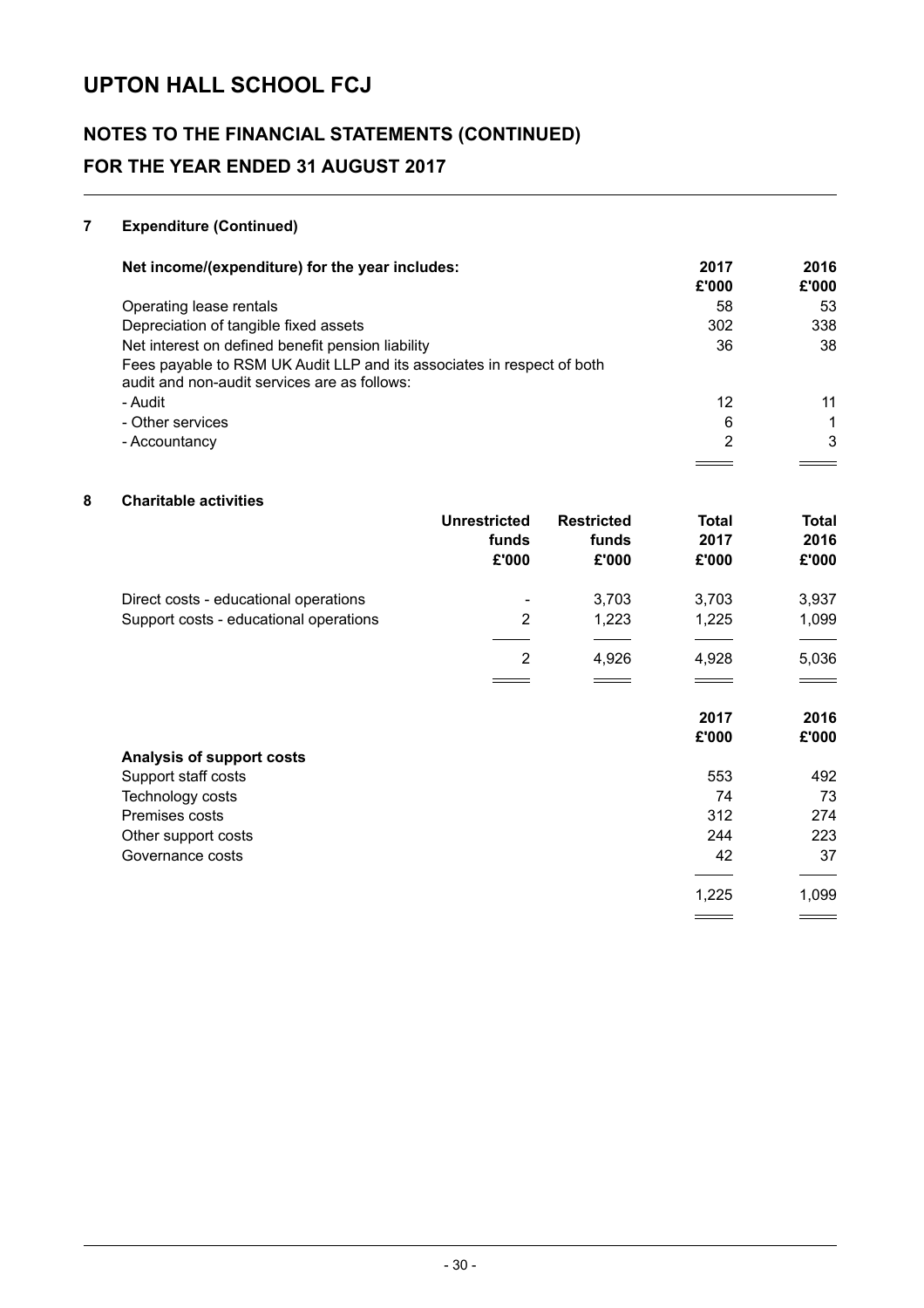## **NOTES TO THE FINANCIAL STATEMENTS (CONTINUED) FOR THE YEAR ENDED 31 AUGUST 2017**

### **9 Staff**

### **Staff costs**

Staff costs during the year were:.

|                                                    | 2017                     | 2016              |
|----------------------------------------------------|--------------------------|-------------------|
|                                                    | £'000                    | £'000             |
| Wages and salaries                                 | 2,973                    | 3,076             |
| Social security costs                              | 256                      | 214               |
| Operating costs of defined benefit pension schemes | 482                      | 487               |
| Total staff costs                                  | 3,711                    | 3,777             |
| Supply staff costs                                 | 87                       | 198               |
| Staff restructuring costs                          | 35                       | 35                |
|                                                    |                          |                   |
|                                                    | 3,833                    | 4,010             |
|                                                    | <b>Contract Contract</b> | $\equiv$ $\equiv$ |

### **Non statutory/non-contractual staff severance payments**

Included in staff restructuring costs was a non-contractual severance payment totalling £8,000.

#### **Staff numbers**

The average number of persons employed by the academy trust during the year was as follows:

|                                                                                      | 2017          | 2016           |
|--------------------------------------------------------------------------------------|---------------|----------------|
|                                                                                      | <b>Number</b> | <b>Number</b>  |
| <b>Teachers</b>                                                                      | 62            | 63             |
| Administration and support                                                           | 58            | 61             |
| Management                                                                           | 6             | 7              |
|                                                                                      | 126           | 131            |
| The number of persons employed, expressed as a full time equivalent, was as follows: |               |                |
|                                                                                      | 2017          | 2016           |
|                                                                                      | <b>Number</b> | <b>Number</b>  |
| <b>Teachers</b>                                                                      | 51            | 59             |
| Administration and support                                                           | 41            | 41             |
| Management                                                                           | 5             | $\overline{7}$ |
|                                                                                      | 97            | 107            |
|                                                                                      |               |                |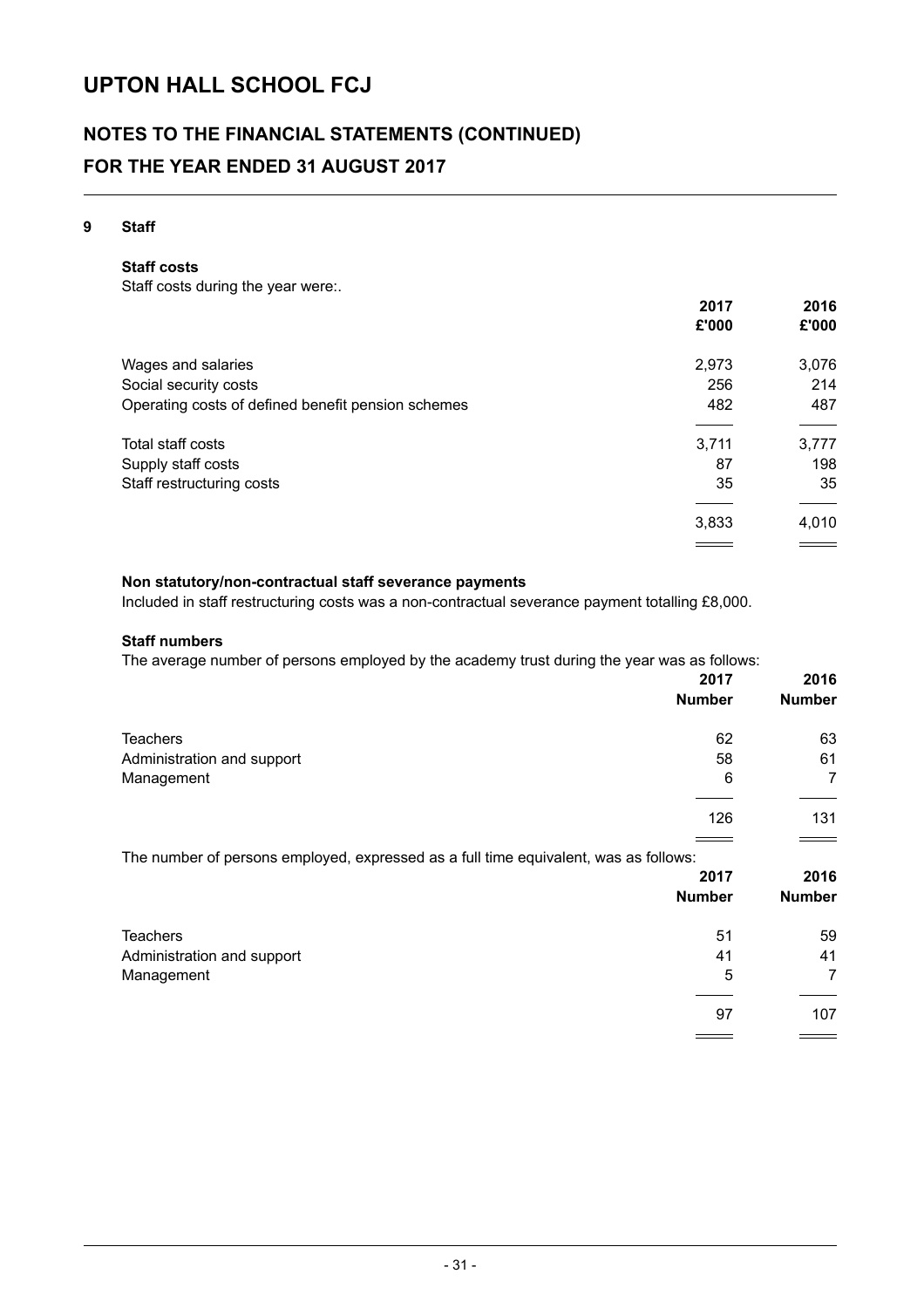### **NOTES TO THE FINANCIAL STATEMENTS (CONTINUED) FOR THE YEAR ENDED 31 AUGUST 2017**

### **9 Staff (Continued)**

#### **Higher paid staff**

The number of employees whose employee benefits (excluding employer pension costs) exceeded £60,000 was:

|                     | 2017                     | 2016                     |
|---------------------|--------------------------|--------------------------|
|                     | <b>Number</b>            | <b>Number</b>            |
| £60,000 - £70,000   | 2                        | $\overline{2}$           |
| £70,001 - £80,000   | 2                        | $\overline{\phantom{a}}$ |
| £90,001 - £100,000  | $\overline{\phantom{a}}$ | 1                        |
| £110,001 - £120,000 | и                        | $\overline{\phantom{0}}$ |
|                     |                          |                          |

The above employees participated in the Teacher's Pension Scheme. During the year ended 31 August 2017, pension contributions for these staff amounted to £56,815 (2016: £37,119).

#### **Key management personnel**

The key management personnel of the academy trust comprise the governors and the senior management team as listed on page 1. The total amount of employee benefits (including employer pension contributions) received by key management personnel for their services to the academy trust was £443,533 (2016: £540,713).

#### **10 Governors' remuneration and expenses**

Principal and staff governors only receive remuneration in respect of services they provide undertaking the roles of Principal and staff members under their contracts of employment and not in respect of their services as governors. Other governors did not receive any payments from the Academy Trust in respect of their role as governors.

The value of Mrs P Young's remuneration was £117,333 (2016: £98,100). Mrs P Young accrues retirement benefits under TPS and has accrued entitlement of £17,154 (2016: £16,167) under the scheme at the year end.

During the year 1 governor was paid remuneration or received other benefits from an employment with the Academy Trust.

During the year ended 31 August 2017, travel and subsistence expenses totaling £nil (2016: £nil) were reimbursed to governors.

### **11 Governors and officers insurance**

In accordance with normal commercial practice, the academy trust has purchased insurance to protect governors and officers from claims arising from negligent acts, errors or omissions occurring whilst on academy trust business. The insurance provides cover up to £500,000 on any one claim and the cost for the year ended 31 August 2017 was £1,114 (2016: £1,109). The cost of this insurance is included in the total insurance cost.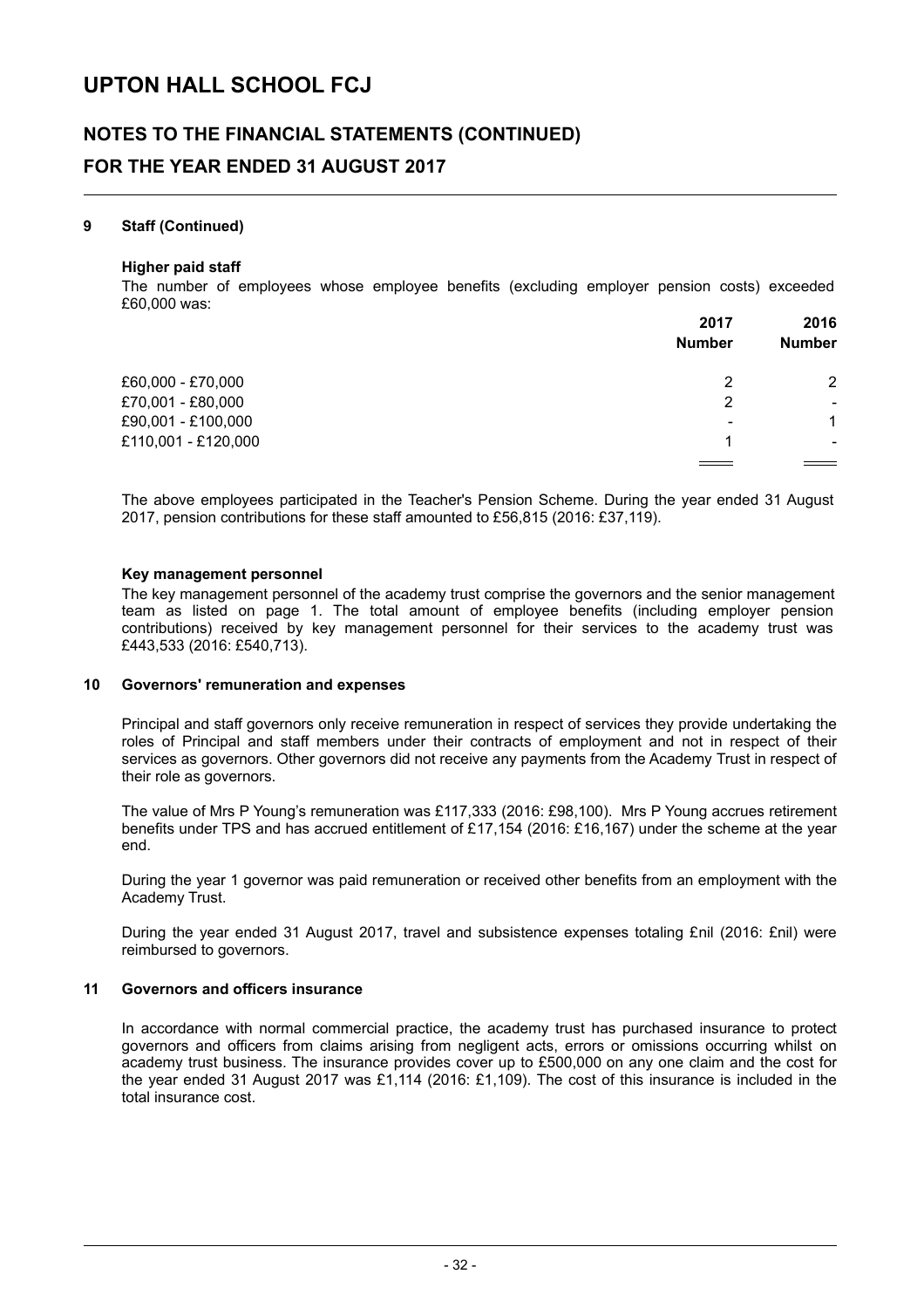### **NOTES TO THE FINANCIAL STATEMENTS (CONTINUED) FOR THE YEAR ENDED 31 AUGUST 2017**

### **12 Tangible fixed assets**

|                     | Leasehold<br>land and | <b>Assets</b><br>under<br>buildings constructio<br>n | Computer | <b>Fixtures</b><br>equipment and fittings | <b>Total</b> |
|---------------------|-----------------------|------------------------------------------------------|----------|-------------------------------------------|--------------|
|                     | £'000                 | £'000                                                | £'000    | £'000                                     | £'000        |
| Cost                |                       |                                                      |          |                                           |              |
| At 1 September 2016 | 13,708                |                                                      | 278      | 94                                        | 14,080       |
| Additions           | 9                     | 209                                                  | 21       | 15                                        | 254          |
| At 31 August 2017   | 13,717                | 209                                                  | 299      | 109                                       | 14,334       |
| <b>Depreciation</b> |                       |                                                      |          |                                           |              |
| At 1 September 2016 | 1,112                 |                                                      | 260      | 52                                        | 1,424        |
| Charge for the year | 270                   |                                                      | 16       | 16                                        | 302          |
| At 31 August 2017   | 1,382                 |                                                      | 276      | 68                                        | 1,726        |
| Net book value      |                       |                                                      |          |                                           |              |
| At 31 August 2017   | 12,335                | 209                                                  | 23       | 41                                        | 12,608       |
| At 31 August 2016   | 12,596                |                                                      | 18       | 42                                        | 12,656       |
|                     |                       |                                                      |          |                                           |              |

The Trustees of the Society Sisters Faithful Companion of Jesus own the land and buildings from which the academy operates. The academy has entered into an agreement with the Trustees whereby the Trustees have agreed to make available the land and buildings for the academy on a 'grace and favour' basis in perpetuity.

The terms of this agreement transfer substantially all the risks and rewards of ownership of the land and buildings to the academy trust and consequently the assets are recognised as a fixed asset.

The land and buildings transferred on conversion were independently professionally valued by Mason Owen Chartered Surveyors in March 2012 and are included in the financial statements at this valuation together with the cost of additions since that date.

Included within leasehold land and buildings is land valued at £220,000.

| 13 | <b>Debtors</b>                 | 2017  | 2016                     |
|----|--------------------------------|-------|--------------------------|
|    |                                | £'000 | £'000                    |
|    | VAT recoverable                | 106   | 52                       |
|    | Other debtors                  | 142   | $\overline{\phantom{0}}$ |
|    | Prepayments and accrued income | 237   | 76                       |
|    |                                | 485   | 128                      |
|    |                                |       |                          |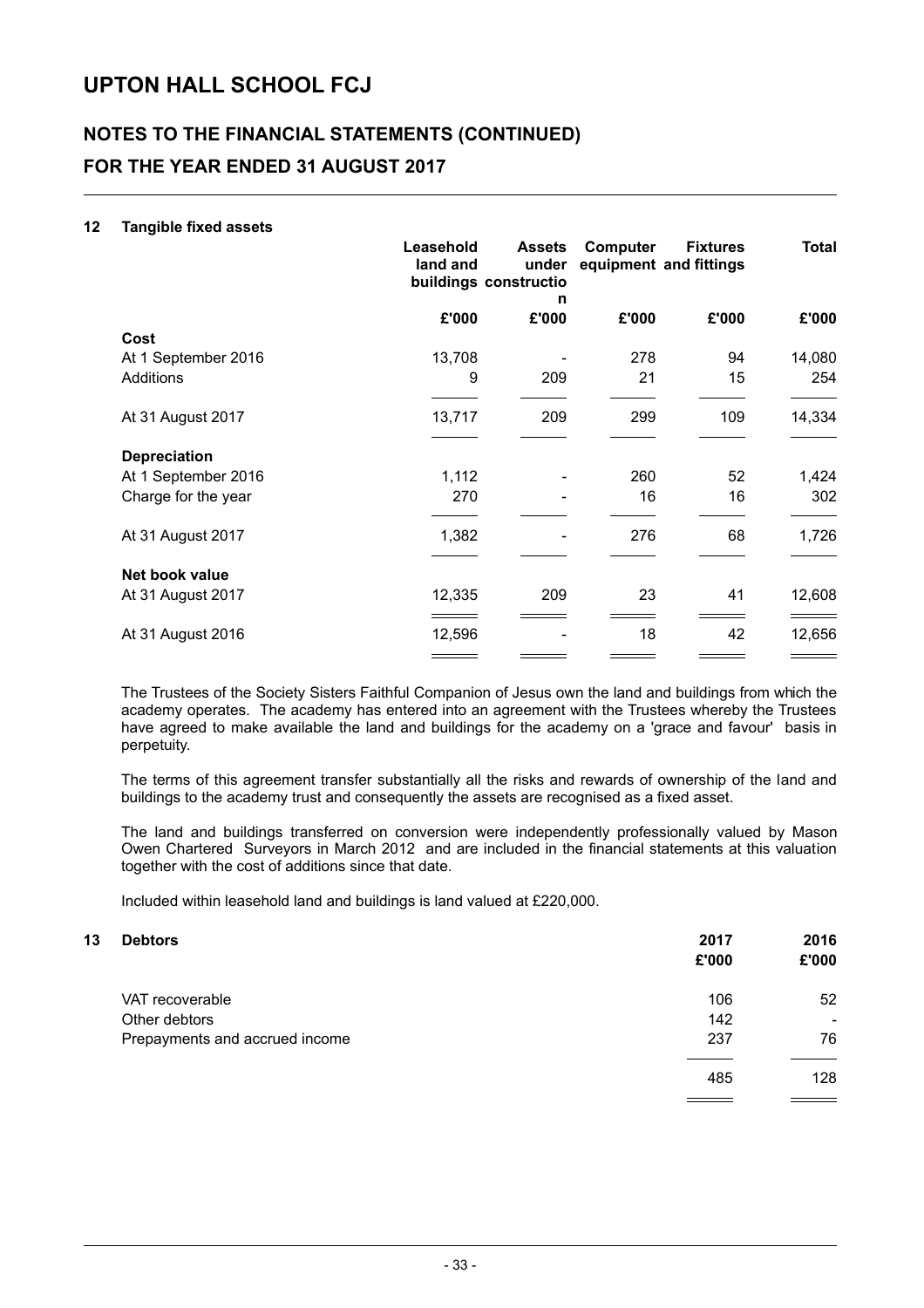### **NOTES TO THE FINANCIAL STATEMENTS (CONTINUED) FOR THE YEAR ENDED 31 AUGUST 2017**

| 14 | Creditors: amounts falling due within one year | 2017<br>£'000 | 2016<br>£'000 |
|----|------------------------------------------------|---------------|---------------|
|    | Trade creditors                                | 73            | 141           |
|    | Other taxation and social security             | 68            | 80            |
|    | Other creditors                                | 139           | 156           |
|    | Accruals and deferred income (see note 15)     | 203           | 137           |
|    |                                                | 483           | 514           |
|    |                                                |               |               |
| 15 | Deferred income                                | 2017          | 2016          |
|    |                                                | £'000         | £'000         |
|    | Deferred income is included within:            |               |               |
|    | Creditors due within one year                  | 47            | 60            |
|    |                                                |               |               |
|    | Deferred income at 1 September 2016            | 60            | 51            |
|    | Released from previous years                   | (60)          | (51)          |
|    | Amounts deferred in the year                   | 47            | 60            |
|    | Deferred income at 31 August 2017              | 47            | 60            |
|    |                                                |               |               |

At the balance sheet date the academy trust was holding funds received in advance mainly in relation to pupil premium and a mandarin excellence programme funding received in advance to be spent next year.

### **16 Financial instruments**

|                                                 | 2017  | 2016  |
|-------------------------------------------------|-------|-------|
|                                                 | £'000 | £'000 |
| <b>Carrying amount of financial assets</b>      |       |       |
| Debt instruments measured at amortised cost     | 321   |       |
|                                                 |       |       |
| <b>Carrying amount of financial liabilities</b> |       |       |
| Measured at amortised cost                      | 240   | 218   |
|                                                 |       |       |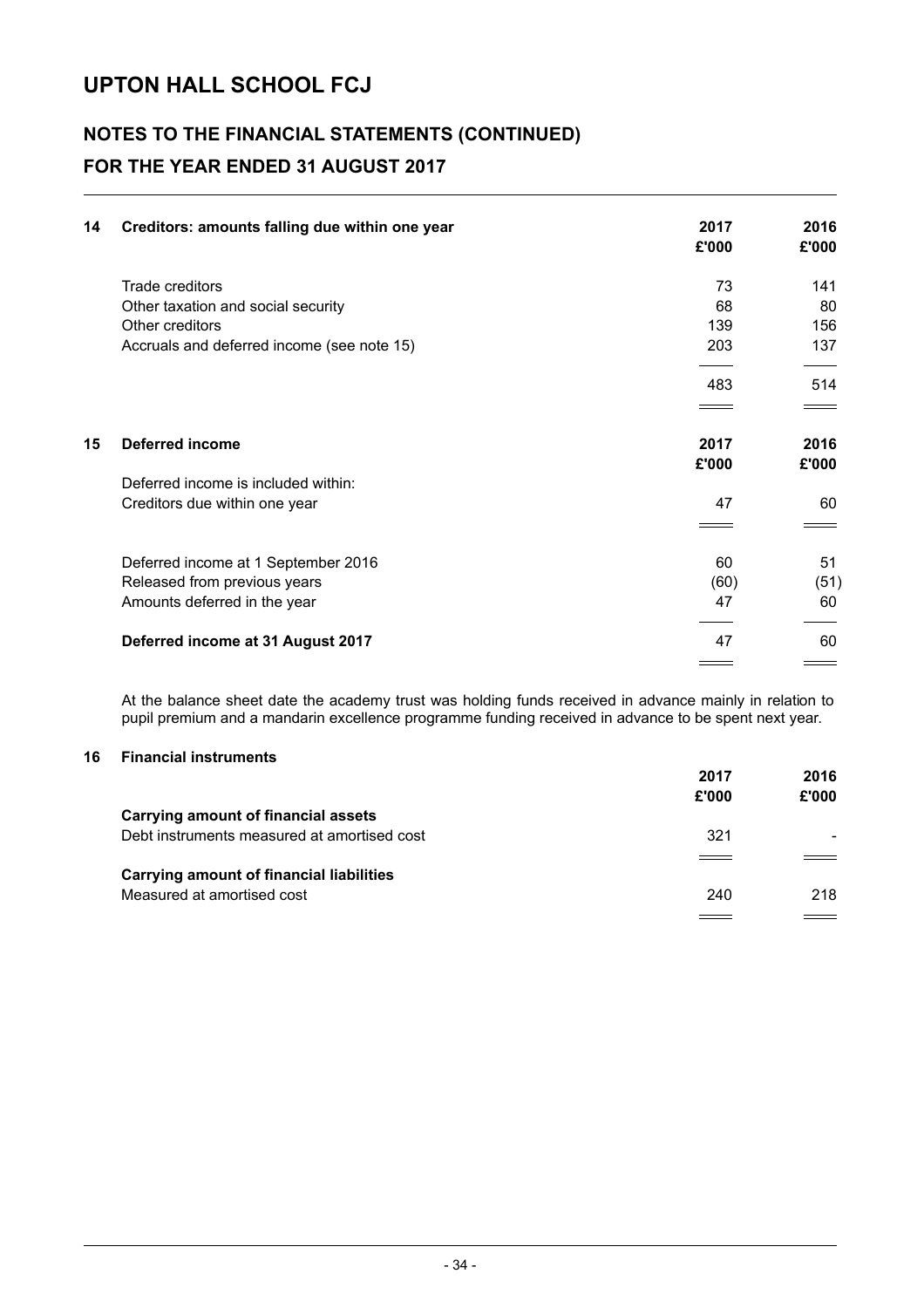## **NOTES TO THE FINANCIAL STATEMENTS (CONTINUED) FOR THE YEAR ENDED 31 AUGUST 2017**

| 17 | <b>Funds</b>                        |                                  |                        |                             |                      |                                |
|----|-------------------------------------|----------------------------------|------------------------|-----------------------------|----------------------|--------------------------------|
|    |                                     | <b>Balance at</b><br>1 September |                        |                             | Gains,<br>losses and | <b>Balance at</b><br>31 August |
|    |                                     | 2016<br>£'000                    | <b>Income</b><br>£'000 | <b>Expenditure</b><br>£'000 | transfers<br>£'000   | 2017<br>£'000                  |
|    | <b>Restricted general funds</b>     |                                  |                        |                             |                      |                                |
|    | <b>General Annual Grant</b>         |                                  | 4,393                  | (4, 393)                    |                      |                                |
|    | Other DfE / ESFA grants             | 414                              | 111                    | (197)                       |                      | 328                            |
|    | Other government grants             | 501                              | 30                     |                             |                      | 531                            |
|    | Other restricted funds              | 75                               | 130                    |                             |                      | 205                            |
|    | Pension reserve                     | (1,675)                          |                        | (93)                        | 341                  | (1, 427)                       |
|    |                                     | (685)                            | 4,664                  | (4,683)                     | 341                  | (363)                          |
|    | <b>Restricted fixed asset funds</b> |                                  |                        |                             |                      |                                |
|    | Transferred on conversion           | 10,118                           |                        | (220)                       |                      | 9,898                          |
|    | DfE / ESFA capital grants           | 2,513                            | 21                     | (71)                        |                      | 2,463                          |
|    | Capital expenditure from GAG        | 9                                |                        | (9)                         |                      |                                |
|    | Other capital grants                | 60                               | 297                    | (2)                         |                      | 355                            |
|    |                                     | 12,700                           | 318                    | (302)                       |                      | 12,716                         |
|    | <b>Total restricted funds</b>       | 12,015                           | 4,982                  | (4,985)                     | 341                  | 12,353                         |
|    |                                     |                                  |                        |                             |                      |                                |
|    | <b>Unrestricted funds</b>           |                                  |                        |                             |                      |                                |
|    | General funds                       | 467                              | 239                    | (211)                       |                      | 495                            |
|    |                                     |                                  |                        |                             |                      |                                |
|    | <b>Total funds</b>                  | 12,482                           | 5,221                  | (5, 196)                    | 341                  | 12,848                         |
|    |                                     |                                  |                        |                             |                      |                                |

### **The specific purposes for which the restricted funds are to be applied are as follows:**

The General Annual Grant is the academies main income steam. Other DfE / ESFA grants are received in relation to pupil premium and rates refunds.

Other government grants are received in relation to income from the local authority. Other restricted funds include various income streams including income from departments and income in relation to fundraising.

### **The specific purposes for which the restricted fixed asset funds are to be applied are as follows:**

The DfE capital grants are provided by the Government for specific capital projects.

Other grants were received to finance the costs of an all weather pitch and new astroturf pitches.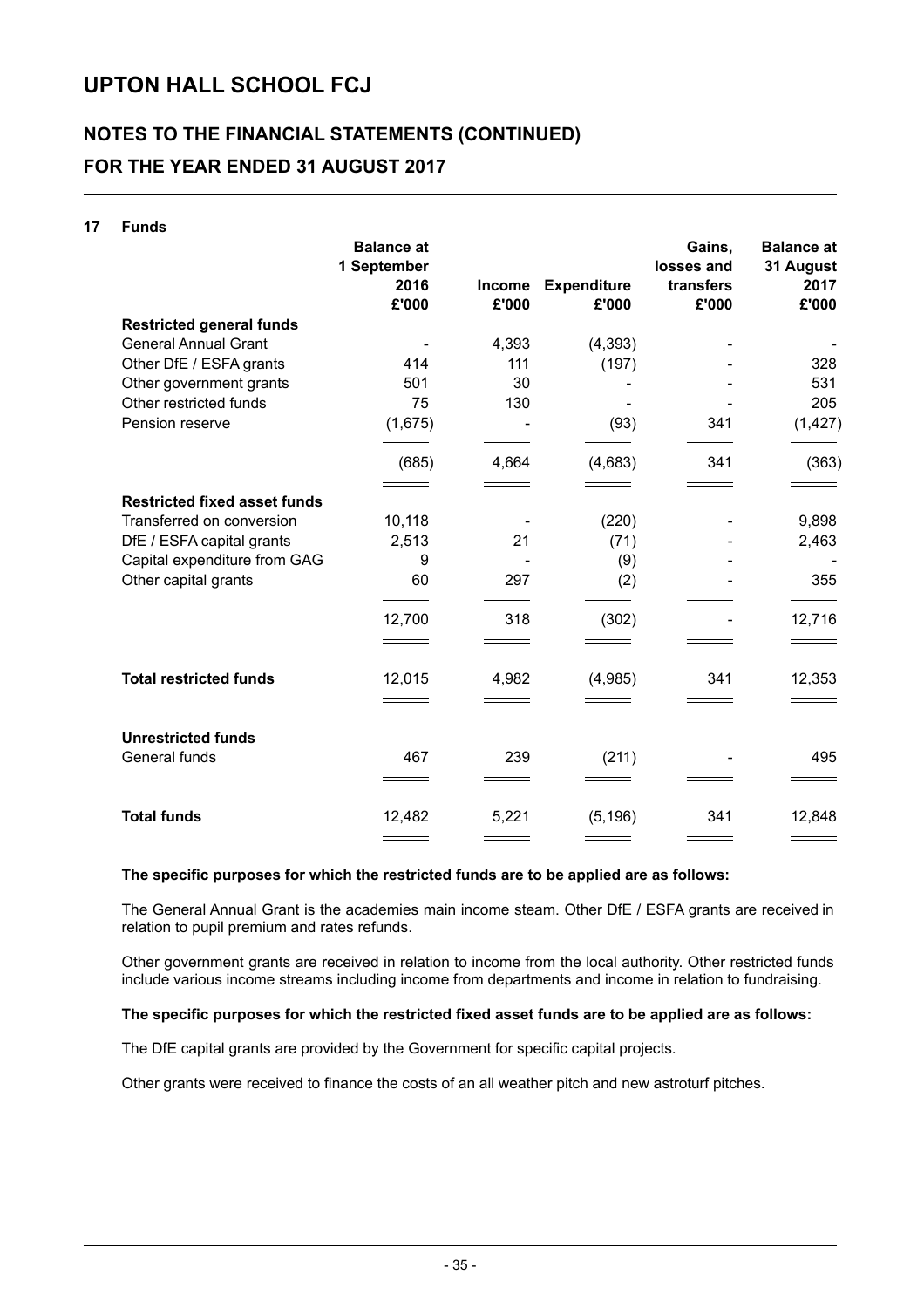## **NOTES TO THE FINANCIAL STATEMENTS (CONTINUED) FOR THE YEAR ENDED 31 AUGUST 2017**

### **17 Funds (Continued)**

| Funds prior year                    |                                          |               |                    |                                   |                                        |
|-------------------------------------|------------------------------------------|---------------|--------------------|-----------------------------------|----------------------------------------|
|                                     | <b>Balance at</b><br>1 September<br>2015 | <b>Income</b> | <b>Expenditure</b> | Gains,<br>losses and<br>transfers | <b>Balance at</b><br>31 August<br>2016 |
|                                     | £'000                                    | £'000         | £'000              | £'000                             | £'000                                  |
| <b>Restricted general funds</b>     |                                          |               |                    |                                   |                                        |
| <b>General Annual Grant</b>         |                                          | 4,605         | (4,691)            | 86                                |                                        |
| Other DfE / ESFA grants             | 323                                      | 104           | (13)               |                                   | 414                                    |
| Other government grants             | 453                                      | 48            |                    |                                   | 501                                    |
| Other restricted funds              |                                          | 75            |                    |                                   | 75                                     |
| Pension reserve                     | (979)                                    |               | (42)               | (654)                             | (1,675)                                |
|                                     | (203)                                    | 4,832         | (4,746)            | (568)                             | (685)                                  |
|                                     |                                          |               |                    |                                   |                                        |
| <b>Restricted fixed asset funds</b> |                                          |               |                    |                                   |                                        |
| Transferred on conversion           | 10,400                                   |               | (282)              |                                   | 10,118                                 |
| DfE / ESFA capital grants           | 2,631                                    | 22            | (54)               | (86)                              | 2,513                                  |
| Capital expenditure from GAG        | 9                                        |               |                    |                                   | 9                                      |
| Other capital grants                | 62                                       |               | (2)                |                                   | 60                                     |
|                                     | 13,102                                   | 22            | (338)              | (86)                              | 12,700                                 |
|                                     |                                          |               |                    |                                   |                                        |
| <b>Total restricted funds</b>       | 12,899                                   | 4,854         | (5,084)            | (654)                             | 12,015                                 |
|                                     | $\overline{\phantom{a}}$                 |               |                    |                                   |                                        |
| <b>Unrestricted funds</b>           |                                          |               |                    |                                   |                                        |
| General funds                       | 446                                      | 224           | (203)              |                                   | 467                                    |
|                                     |                                          |               |                    |                                   |                                        |
| <b>Total funds</b>                  | 13,345                                   | 5,078         | (5,287)            | (654)                             | 12,482                                 |
|                                     |                                          |               |                    |                                   |                                        |

### **18 Analysis of net assets between funds**

|                                                        | <b>Unrestricted</b><br><b>Funds</b> | <b>Restricted</b><br>General<br><b>Funds</b> | <b>Restricted</b><br><b>Fixed Asset</b><br><b>Funds</b> | <b>Total</b><br><b>Funds</b> |
|--------------------------------------------------------|-------------------------------------|----------------------------------------------|---------------------------------------------------------|------------------------------|
|                                                        | £'000                               | £'000                                        | £'000                                                   | £'000                        |
| Fund balances at 31 August 2017 are<br>represented by: |                                     |                                              |                                                         |                              |
| Tangible fixed assets                                  |                                     |                                              | 12,608                                                  | 12,608                       |
| Current assets                                         | 495                                 | 1.457                                        | 198                                                     | 2,150                        |
| Creditors falling due within one year                  | ۰                                   | (393)                                        | (90)                                                    | (483)                        |
| Defined benefit pension scheme liability               | -                                   | (1, 427)                                     |                                                         | (1, 427)                     |
| <b>Total net assets</b>                                | 495                                 | (363)                                        | 12,716                                                  | 12,848                       |
|                                                        |                                     |                                              |                                                         |                              |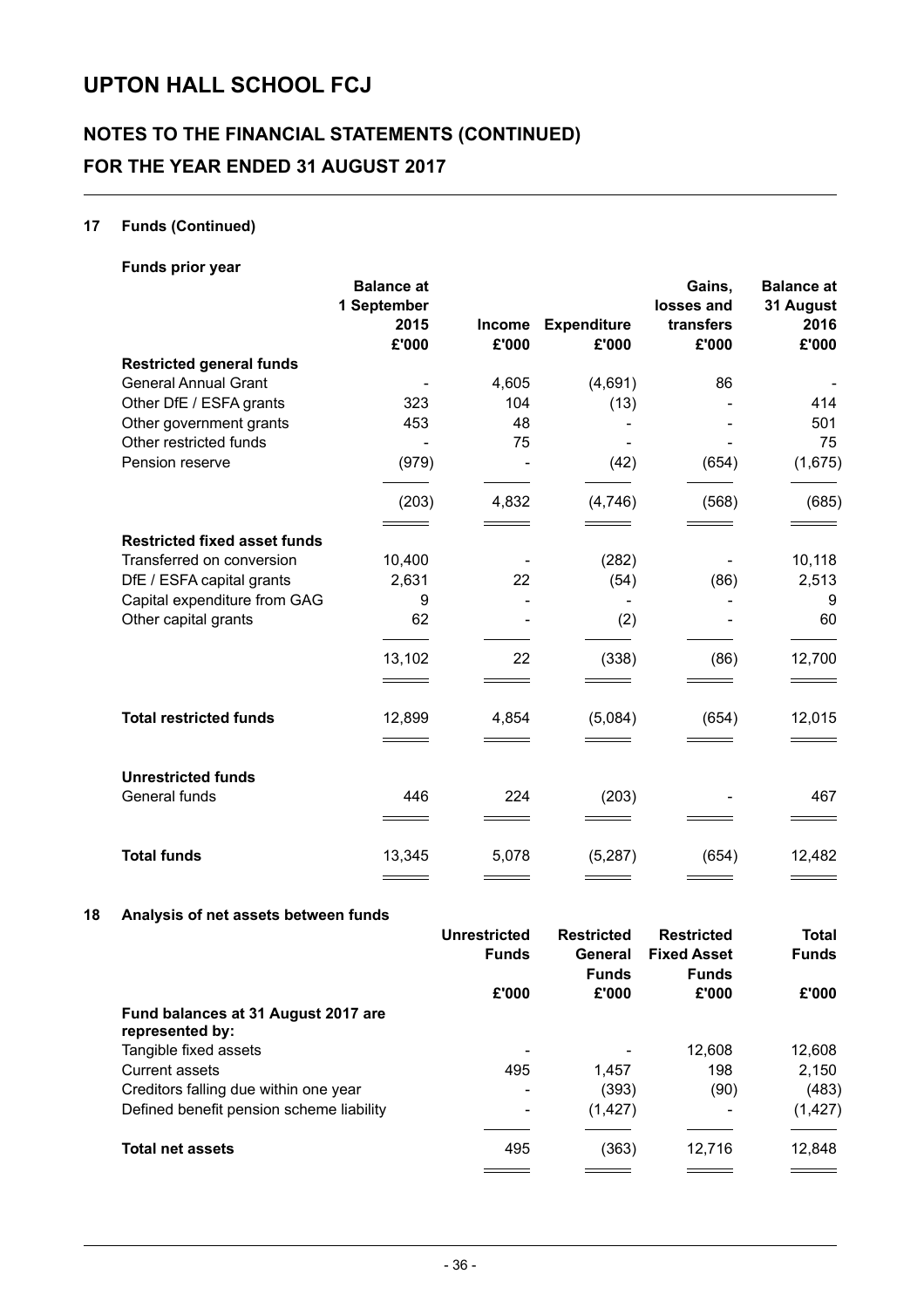## **NOTES TO THE FINANCIAL STATEMENTS (CONTINUED) FOR THE YEAR ENDED 31 AUGUST 2017**

### **18 Analysis of net assets between funds (Continued)**

|    |                                                                         | <b>Unrestricted</b><br><b>Funds</b> | <b>Restricted</b><br>General<br><b>Funds</b> | <b>Restricted</b><br><b>Fixed Asset</b><br><b>Funds</b> | Total<br><b>Funds</b> |
|----|-------------------------------------------------------------------------|-------------------------------------|----------------------------------------------|---------------------------------------------------------|-----------------------|
|    |                                                                         | £'000                               | £'000                                        | £'000                                                   | £'000                 |
|    | Fund balances at 31 August 2016 are<br>represented by:                  |                                     |                                              |                                                         |                       |
|    | Tangible fixed assets                                                   |                                     |                                              | 12,656                                                  | 12,656                |
|    | Current assets                                                          | 467                                 | 1,548                                        |                                                         | 2,015                 |
|    | Creditors falling due within one year                                   |                                     | (558)                                        | 44                                                      | (514)                 |
|    | Defined benefit pension scheme liability                                |                                     | (1,675)                                      |                                                         | (1,675)               |
|    | <b>Total net assets</b>                                                 | 467                                 | (685)                                        | 12,700                                                  | 12,482                |
| 19 | <b>Capital commitments</b>                                              |                                     |                                              |                                                         |                       |
|    |                                                                         |                                     |                                              | 2017                                                    | 2016                  |
|    |                                                                         |                                     |                                              | £'000                                                   | £'000                 |
|    | Expenditure contracted for but not provided in the financial statements |                                     |                                              | 88                                                      |                       |
|    |                                                                         |                                     |                                              |                                                         |                       |

### **20 Commitments under operating leases**

At 31 August 2017 the total of the academy trust's future minimum lease payments under non-cancellable operating leases was:

|                                        | 2017<br>£'000 | 2016<br>£'000 |
|----------------------------------------|---------------|---------------|
| Amounts due within one year            | 20            | 23            |
| Amounts due between one and five years | 8             | 32            |
|                                        | 28            | 55            |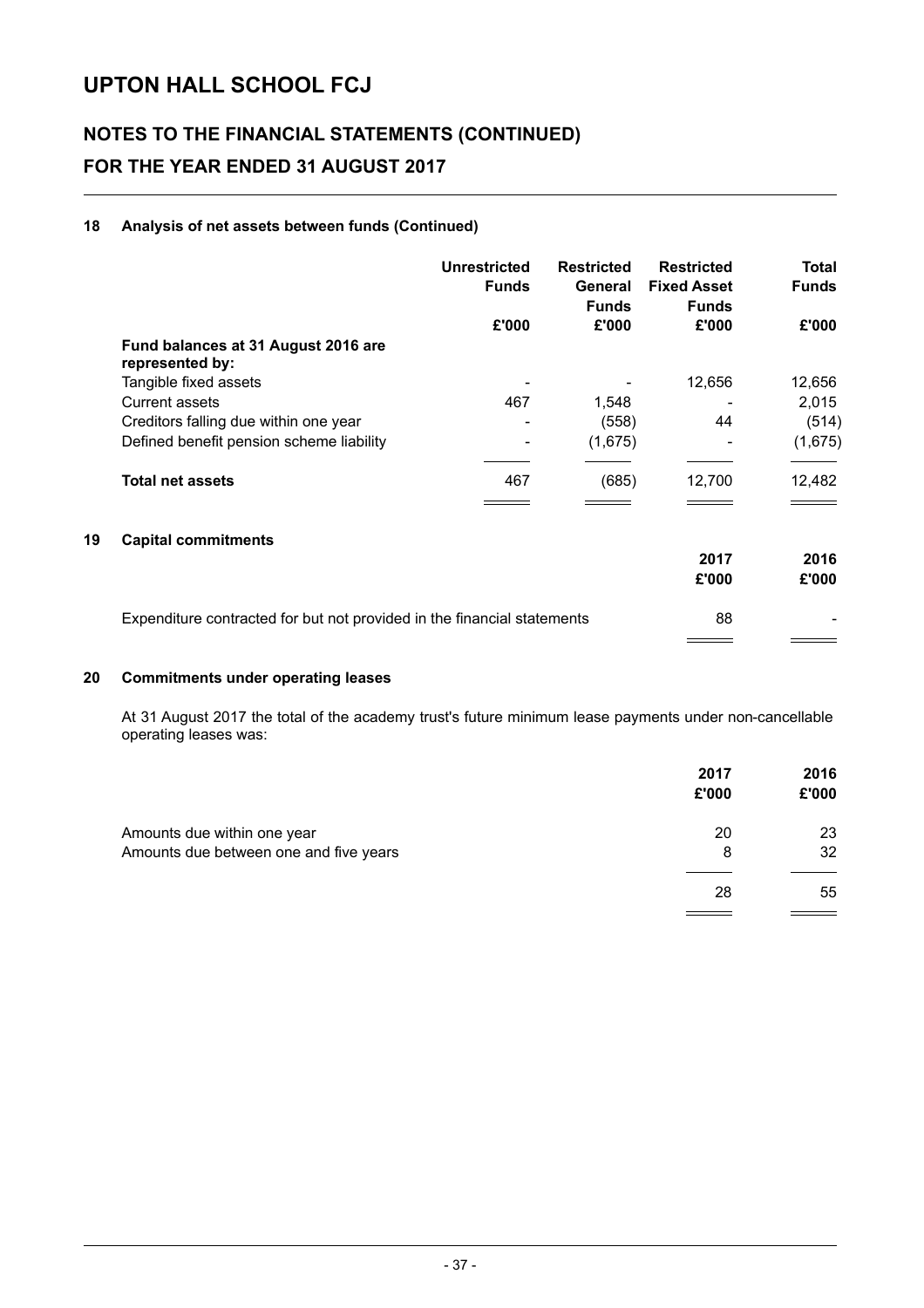### **NOTES TO THE FINANCIAL STATEMENTS (CONTINUED) FOR THE YEAR ENDED 31 AUGUST 2017**

| 21 | Reconciliation of net income/(expenditure) to net cash flow from operating activities               | 2017<br>£'000 | 2016<br>£'000 |
|----|-----------------------------------------------------------------------------------------------------|---------------|---------------|
|    | Net income/(expenditure) for the reporting period (as per the statement of<br>financial activities) | 25            | (209)         |
|    | <b>Adjusted for:</b>                                                                                |               |               |
|    | Capital grants from DfE/ESFA and other capital income                                               | (318)         | (22)          |
|    | Defined benefit pension scheme cost less contributions payable                                      | 57            | 4             |
|    | Defined benefit pension scheme finance cost                                                         | 36            | 38            |
|    | Depreciation of tangible fixed assets                                                               | 302           | 338           |
|    | <b>Movements in working capital:</b>                                                                |               |               |
|    | (Increase)/decrease in debtors                                                                      | (179)         | 11            |
|    | (Decrease)/increase in creditors                                                                    | (31)          | 38            |
|    | Net cash (used in)/provided by operating activities                                                 | (108)         | 198           |
|    |                                                                                                     |               |               |

### **22 Members' liability**

Each member of the charitable company undertakes to contribute to the assets of the company in the event of it being wound up while he or she is a member, or within one year after he or she ceases to be a member, such amount as may be required, not exceeding £10 for the debts and liabilities contracted before he or she ceases to be a member.

#### **23 Pension and similar obligations**

The academy trust's employees belong to two principal pension schemes: the Teachers' Pension Scheme England and Wales (TPS) for academic and related staff; and the Local Government Pension Scheme (LGPS) for non-teaching staff, which is managed by Wirral Borough Council. Both are multi-employer defined benefit schemes.

The latest actuarial valuation of the TPS related to the period ended 31 March 2012, and that of the LGPS related to the period ended 31 March 2016.

Contributions amounting to £62,364 (2016: £60,187) were payable to the schemes at 31 August 2017 and are included within creditors.

### **Teachers' Pension Scheme**

### **Introduction**

The Teachers' Pension Scheme (TPS) is a statutory, contributory, defined benefit scheme, governed by the Teachers' Pensions Regulations (2010) and, from 1 April 2014, by the Teachers' Pension Scheme Regulations 2014.

The TPS is an unfunded scheme and members contribute on a 'pay as you go' basis - these contributions along with those made by employers are credited to the Exchequer.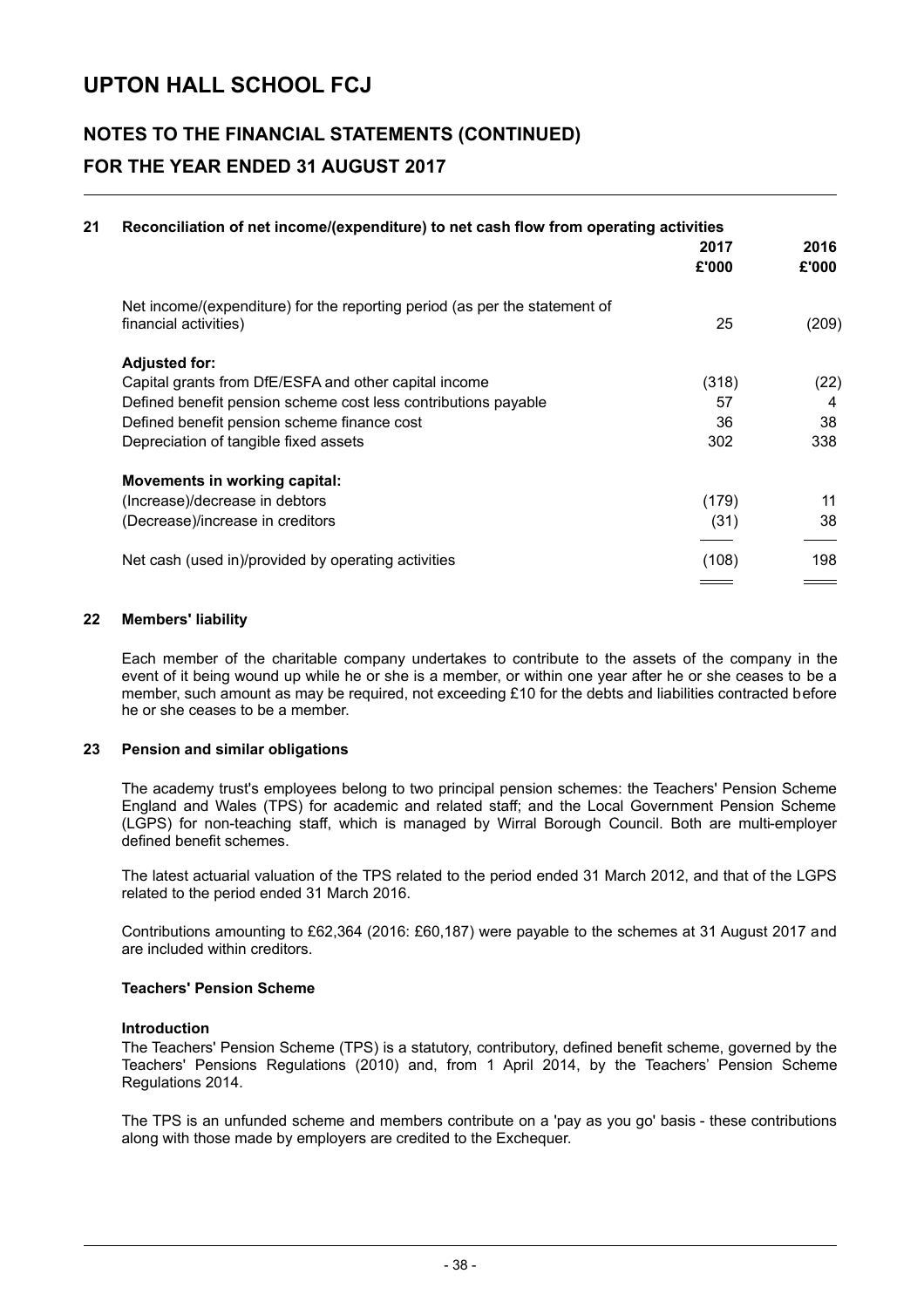### **NOTES TO THE FINANCIAL STATEMENTS (CONTINUED) FOR THE YEAR ENDED 31 AUGUST 2017**

### **23 Pension and similar obligations (Continued)**

#### **Valuation of the Teachers' Pension Scheme**

The Government Actuary, using normal actuarial principles, conducts a formal actuarial review of the TPS in accordance with the Public Service Pensions (Valuations and Employer Cost Cap) Directions 2014 published by HM Treasury. The aim of the review is to specify the level of future contributions. Actuarial scheme valuations are dependent on assumptions about the value of future costs, design of benefits and many other factors. The latest actuarial valuation of the TPS was carried out as at 31 March 2012 and in accordance with the Public Service Pensions (Valuations and Employer Cost Cap) Directions 2014. The valuation report was published in June 2014.

The key elements of the valuation and subsequent consultation are:

- employer contribution rates set at 16.48% of pensionable pay (including a 0.08% employer administration charge (currently 14.1%)
- total scheme liabilities (pensions currently in payment and the estimated cost of future benefits) for service to the effective date of £191,500 million, and notional assets (estimated future contributions together with the notional investments held at the valuation date) of £176,600 million giving a notional past service deficit of £14,900 million
- an employer cost cap of 10.9% of pensionable pay will be applied to future valuations
- the assumed real rate of return is 3.0% in excess of prices and 2% in excess of earnings. The rate of real earnings growth is assumed to be 2.75%. The assumed nominal rate of return is 5.06%

The TPS valuation for 2012 determined an employer rate of 16.48% (including a 0.08% administration fees), which was payable from September 2015. The next valuation of the TPS is currently underway based on March 2016 data, whereupon the employer contribution rate is expected to be reassessed and will be payable from 1 April 2019.

The pension costs paid to the TPS in the period amounted to £365,490 (2016: £393,811).

The TPS is a multi-employer pension plan and there is insufficient information to account for the scheme as a defined benefit plan so it is accounted for as a defined contribution plan.

### **Local Government Pension Scheme**

The LGPS is a funded defined benefit scheme, with the assets held in separate trustee-administered funds. The total contributions are as noted below. The agreed contribution rates for future years are 17.80% for employers and ranges from 5.5-6.5% for employees.

Parliament has agreed, at the request of the Secretary of State for Education, to a guarantee that, in the event of academy closure, outstanding Local Government Pension Scheme liabilities would be met by the Department for Education. The guarantee came into force on 18 July 2013.

| <b>Total contributions made</b> | 2017<br>£'000 | 2016<br>£'000 |
|---------------------------------|---------------|---------------|
| Employer's contributions        | 114           | 109           |
| Employees' contributions        | 29            | 29            |
| Total contributions             | 143           | 138           |
|                                 |               |               |

### **Principal actuarial assumptions**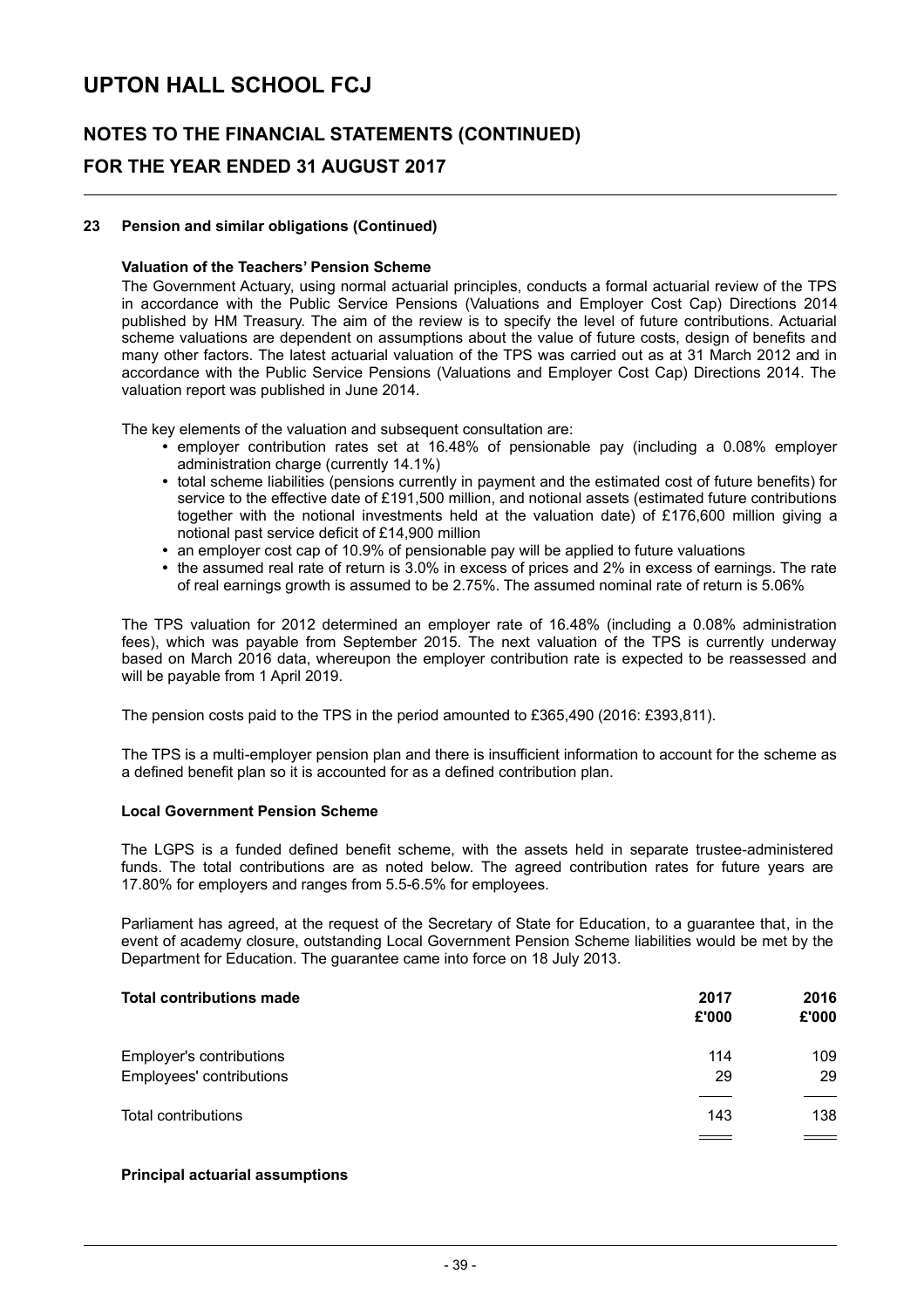## **NOTES TO THE FINANCIAL STATEMENTS (CONTINUED) FOR THE YEAR ENDED 31 AUGUST 2017**

### **23 Pension and similar obligations (Continued)**

The following information is based upon a full actuarial valuation of the fund at 31 March 2013 updated to 31 August 2017 by a qualified independent actuary. **2017 2016**

|                                                    | ZU 17<br>% | 2016<br>% |
|----------------------------------------------------|------------|-----------|
|                                                    |            |           |
| Rate of increases in salaries                      | 3.7        | 3.3       |
| Rate of increase for pensions in payment/inflation | 2.2        | 1.9       |
| Discount rate for scheme liabilities               | 24         | 2.1       |
| Inflation assumption (CPI)                         | 2.2        | 1.8       |
|                                                    |            |           |

The assumed life expectations on retirement age 65 are:

|                      | 2017         | 2016<br><b>Years</b> |
|----------------------|--------------|----------------------|
|                      | <b>Years</b> |                      |
| Retiring today       |              |                      |
| - Males              | 21.6         | 22.5                 |
| - Females            | 24.7         | 25.4                 |
| Retiring in 20 years |              |                      |
| - Males              | 24.2         | 24.9                 |
| - Females            | 27.7         | 28.2                 |
|                      |              |                      |

| The academy trust's share of the assets in the scheme | 2017<br><b>Fair value</b><br>£'000 | 2016<br><b>Fair value</b><br>£'000 |
|-------------------------------------------------------|------------------------------------|------------------------------------|
| Equities                                              | 750                                | 562                                |
| Goverment bonds                                       | 49                                 | 49                                 |
| Other bonds                                           | 174                                | 126                                |
| Cash                                                  | 69                                 | 40                                 |
| Property                                              | 115                                | 88                                 |
| Other assets                                          | 277                                | 206                                |
| Total fair value of assets                            | 1,434                              | 1,071                              |
|                                                       |                                    |                                    |

The actual return on scheme assets was £248,000 (2016: £161,000).

| Amount recognised in the statement of financial activities | 2017<br>£'000 | 2016<br>£'000 |
|------------------------------------------------------------|---------------|---------------|
| Current service cost                                       | 171           | 113           |
| Net interest cost                                          | 36            | 38            |
|                                                            |               |               |
| Total operating charge                                     | 207           | 151           |
|                                                            |               |               |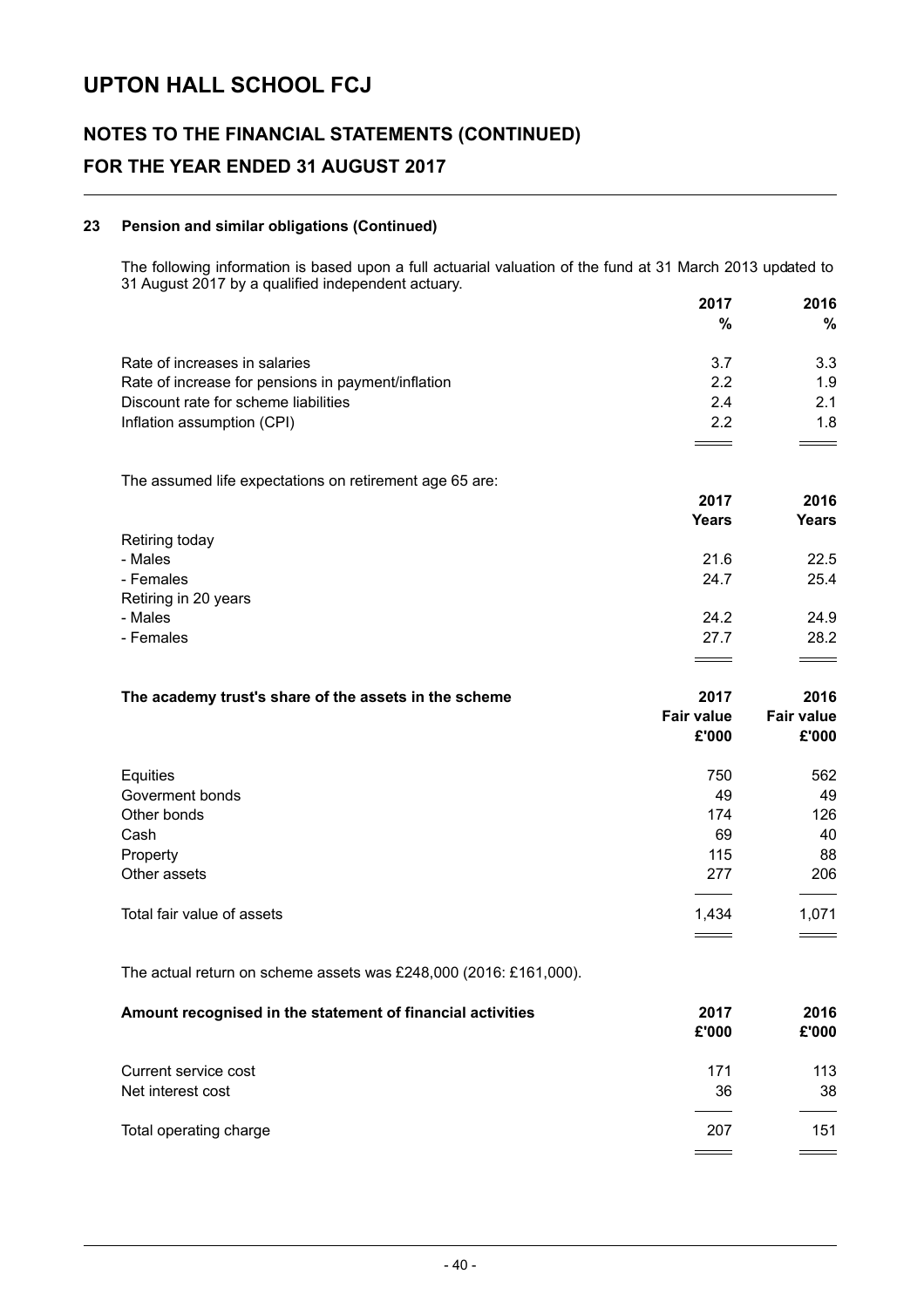## **NOTES TO THE FINANCIAL STATEMENTS (CONTINUED) FOR THE YEAR ENDED 31 AUGUST 2017**

### **23 Pension and similar obligations (Continued)**

| Changes in the present value of defined benefit obligations              | 2017<br>£'000 |
|--------------------------------------------------------------------------|---------------|
| At 1 September 2016                                                      | 2,746         |
| Current service cost                                                     | 171           |
| Interest cost                                                            | 58            |
| Employee contributions                                                   | 29            |
| Actuarial gain                                                           | (115)         |
| Benefits paid                                                            | (28)          |
| At 31 August 2017                                                        | 2,861         |
|                                                                          |               |
| Changes in the fair value of the academy trust's share of scheme assets  | 2017          |
|                                                                          | £'000         |
| At 1 September 2016                                                      | 1,071         |
| Interest income                                                          | 22            |
| Return on plan assets (excluding net interest on the net defined pension |               |
| liability)                                                               | 226           |
| <b>Employer contributions</b>                                            | 114           |
| Employee contributions                                                   | 29            |
| Benefits paid                                                            | (28)          |
| At 31 August 2017                                                        | 1,434         |

### **24 Related party transactions**

No related party transactions took place in the period of account, other than certain trustees' remuneration and expenses already disclosed in note 10.

Key management personnel compensation disclosure is included in note 9.

### **25 Agency arrangements**

The Academy Trust distributes16-19 Bursary Funds, on behalf of the ESFA. In the accounting period ending 31 August 2017 it received £16,434 (2016: £19,267) and disbursed £5,477 (2016: £19,267), with therefore an amount of £10,957 (2016: £Nil) repayable to the ESFA at the 31 August 2017.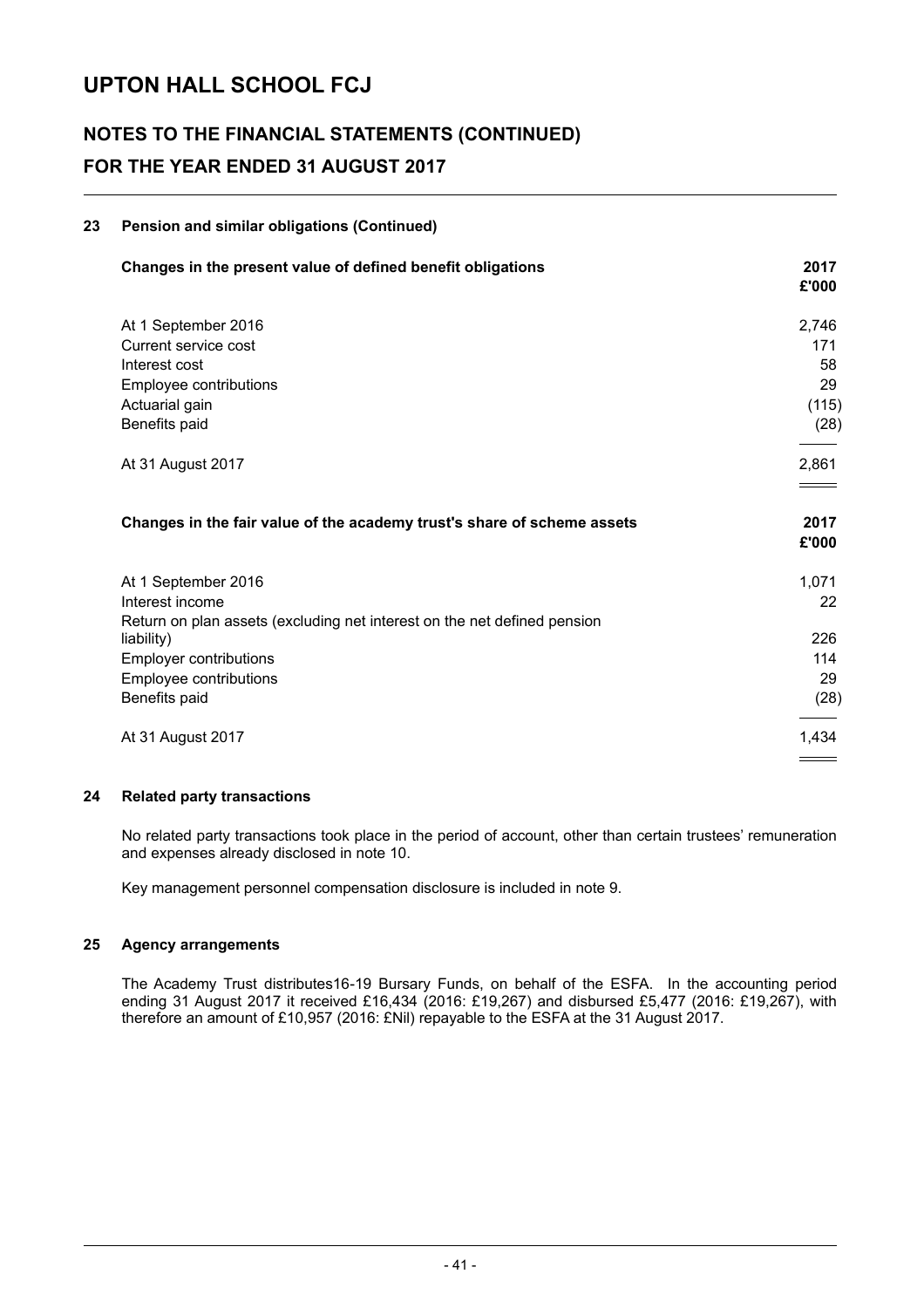### **INDEPENDENT REPORTING ACCOUNTANT'S ASSURANCE REPORT ON REGULARITY TO UPTON HALL SCHOOL FCJ AND THE EDUCATION AND SKILLS FUNDING AGENCY**

### **Conclusion**

We have carried out an engagement in accordance with the terms of our engagement letter dated 7 September 2017 and further to the requirements of the Education and Skills Funding Agency ("ESFA") as included in the Academies Accounts Direction 2016 to 2017, to obtain limited assurance about whether the expenditure disbursed and income received by Upton Hall School FCJ during the period 1 September 2016 to 31 August 2017 have been applied to the purposes identified by Parliament and the financial transactions conform to the authorities which govern them.

In the course of our work, nothing has come to our attention which suggests that in all material respects the expenditure disbursed and income received during the period 1 September 2016 to 31 August 2017 has not been applied to purposes intended by Parliament and the financial transactions do not conform to the authorities which govern them.

#### **Basis for conclusion**

The framework that has been applied is set out in the Academies Accounts Direction 2016 to 2017 Part 9: Regularity Reporting. We are independent of Upton Hall School FCJ in accordance with the ethical requirements that are applicable to this engagement and we have fulfilled our ethical requirements in accordance with these requirements. We believe the assurance evidence we have obtained is sufficient to provide a basis for our conclusion.

#### **Responsibilities of Upton Hall School FCJ's accounting officer and governors**

The accounting officer is responsible, under the requirements of Upton Hall School FCJ's funding agreement with the Secretary of State for Education dated 28 February 2012 and the Academies Financial Handbook, extant from 1 September 2016, for ensuring that expenditure disbursed and income received is applied for the purposes intended by Parliament and the financial transactions conform to the authorities which govern them. The accounting officer is also responsible for preparing the Statement of Regularity, Propriety and Compliance. The governors (who are also the directors of the charitable company for the purposes of company law) are responsible for the proper conduct and financial operation of Upton Hall School FCJ and appointment of the accounting officer.

#### **Reporting Accountant's responsibilities for reporting on regularity**

Our responsibilities for this engagement are established in the United Kingdom by our profession's ethical guidance and are to obtain limited assurance and report in accordance with our engagement letter and the requirements of the Academies Accounts Direction 2016 to 2017.

The objective of a limited assurance engagement is to perform such procedures as to obtain information and explanations in order to provide us with sufficient appropriate evidence to express a negative conclusion on regularity. A limited assurance engagement is more limited in scope than a reasonable assurance engagement and the procedures vary in nature and timing from, and are less in extent than for a reasonable assurance engagement; consequently a limited assurance engagement does not enable us to obtain assurance that we would become aware of all significant matters that might be identified in a reasonable assurance engagement. Accordingly, we do not express a positive opinion.

We report to you whether anything has come to our attention in carrying out our work which suggests that in all material respects, expenditure disbursed and income received during the period 1 September 2016 to 31 August 2017 have not been applied to purposes identified by Parliament or that the financial transactions do not conform to the authorities which govern them.